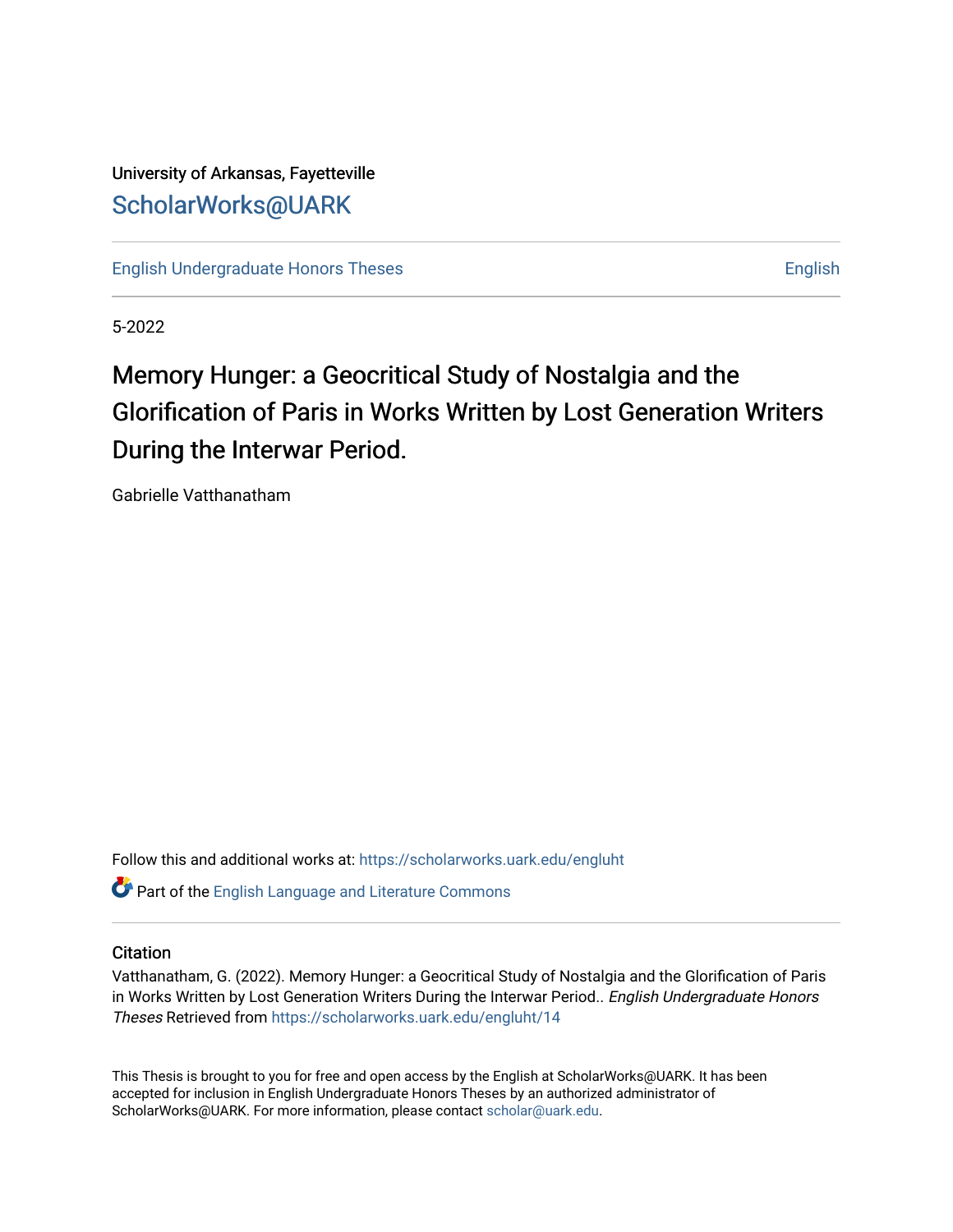Memory Hunger: a Geocritical Study of Nostalgia and the Glorification of Paris in Works

Written by Lost Generation Writers During the Interwar Period.

A thesis submitted in partial fulfillment of the honors requirement

For the degree of Bachelor of Arts in English

By

Gabrielle Vatthanatham

### May 2022

J. William Fulbright College of Arts and Sciences

University of Arkansas

Fayetteville, AR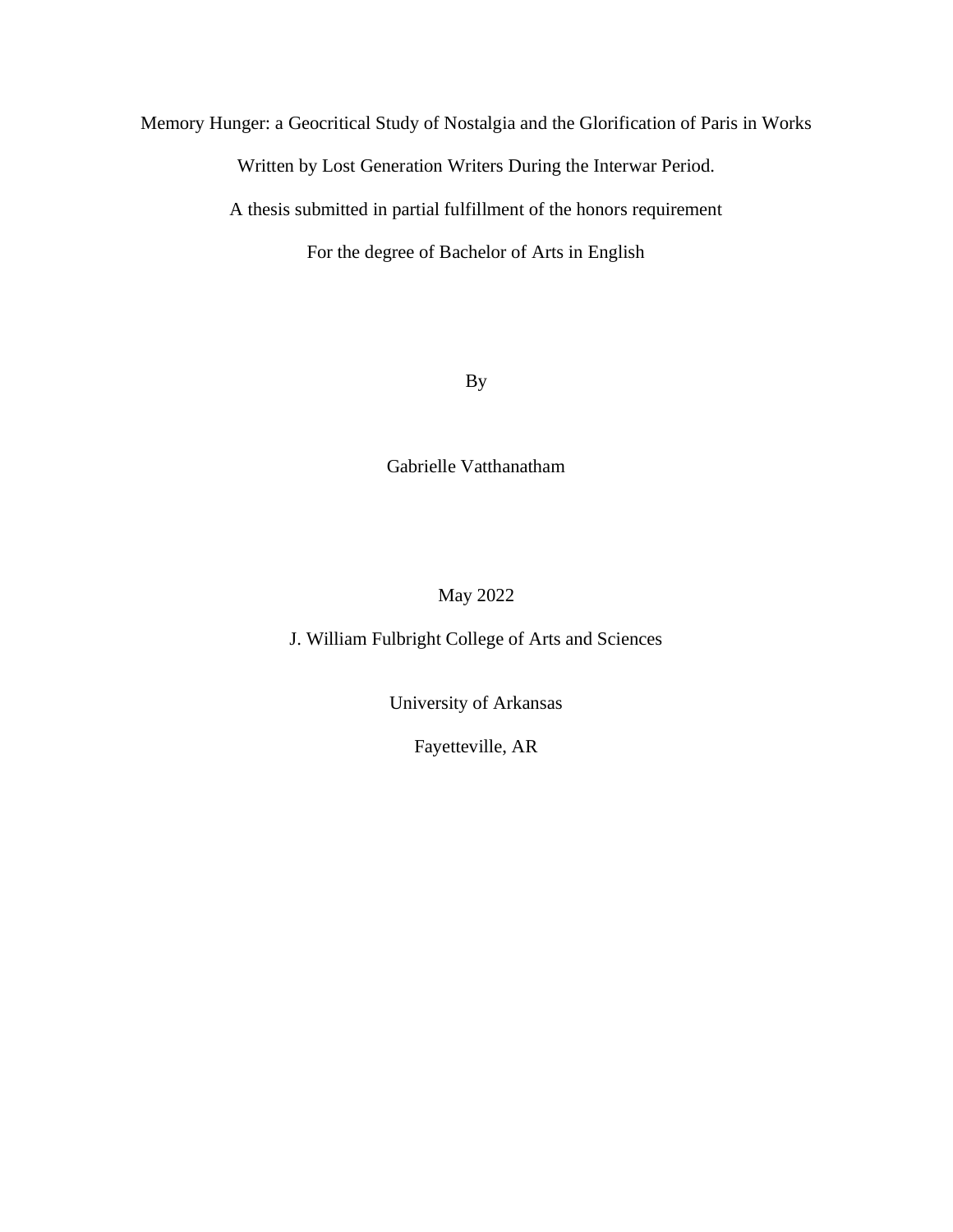### **Acknowledgments**

I would like to thank Dr. Susan Marren for her guidance, patience, and encouragement in the process of writing, editing, and refining the scope of my thesis. This project truly would not have been possible in its current form without her help. I would like to thank the guidance and encouragement of Dr. Kathy Comfort and Dr. Casey Kayser who have, through their courses, truly shaped my thinking. I would like to thank my family for their continued support of me and my professional goals. Finally, I would like to thank Mandeep Kaur who kept me grounded through the process of writing and defending my thesis.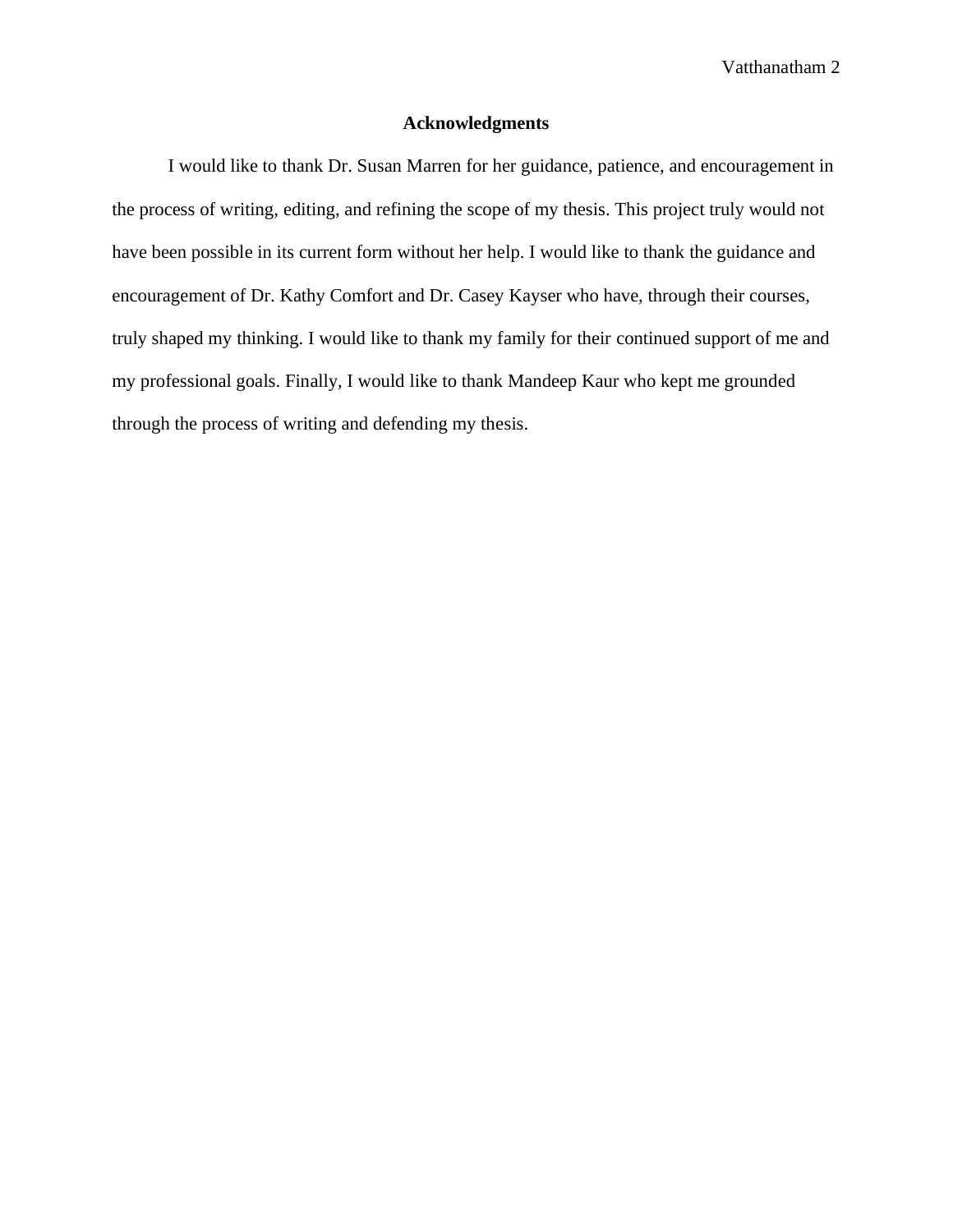### **Table of Contents**

| 5. Chapter 4: Paris, the War, and the After-War in                             |
|--------------------------------------------------------------------------------|
|                                                                                |
| 6. Chapter 5: Why Paris? A History of the Creation of a Myth and Proliferation |
|                                                                                |
|                                                                                |
|                                                                                |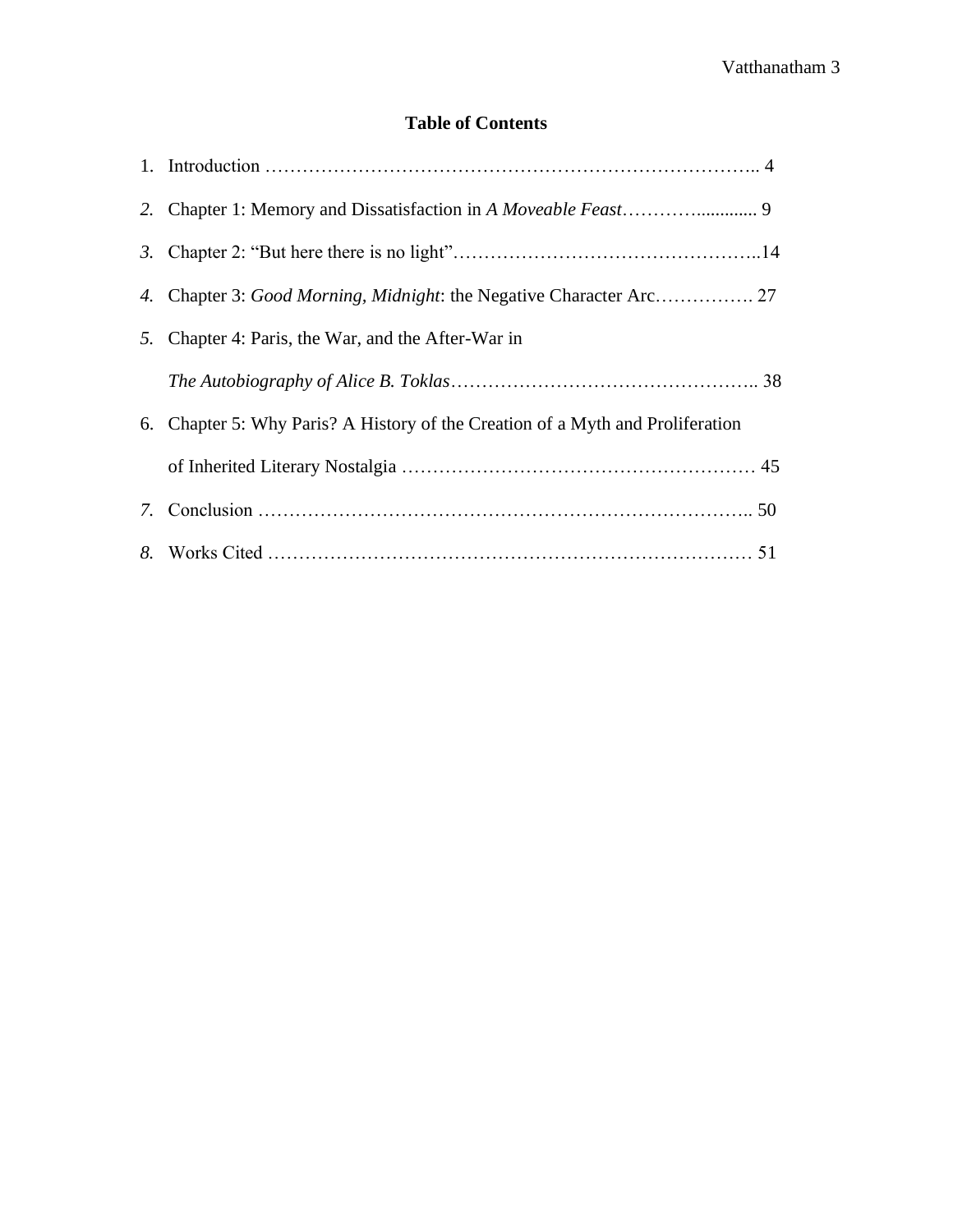#### **Introduction**

**Paris**—whether through merit or a collective, subconscious, cultural agreement to elevate the city from its physical confines to the realm of myth—is depicted, ruminated upon, and obsessed over in literature with such frequency it justifies the question: what purpose is served in the literary glorification of Paris?

The Lost Generation—writers and artists who came of age during the first world war who fled their natal countries to install themselves in Paris are, perhaps, the group most recognizably associated with the creation and perpetuation of the myth of Paris through their works which were produced and set in the city. Such works: *Tender is the Night*, *Good Morning, Midnight*, *The Autobiography of Alice B. Toklas*, and *A Moveable Feast* use the symbol of Paris to convey the pervasive nostalgia and longing for the past.

This thesis will use geocritical theory which is "an interdisciplinary method of literary analysis" promoted by literary theorist, Westphal, "that incorporates the study of geographic space" (Sàrdi 18). This thesis will use a geocritical lens to investigate the extent to which "the author [of the primary works analyzed in the thesis] writes the truth." Furthermore, it will investigate "whether the literary images of the real place are merely fictional and subjective, transformed and reinterpreted by our memory," or otherwise holding "some objective reality behind the perceptions" (Sàrdi 21). The goal is to trace the conception of the myth of Paris from the time of La Belle Époque until the interwar period when the Lost Generation writers were most productive. Central questions that remain at the forefront of this analysis are: what does Paris mean to the Lost Generation? What purpose did their attachment to the city serve?

In the section "A False Spring" of Ernest Hemingway's memoir *A Moveable Feast*, Hadley Richardson reflects that "there are so many sorts of hunger. In the spring there are more.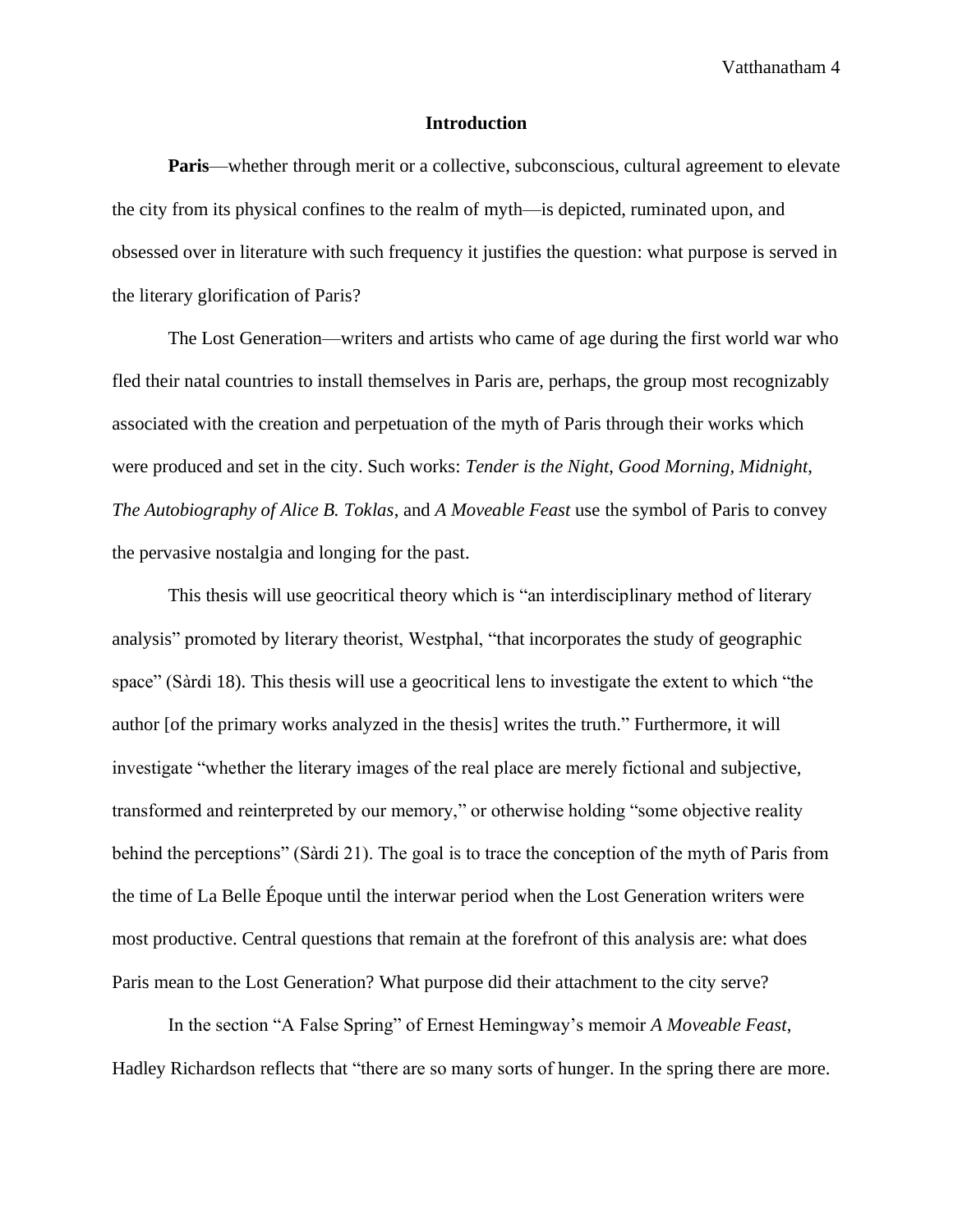But that's gone now. Memory is hunger." Appropriately, Hemingway himself explained the association of Paris as "a moveable feast": an abstraction, a symbol of happiness lost but never forgotten. Paris is the unviolated sanctuary of the past where good times can be amplified and bad times temporarily forgotten. In acting as an anchor for memories, the abstraction of Paris acts as a reassurance of what could be again if only it were possible to repeat the past.

"The Last Messiah," argues that humans are "a breach in the very unity of life, a biological paradox, an abomination, an absurdity, an exaggeration of disastrous nature. Life had overshot its target, blowing itself apart" (Zapffe 35). Mankind is a species suffering from the accidental product of evolution: the over-evolved mind which has served to install humans as "mighty in the near world" but which also inhibits, as man is forced to relinquish the tranquility and inner peace of a still and simple mind. Arguing that our over-evolved consciousness allows us, more so than other sentient beings, to reflect upon the nature of our suffering, the inherent lack of meaning in the world, and our inevitable mortality, Zapffe poses the inevitable question: "Why, then, has mankind not long ago gone extinct during great epidemics of madness? Why do only a fairly minor number of individuals perish because they fail to endure the strain of living – because cognition gives them more than they can carry?" (Zapffe 36). Zapffe's conclusion is that everyone, whether consciously or subconsciously undergoes an artificial restriction of consciousness by methods he identifies as "repressional mechanisms" (Zapffe 36). If one is able to limit the scope and content of one's consciousness, one is better equipped to cope with the constant flux and chaos of everyday life.

The literary representations of Paris in the works of the Lost Generation communicate a nostalgia, longing for, and glorification of an irrecoverable past. The romanticization and abstraction of the setting of Paris in the works of the Lost Generation elucidates the emotional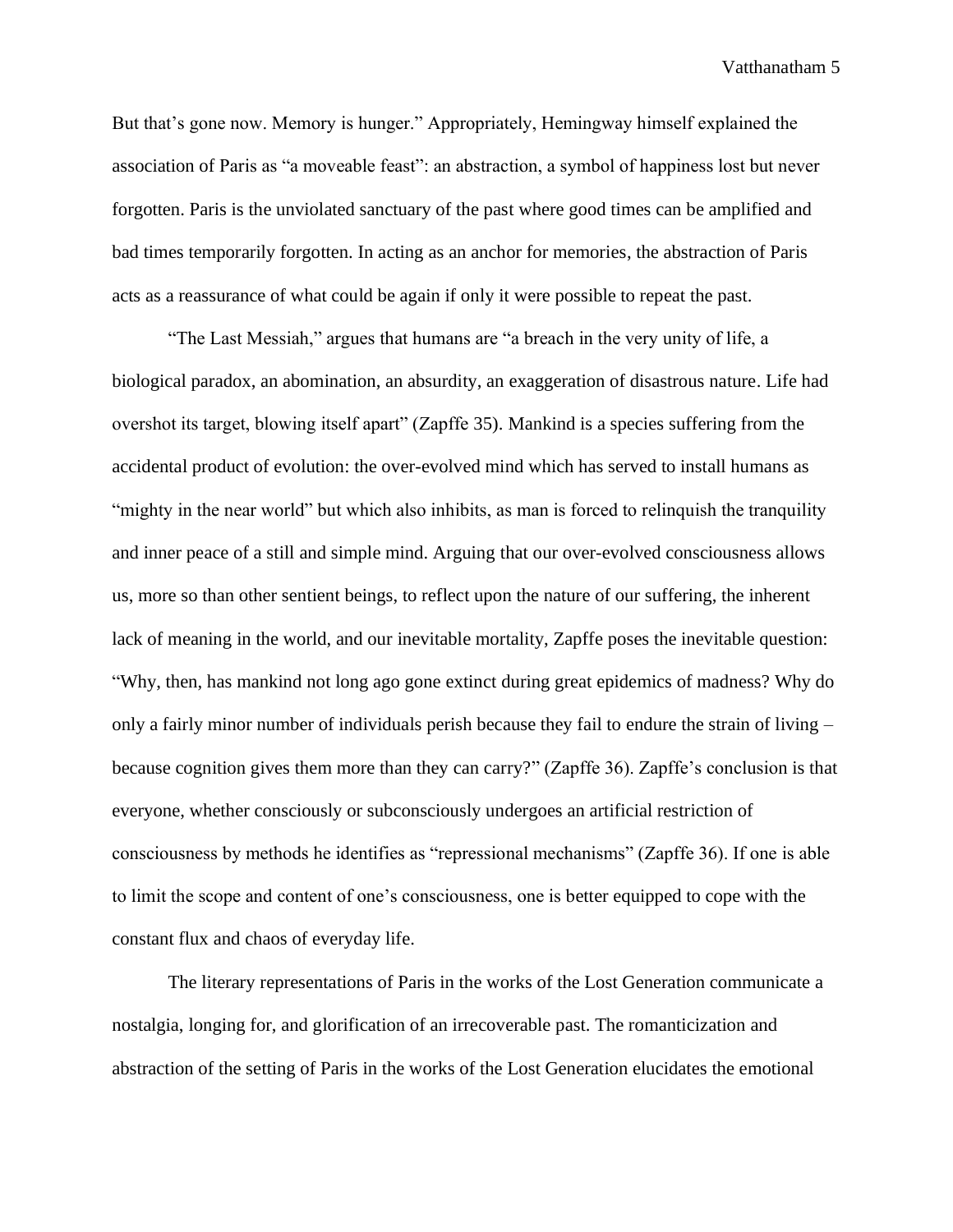situations of their characters as they contemplate the nature of their existence. The abstraction of Paris liberates the city from its physical locale and demonstrates the repressional mechanisms of anchoring and sublimation outlined by existential philosopher Peter Wessel Zapffe in his essay "The Last Messiah." In the connection of Paris with Zapffe's existential theory, Paris becomes, for certain writers of the Lost Generation, a bank of good memories from which they might draw upon and revisit to justify and cope with life in the din and chaos of the modern world.

This thesis will argue that the Lost Generation's pervasive nostalgia for and glorification of Paris is a manifestation of what Zapffe calls: "anchoring." A repressional mechanism whereby these writers were able to conceive of Paris as an abstraction—a paradoxical safe-haven, a symbol of the values that existed before the chaos and loss of World War I, one that gave a sense of necessity and order to their lives.

Of the four repressional mechanisms Zapffe outlines in his essay, the mechanisms of "anchoring" and "sublimation" correspond with and give insight into the glorification of Paris and the subsequent creation of the myth of Paris in the works of the Lost Generation.

Anchoring, as Zapffe explains, is the "fixation of points within, or construction of walls around, the liquid fray of consciousness. Though typically unconscious, it may also be fully conscious" like the adoption of a life goal (Zapffe 36). Though rather broad in his initial description, Zapffe later explains anchoring as an attachment to social constructs, or "firmaments" that give shape and enforce purpose. They can be as broad and collective as the ideas of: "God, the Church, the State, morality, fate, the law of life, the people, [and] the future." In anchoring oneself to a concept, a structure, or cultural expectation that gives shape, order, and routine to one's life, Zapffe argues that one finds that they are needed in the interconnectedness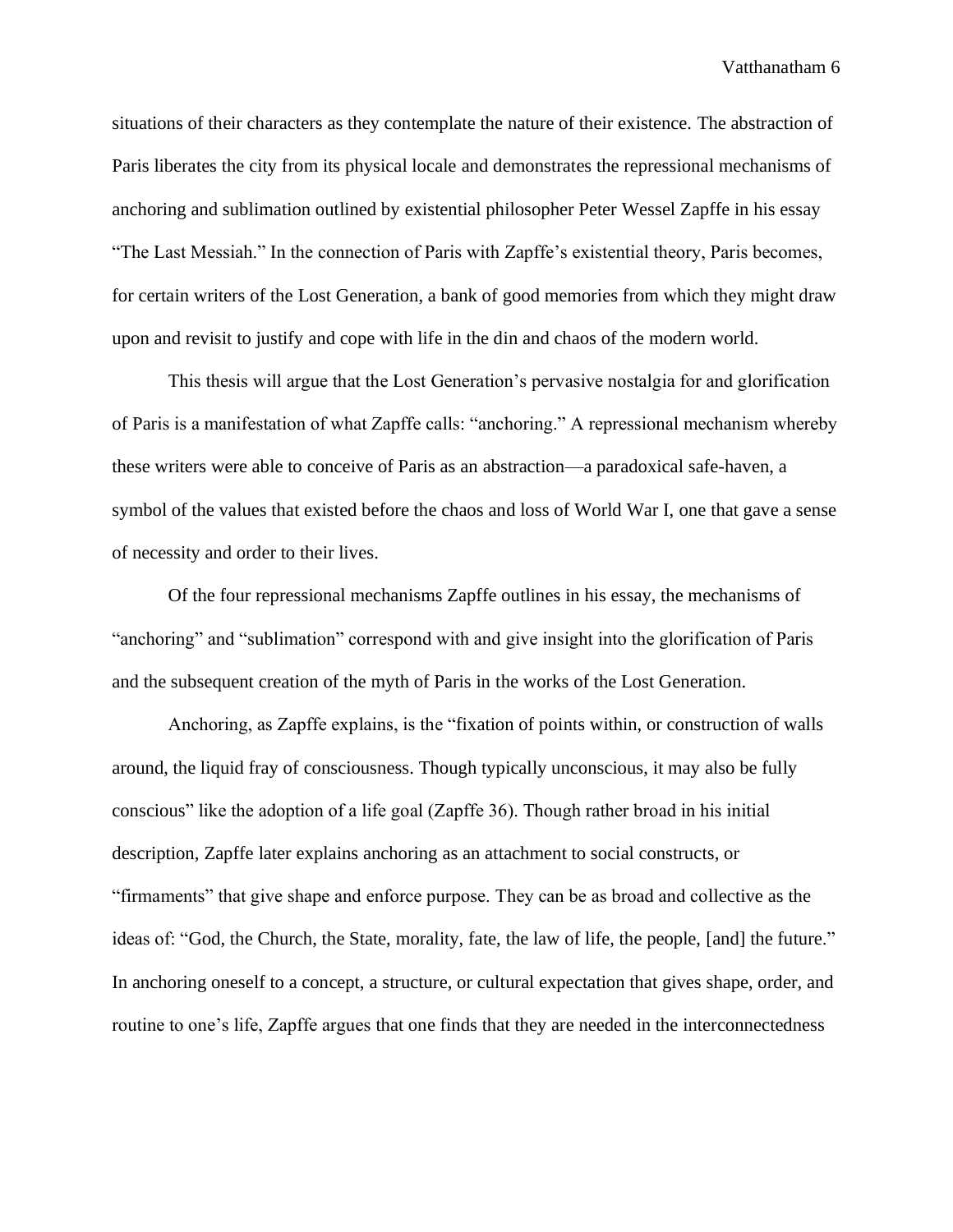of the firmament to which they are anchored and in this discovered purpose, the chaos of the turning world is stilled just a bit more (Zapffe 37).

Further building upon the function of anchoring, Zapffe introduces the possibility and peril that follows the rupture of a firmament. The Rupture of a firmament occurs when the anchoring value, structure, or metanarrative no longer holds and is revealed to be nothing but: "threads of [the mind's] own spinning." Offering the historical incidents of German officers after World War II and Chinese students after the revolution, he intuitively asserts that: "the very foundational firmaments are rarely replaced without great social spasms and a risk of complete dissolution (reformation, revolution). During such times, individuals are increasingly left to their own devices for anchoring, and the number of failures tends to rise. Depressions, excesses, and suicides result" (Zapffe 37). Thus, in times of social and political upheaval, when the routine and stability of quotidian life is disrupted and the firmaments and values attached to these fabricated structures is dissolved, the individual is left in an existential limbo being thrown into the chaotic tossup that is having to find and create meaning out of the seemingly silent and indifferent world. When they fail to do this, as Zapffe outlines, despair follows. In the case of the Lost Generation, particularly in the works of F. Scott Fitzgerald and Jean Rhys, the abstraction and existential firmament of Paris is revealed to be nothing more than an arbitrary social construct to impose a sense of order on the inherently chaotic world. When characters like Dick Diver and Sasha Jansen recognize the inherent fragility of the abstraction and firmament of Paris, they fall into depression and existential crises.

The fourth repressional mechanism outlined by Zapffe, the least common technique, is Sublimation: "a matter of transformation rather than repression. Through stylistic or artistic gifts… the very pain of living at times [can] be converted into valuable experiences" (Zapffe 39).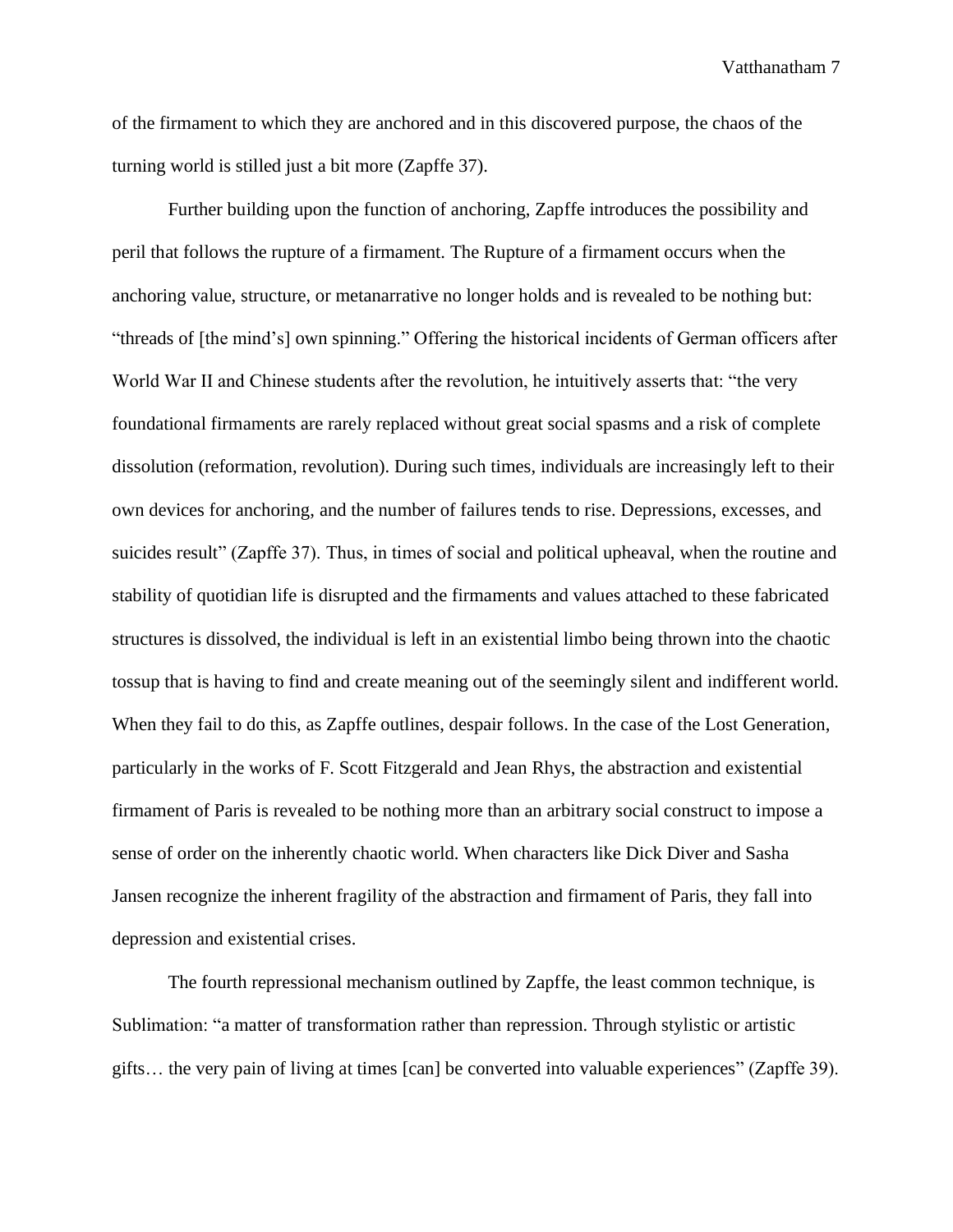Here trauma is transmuted onto the page, the canvas, and the movie screen. Within these artistic depictions of suffering are depictions of the other repressional mechanisms used to bear the weight of living. In the case of the Lost Generation, the fixation upon Paris and the continual appearance of the city in certain text by Lost Generation writers demonstrates the repressional mechanism of sublimation whereby writers of the Lost Generation, struggling from the upheaval of conflict, illness, and a world war, anchored themselves to the abstraction of Paris and the values of joy, happiness, love, and regeneration attached to the city. These writers subsequently sublimated their remaining trauma through the creation of their works hence perpetuating the pervasive myth of Paris for future consumers of their literature.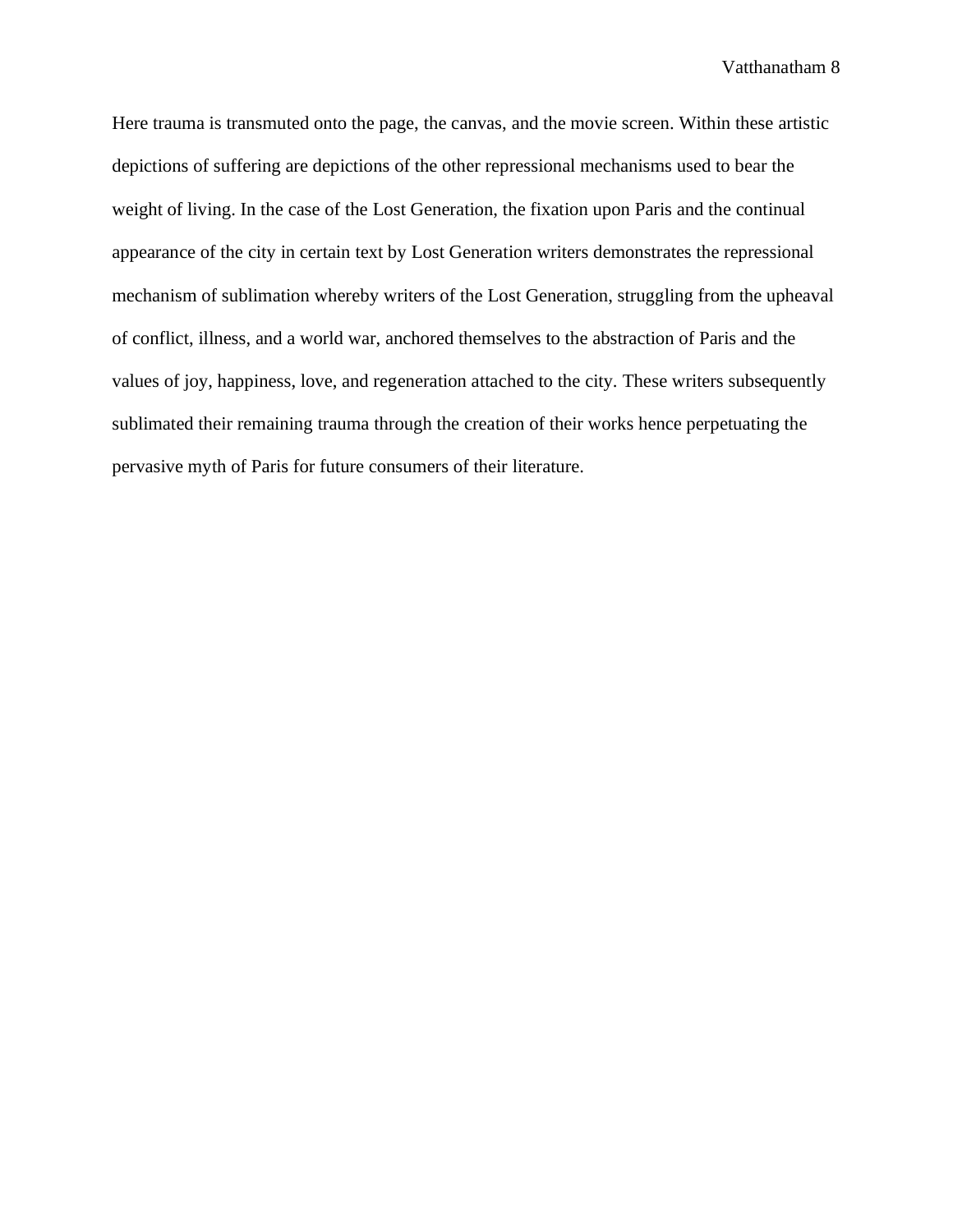#### **Chapter 1: Memory and Dissatisfaction in** *A Moveable Feast*

Hemingway explained that "Paris is a moveable feast," for those who have had the good fortune to have lived there in their youth because "wherever you go for the rest of your life, it stays with you" (Hemingway *to a friend*, 1950).

The quote above gives direction on how to analyze the significance of Paris in the memoir. Hemingway begins the memoir with a preface: "for reasons sufficient to the writer, many places, people, observations and impressions have been left out of this book." Then, as if he anticipated criticism, he concluded with the addition that "if the reader prefers, this book may be regarded as fiction. But there is always the chance that such a book of fiction may throw some light on what has been written as fact." The preface is ambiguous but seems to allude to any inconsistencies that may arise in a memoir written so long after the fact. It also captures the very essence of the Lost Generation's creation of Paris: one that is not simply a physical city but a symbol of the past. Paris is, in *A Moveable Feast*, a bank of glorified, selective memories from which The Lost Generation could draw upon in hard times, to remind themselves that, like all things, difficulties are impermanent and will pass. The Paris created by writers of the Lost Generation is one of a purposefully manipulated reality: one that they had to glorify and keep unviolated in order to anchor themselves to the present reality whilst limiting the scope of their consciousness. This disclaimer then adds to his authority in speaking of the times in Paris when they were "very poor" and yet "very happy" (Hemingway 207).

Moving through the most significant depictions of Paris in the order that they appear, the first notable mention of Paris occurs in the opening section "A Good Café on The Place St. Michel" as Hemingway describes a moment when he's sitting, with a drink, writing a short-story whilst watching a beautiful woman seated farther away. He remarks: "I've seen you, beauty, and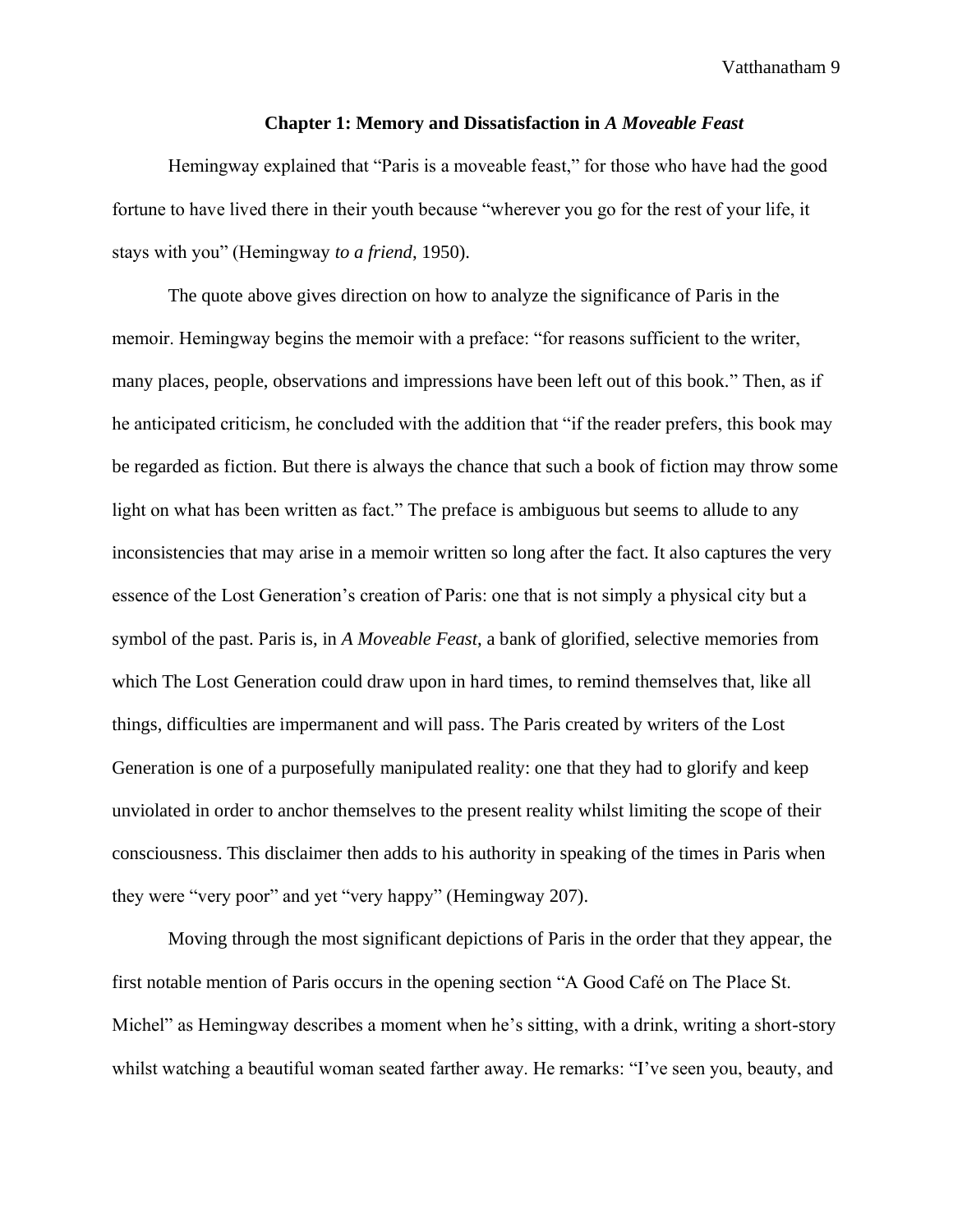you belong to me now, whoever you are waiting for and if I never see you again, I thought. You belong to me and all Paris belongs to me and I belong to this notebook and this pencil" (Hemingway 13). As noted by Hemingway scholar, Dr. Gerry Brenner, in this section Hemingway reflects upon the process of artistic reproduction and creation which "arrests and captures a fleeting moment from the flux of time. That grants [the artist] the 'possession' of that moment and its details" (Brenner 38). What moves Paris in this reflection into the realm of abstraction is the way Hemingway asserts ownership of the ambiguous "beauty" which could reference the woman he sees, but may also represent the abstract ideal of beauty encountered in everyday things. One cannot own Paris but in a subjective representation and idealization of the city and the values and memories the individual attaches to the physical locale.

It is because Hemingway, through his depictions of Paris, inevitably intertwines his thought processes through his subjective representation of Paris that it can be said to belong to him. In equating two unownable things—the abstract ideal of beauty and the physical locale of Paris as his possessions, Hemingway links the two ideals so that the readers are given a direction as to what Hemingway's subjective conception of Paris is—beauty itself.

Nearing the end of the section "People of the Seine" Hemingway reflects upon the beauty of the Seine: the way that the trees lining the river abated his loneliness as they reflected and anticipated the changing of the seasons—namely the coming of spring. Introducing the concept of a false spring, he reflects that sometimes, though already expected, heavy rains would keep the area in a state of limbo where it appeared as if spring would not come. Hemingway reflects further on this phenomenon as "the only truly sad time in Paris because it was unnatural" (Hemingway 48). He goes further to explain how part of the self "dies" when the bareness of winter hits but that "[one] knew there would always be the spring, as [one knew] the river would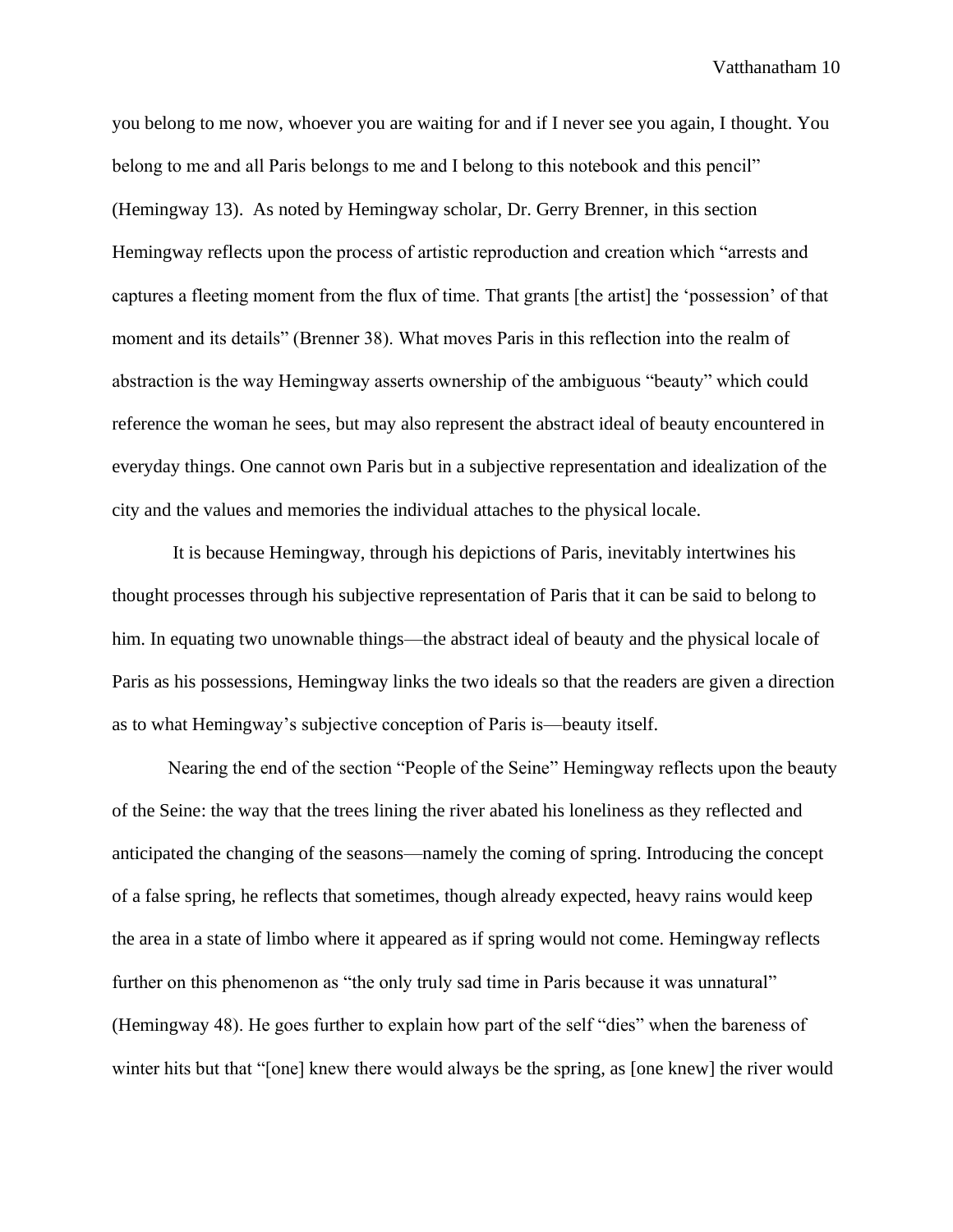flow again after it was frozen. When the cold rains kept on and killed the spring, it was as though a young person had died for no reason" (Hemingway 48).

Hemingway plays on the established symbol of changing seasons as a reflection on the human life cycle of birth and death and the oscillation of one's emotional state. More grave is the possibility that the sadness Hemingway felt at the changing seasons was Hemingway, as an old man, reflecting upon his impending mortality as he collated the primary sources he produced in the 1920s into the memoir which would be published posthumously in 1964. Brenner comments on the narrative shift of the section namely how the "lack of specific Paris imagery suggests this doesn't look back solely on sad times in Paris. It looks back also on the cold rains that 'killed' other springs in other places and looks forward to the question of how many more springs this aged narrator would live to see" (Brenner 136). There's a true sense of solitude, melancholy, and fear in the idea of retrospective reflection leading to the recognition of so many regrets of one's youth—of so many killed springs without hope of recovering that lost time.

Hemingway mentions the unsettling, unnatural, and presumably unfair loss of those who die in their youth which may reference those who lost their lives in the first World War. The unnaturalness he speaks of here is the theft of time, of youth, of hope, and of dreams and ambitions that die along with the death of an enthusiastic youth. Though the loss he mentions here is severe, in the imagery of the frozen Seine, Hemingway alludes to a fate worse than death: an existence in which one is frozen, in which one's way of life, one's emotional, spiritual, or intellectual or artistic growth has been totally stagnated by the violence and political and social upheaval of war. The Seine is a symbol literally and physically inseparable from the city it bisects. Its stillness during a false spring represents the delay or perpetual doubt of regeneration.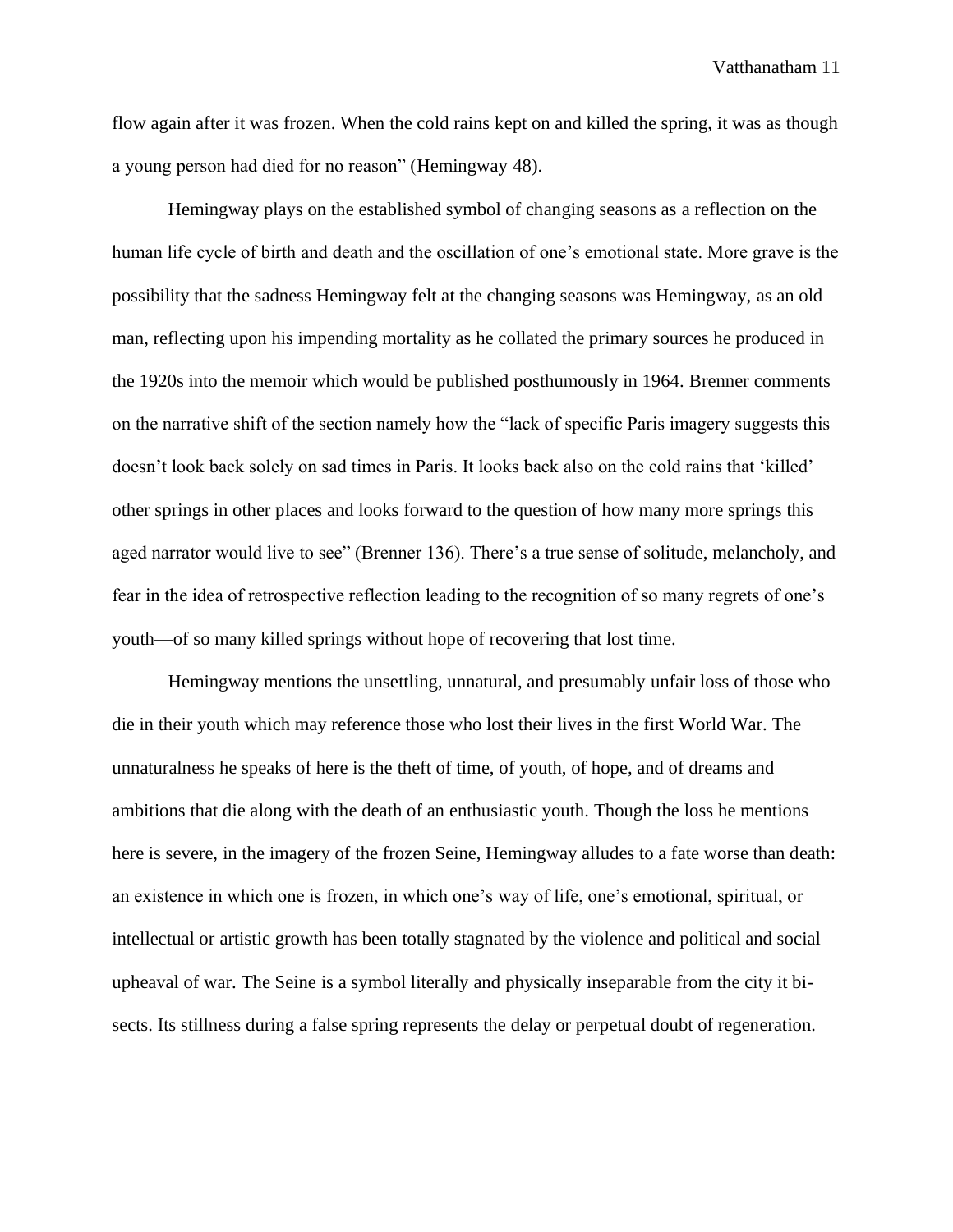Nearing the end of the section "A False Spring," Hemingway recounts a moment spent reminiscing with his wife whilst crossing a bridge in Paris when the pair realized that they were hungry after already having eaten. After having eaten for a second time that night at Michaud's, Hemingway ruminates on the previous recognition of his hunger wondering: "how much of what [they] had felt on the bridge was just hunger." After posing the question to his wife, Hadley responded: "I don't know, Tatie. There are so many sorts of hunger. In the spring there are more. But that's gone now. Memory is hunger" (Hemingway 57).

The connection between hunger and memory is striking here but intuitive and succinctly captures the essence of what Paris was to the Lost Generation: existential food. When one is hungry, one looks to fill the gnawing void felt in the stomach until the discomfort subsides. Likewise, memory and recollection of the past leads one to recognize the voids in one's present situation, the discomfort, dissatisfaction, and unhappiness which are inevitable conditions of living are hunger-like voids. Enforcing again the theme of the passage of time is the physical locale of the bridge on which Hemingway first recognized the feeling of his ambiguous hunger. A bridge, not only representing a threshold between one physical space and the next, also represents a journey from one moment in time to the next as follows from the inextricable existence of space-time. The Seine underneath the bridge flows incessantly like the flow of linear time as perceived with a past, present, and future. In this interpretation rather than representing the connection between two moments in time, the bridge on which Hemingway and his wife talk is a liminal space. It is not on land yet not on water. It is suspended above the movement and mutability of the Seine beneath it: much in the same way that Paris, as glorified and idealized by the Lost Generation, became a mental construction of stillness in the constant churning, movement, and chaos of the modern world. The idealized, subjective mental construct of Paris is,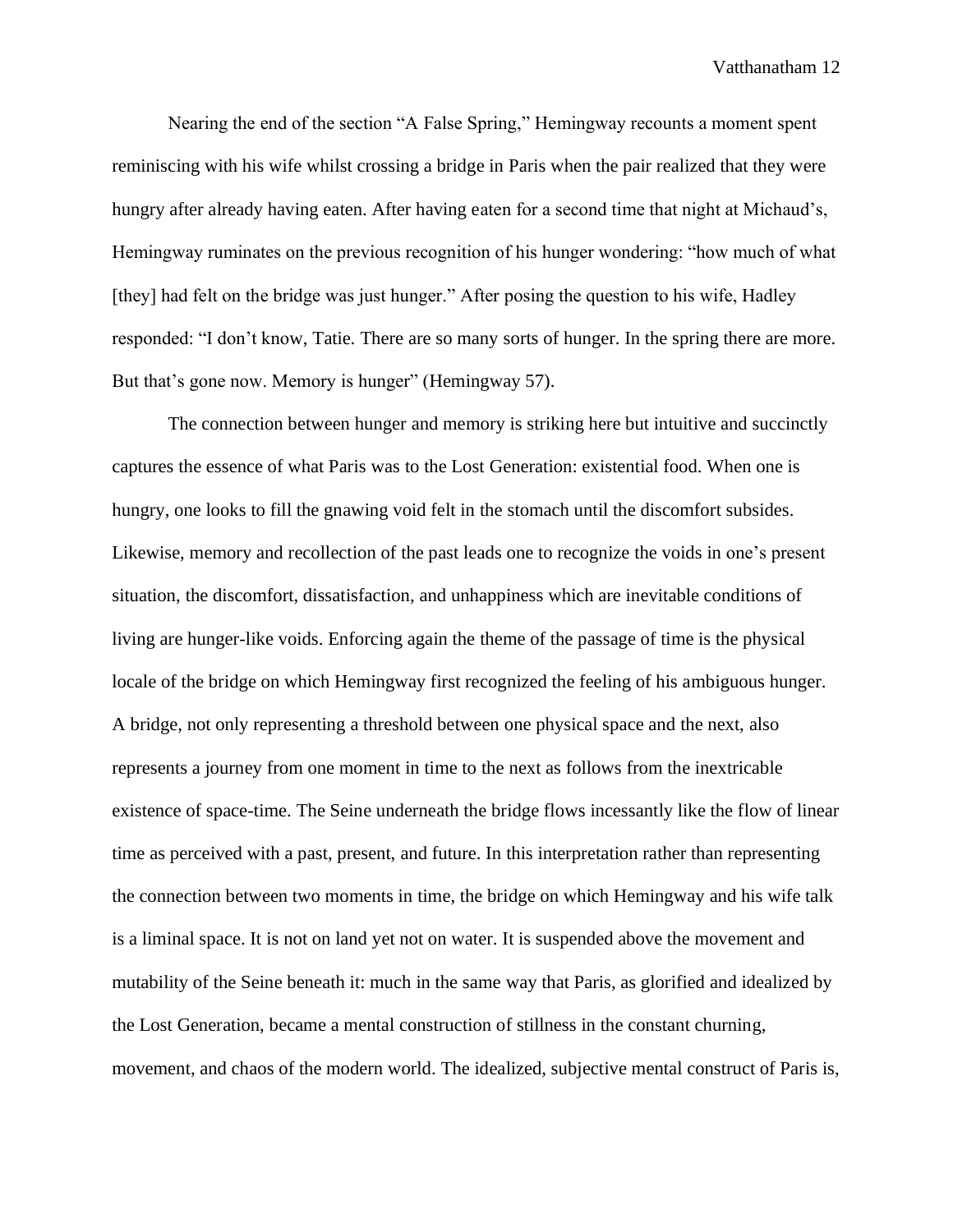by its nature, inaccessible to others and is therefore an ideal anchor upon which to associate values of happiness, of joy, of creation, of regeneration, of discovery, and of wonder—values which would be useful in years of dearth and both financial and emotional hardships.

The most revealing prose identifying Paris as a mental and symbolic construct is the concluding paragraph of the memoir. Hemingway asserts that "there is never any ending to Paris… We always returned to it no matter who we were or how it was changed or with what difficulties, or ease, it could be reached. Paris was always worth it and you received return for whatever you brought to it" (Hemingway 207). In the conclusion the Paris of paradox is revealed—one forever changed and yet still the same—one that is both difficultly and easily reached, yet not visited. Even the chosen verb "reached" denotes a significant effort expended whether physically or mentally. How can Paris be never ending unless it represents the eternal hope of renewal.

Paris represents the past—but more than that—it is an acknowledgement that humans with the capacity to think, to dream, to be unfulfilled, and to suffer as a cause of attachment to the past—the very conception of which is the sole reason of man's ability to regard the self as a distinct being existing across time—sometimes need to limit the scope of consciousness to keep from becoming overwhelmed by the constant flood of stimuli. Paris is an acknowledgment of the choosy chancy nature of memory, and the ways in which nostalgia can be used as a tool to persevere in difficult times.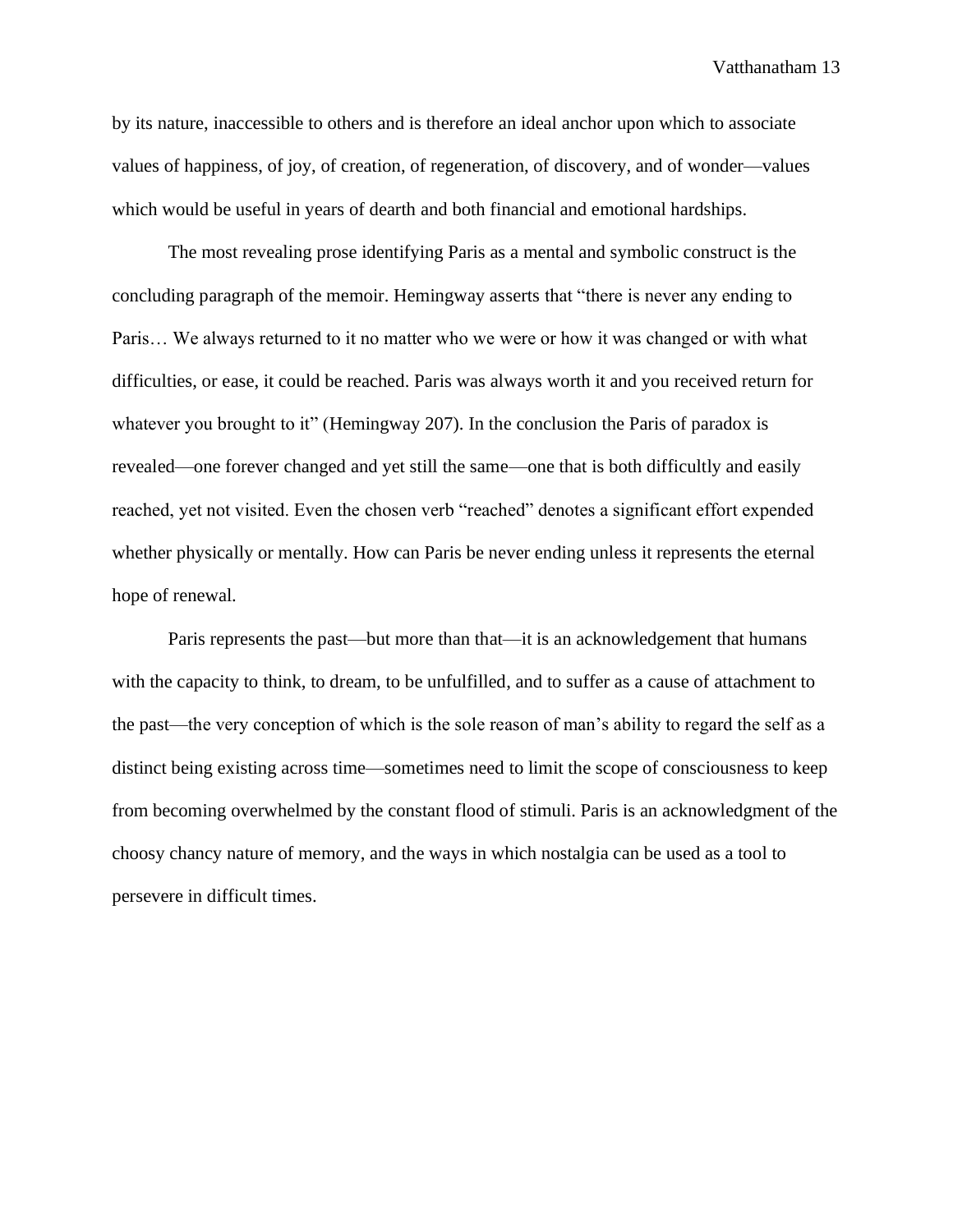## **Chapter 2: "But here there is no light": an Analysis of Nostalgia and Illusion in** *Tender is the Night*

Largely set in Rome, the French Riviera, and Zurich, Fitzgerald's last completed novel, *Tender is the Night,* is perhaps the epitome of Hemingway's preface in *A Moveable Feast:* "that a book of fiction may throw some light on what has been written as fact" (Hemingway 6). Representative of the expatriate situation of travel and discovery, "Fitzgerald avails himself of setting in order to dramatize a character's existential situation" so that every excursion in *Tender is the Night* holds thematic weight (Huonder 104). Through his characters: the fading psychiatrist Dick Diver, his former patient turned wife then ex Nicole Diver, and budding starlet Rosemary Hoyt, Fitzgerald throws light on his own artistic and moral decline and reflects upon the nature of his regression and nostalgia in a scene of the excursion to Paris and the references to Paris later in the narrative.

The theme of the past in *Tender is the Night* and the incessant yearning to return to that irrecoverable past differ drastically from depictions of nostalgia, defined by psychologist Barbara Stern as "the longing for one's remembered past" in other works of Lost Generation writers (Batcho 357). Because humans are higher thinking animals who can conceive of a self that persists through time, they are then able to make emotional attachments to things, people, places, and memories. It is from an overattachment to the past and the material world, which are subject to the laws of impermanence, that nostalgia can become painful. Here, yearning for the past is self-conscious, adding to the bitterness and tragedy of the novel. The characters long for a present where they maintain the fame, prestige, success, independence and/ or marital stability they enjoyed in the past, yet they understand that this return is impossible and that their continued attachment to this elusive past only compounds their present misery. Dick Diver,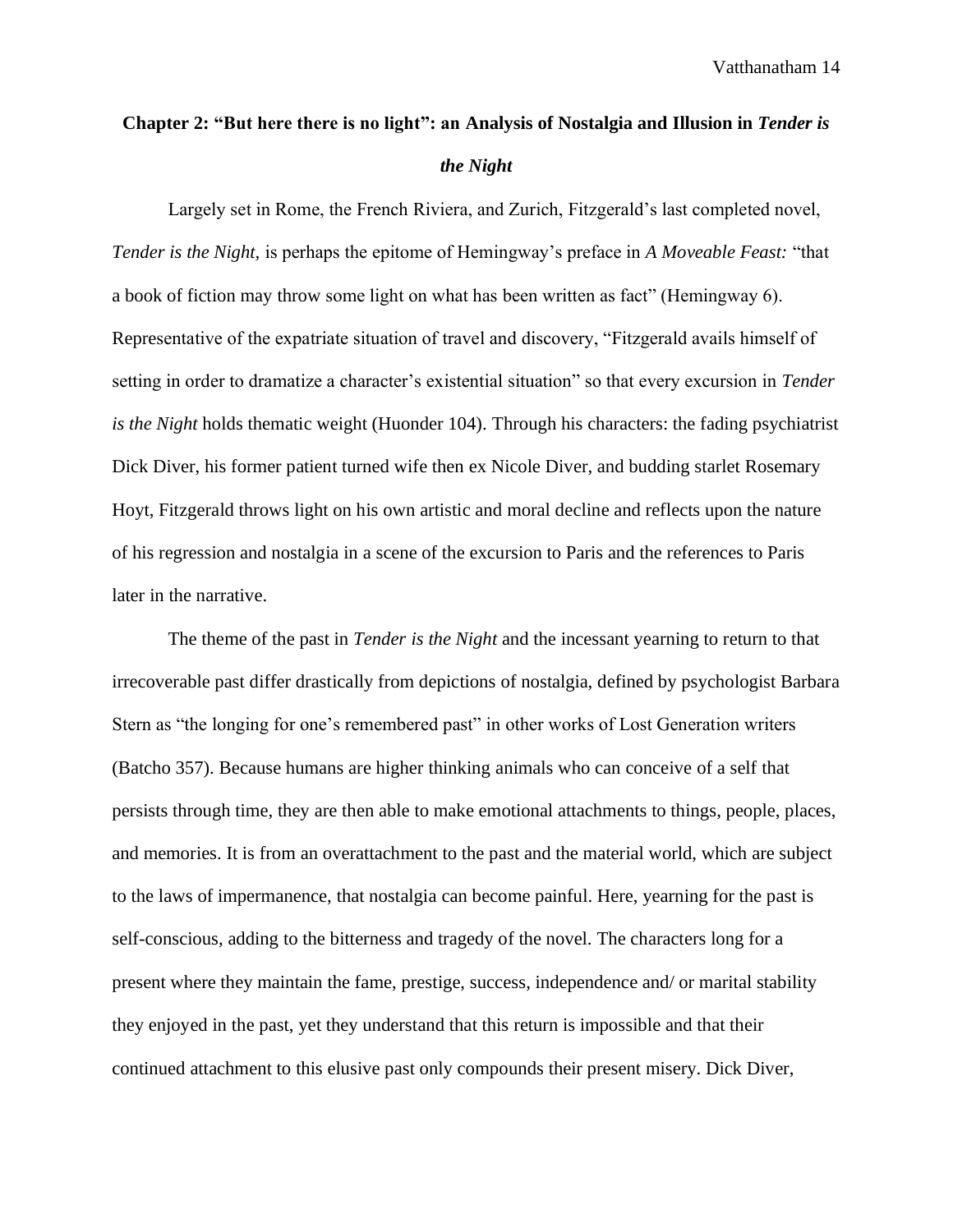Rosemary Hoyt, and Abe North are characters who try to "temporarily escape their emotional difficulties in each other's presence and in the calm beauty" of their environment. The setting of Paris specifically "offers an escape from reality" and "the individuals' response to [that setting] reveals the nature of their illusions" (Huonder 92). Dick and Abe especially are unable to divorce themselves from the hope that their current conditions might stabilize or improve against all odds. Because of this theme, as well as Dick's slow and inevitable decline by the end of the novel, *Tender is the Night* is an example of the symbolic failure of Paris to serve as an existential anchor for Dick Diver's clearest counterpart: F. Scott Fitzgerald. Being that, as literary scholar Harvey Eagleton asserts, '"he [Fitzgerald] cannot create beyond himself nor imagine experiences very different from his own. He is continuously autobiographic. His heroine his wife, and the hero himself" (Curnutt 4).

Enhancing the complexity and sense of tragedy in the novel are the characters' open acknowledgment of their inevitable decline. Not only do the characters acknowledge their decline but they do so with an understanding that the human mind selectively recreates memories that tether one emotionally to pasts that are not only irrecoverable but are often little more than subjectively cataloged sensory phenomena. One such admission of a desire to regress into the past takes place in a bar sometime after Abe North takes a plane back to Paris, the city he attempted to quit. The narrator describes Abe as having scarcely touched the drink he has ordered, but that "the drink made past happy things contemporary with the present, as if they were still going on, contemporary even with the future as if they were about to happen again" (Fitzgerald 103). Here, not only do Abe's physical movements mimic the will-ful return to the past, as he, in this scene, returns to a physical locale he has just left, but the fact that the admission of a desire to return to or re-create the past involves alcohol further indicates the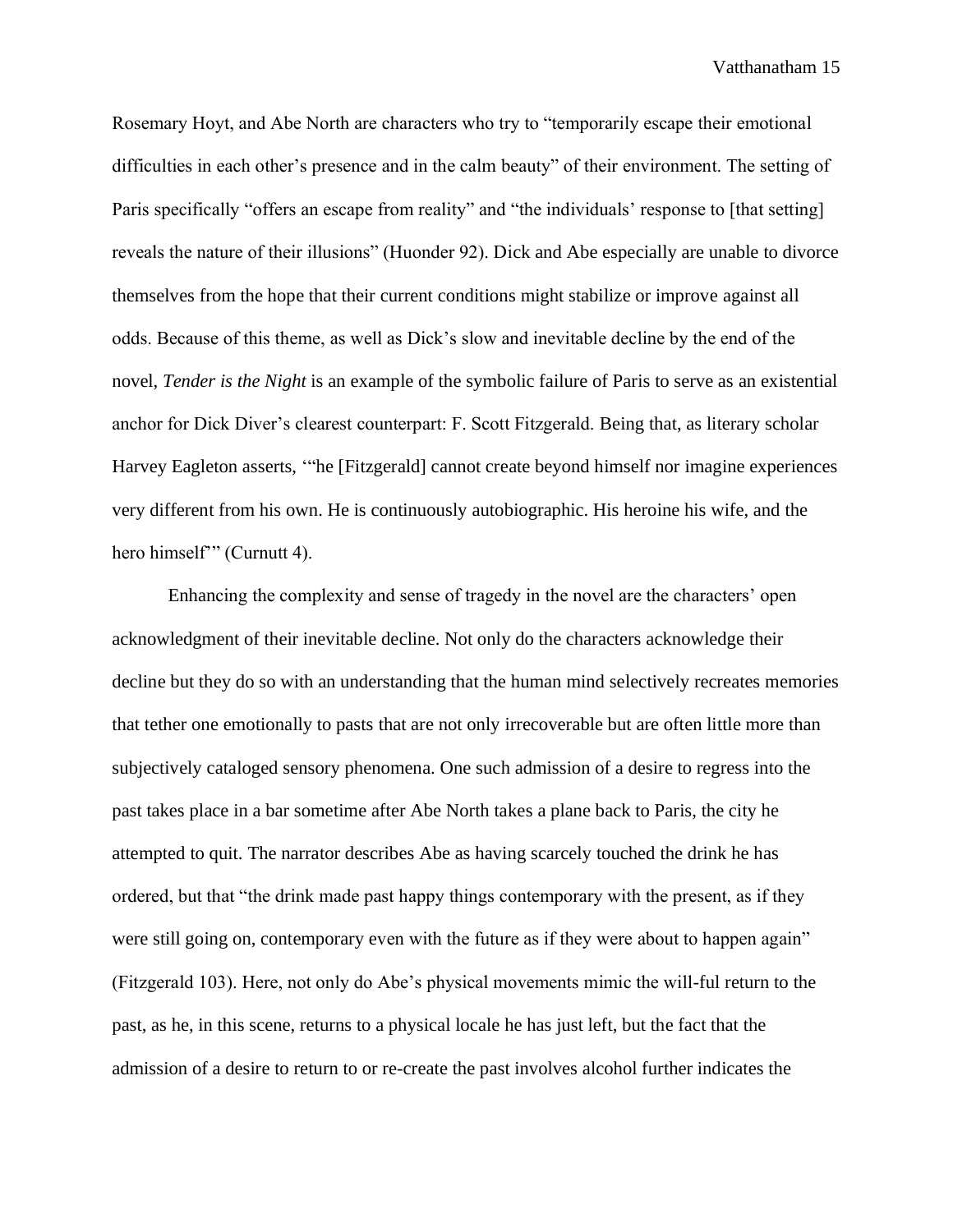distortion of reality required to entertain the prospect of reliving the past. The cyclical nature of memory—here being a loop that ties the past to the present and the future—conveys the sense of being stuck not only in time but in space; it is the reason Abe is unable to leave Paris. Here, the reader must entertain the question of why Abe returns to Paris in the first place, given the contradictory nature and inadequacy of his rationale. When asked by Dick why he was back in Paris he says only that he did not want to miss the next installment of his serial. (Fitzgerald 101).

His desire to return to Paris, to physically undo the progress he made on his journey home, seems counterintuitive. It is not until the setting is analyzed that we see how Paris is an anchoring firmament. It is an abstraction that represents the glory of days past. With this frame of reference and Abe's eventual return to America and the violent death he faces there in the alcoholic haze of a New York speakeasy (Fitzgerald 200), his physical return to Paris represents a final attempt to regain the composure, genius, happiness, and peace he had experienced in the past as a renowned composer before his self-destruction by alcoholism.

This return, the desire to maintain the existential anchor of Paris, and illusion that Paris could remain a sacred and unviolated ground upon which the Divers and their friends could exist, is spoken about as if it were a "waking dream" (Keats 366). As Dick, Nicole, and Rosemary see Abe off at the train station before his departure from Paris, they witness Maria Wallis shooting a man to death. The random act of violence reveals the war as what shattered their ability to maintain peace; "everything had happened—Abe's departure and Mary's impending departure for Salzburg this afternoon had ended the time in Paris. Or perhaps the shots, the concussions that had finished God knows what dark matter, had terminated it. The shots entered into all their lives : echoes of violence followed them." When the two porters come to take away the body of the dead Englishman from the platform of the train station, they reflect that there is enough blood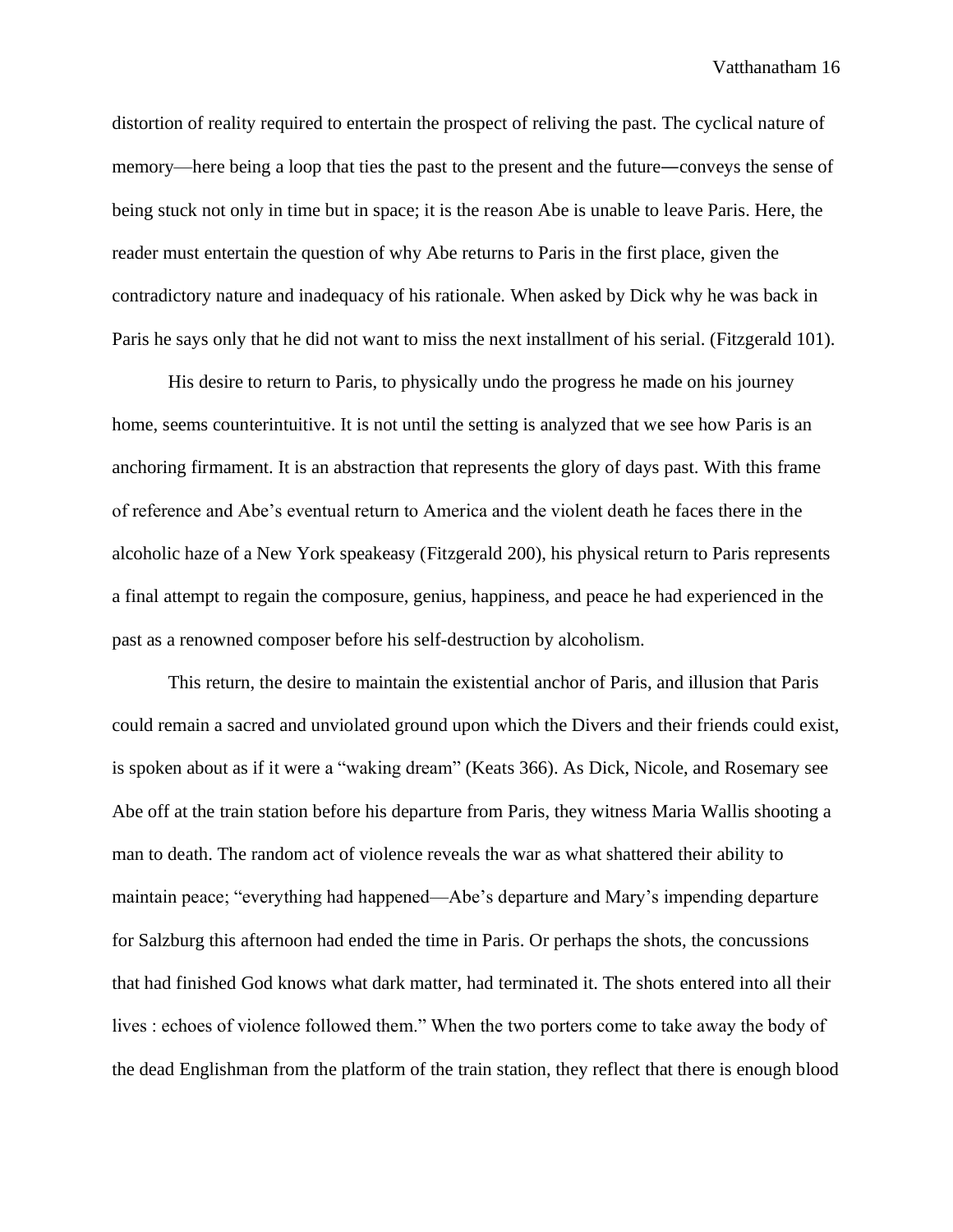on the murderess' shirt for one to "se croire à la guerre"—for one to believe himself to be at war (Fitzgerald 86).

Readers understand the desperation of Abe's final return to the existential anchor of Paris when he expresses to Rosemary that he wishes it were he who was engaged in a duel with Tommy Barban as he "might as well be killed now" because he has "nothing to live for" (Fitzgerald 42). The narratives, values, people, and places Abe had previously used to orient himself in the changing world have all ruptured. In the disorientation caused by the sudden realization of widespread chaos, Abe turned to the abstraction of Paris.

Rosemary and Nicole talk about Abe's decline and try to understand the cause of Abe's alcoholism. Alluding to Abe's blatant degradation, Nicole tells Rosemary: "Abe used to be so nice…Long ago when Dick and I were first married." When Rosemary questions the change in Abe's behavior caused by his alcoholism Nicole explains that "so many smart men go to pieces nowadays" (Fitzgerald 99). Here, Nicole links intelligence with an emotional inability to cope with reality—with an inability to sustain emotional composure caused by the war. She specifically links introspection, being "smart" with falling "to pieces". Nicole's reflection embodies Zapffe's theory of the handicap which is the over-evolved consciousness of the human mind which hinders by allowing for a deeper, more intense, and more nuanced experience of suffering.

Abe is not the only character in the novel to exhibit a self-conscious awareness of his desire to return to the past. Nicole also acknowledges the tricky, chancy nature of memory and the ways our attachments to the past can inhibit us. On a solo trip to Innsbruck, Austria, indulging in a flashback to the bliss of their early marriage, Dick reflects on his ability to love Nicole "for her best self" as Nicole had, when she was well, reflected upon the inevitable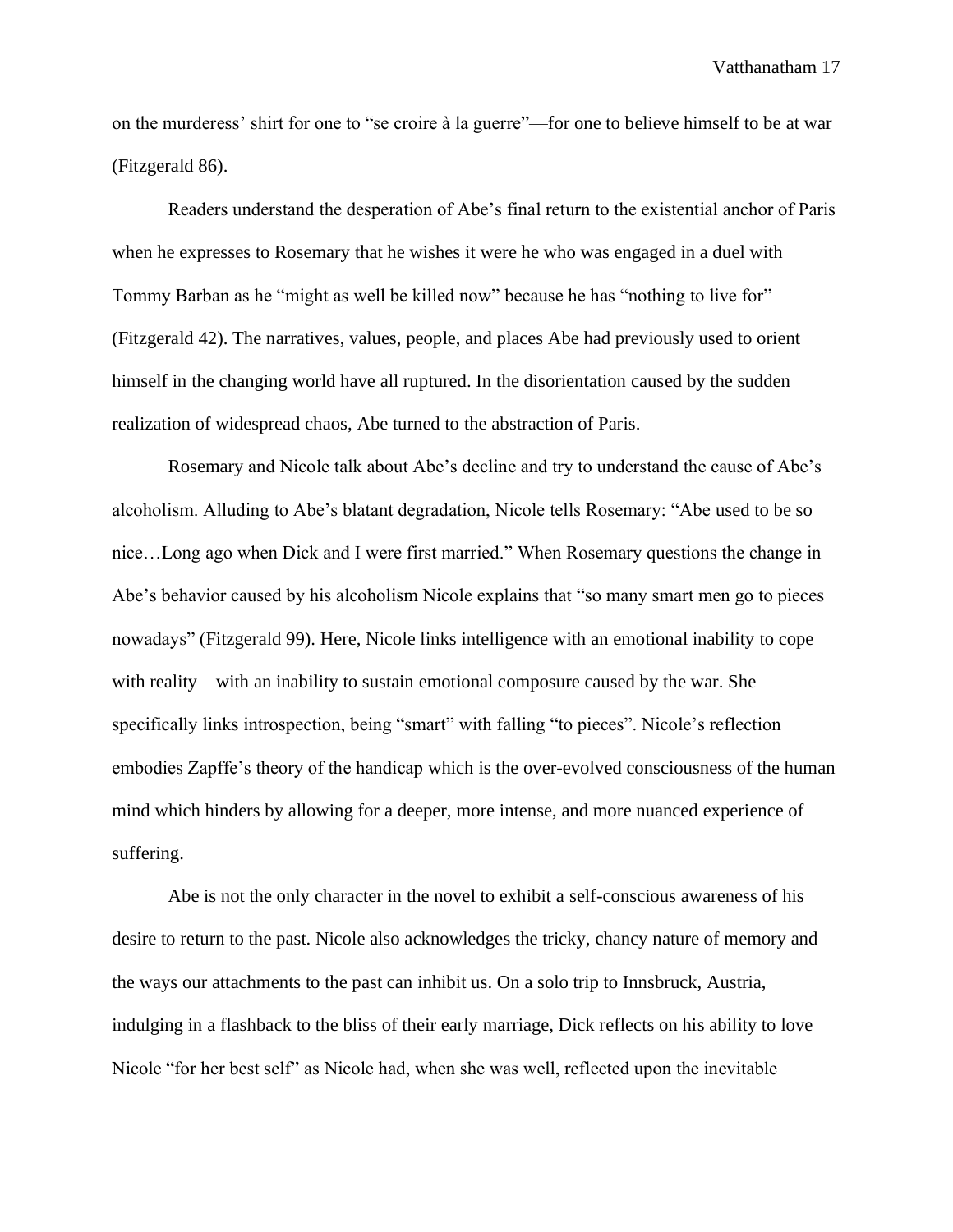complexities they would face in their union because of the unpredictable manifestations of her mental illness. Understanding that he would not always love her in the ways that newlyweds might, she instead asks Dick to remember that "somewhere inside of [her] there'll always be the person [she]" was that night when she was well, and they were happy. In this acknowledgment, rather than indulging in the idea of everlasting marital bliss, Nicole signals the inevitability of decline and the bitter-sweet pangs of remembrance that come with recognizing that one's present state may never be as good or as happy as a state in the past because of the human propensity for nostalgia.

Nicole recalls the "night" here, the same "tender night" of Keats's "Ode to a Nightingale", a butchered excerpt of which, precedes the novel: "Already with thee! Tender is the night…/ but here there is no light save what from heaven is with the breezes blown/ Through verdurous glooms and winding mossy ways." The night evoked in Keats's poem, lamenting the universal condition of mortality, is the night of non-existence in death. This non-existence saves men from suffering. In Nicole's plea, she asks Dick to love her for the self she was that night. The night she invokes is a bitter form of decline. She invokes a decline that encapsulates the loss of former glory and the ability to reflect on and yearn for one's greater, former self. The intertextual reference Fitzgerald makes to the "tender night" of Keats's ode, serves as a place of enchantment because "it functions as the location of both beauty and illusion. A night everlasting, one capable of suspending time" (McGowan 217). It is an abstract plane of existence where past glories can seem contemporary with the present—as if they might happen again. But like the beauty of the night, the concept of a return to the past is only an illusion. With the ellipses, Fitzgerald chooses to omit the lines "And haply the Queen-Moon is on her throne, / Cluster'd around by all her starry Fays;" which omits the image of celestial light. In the world of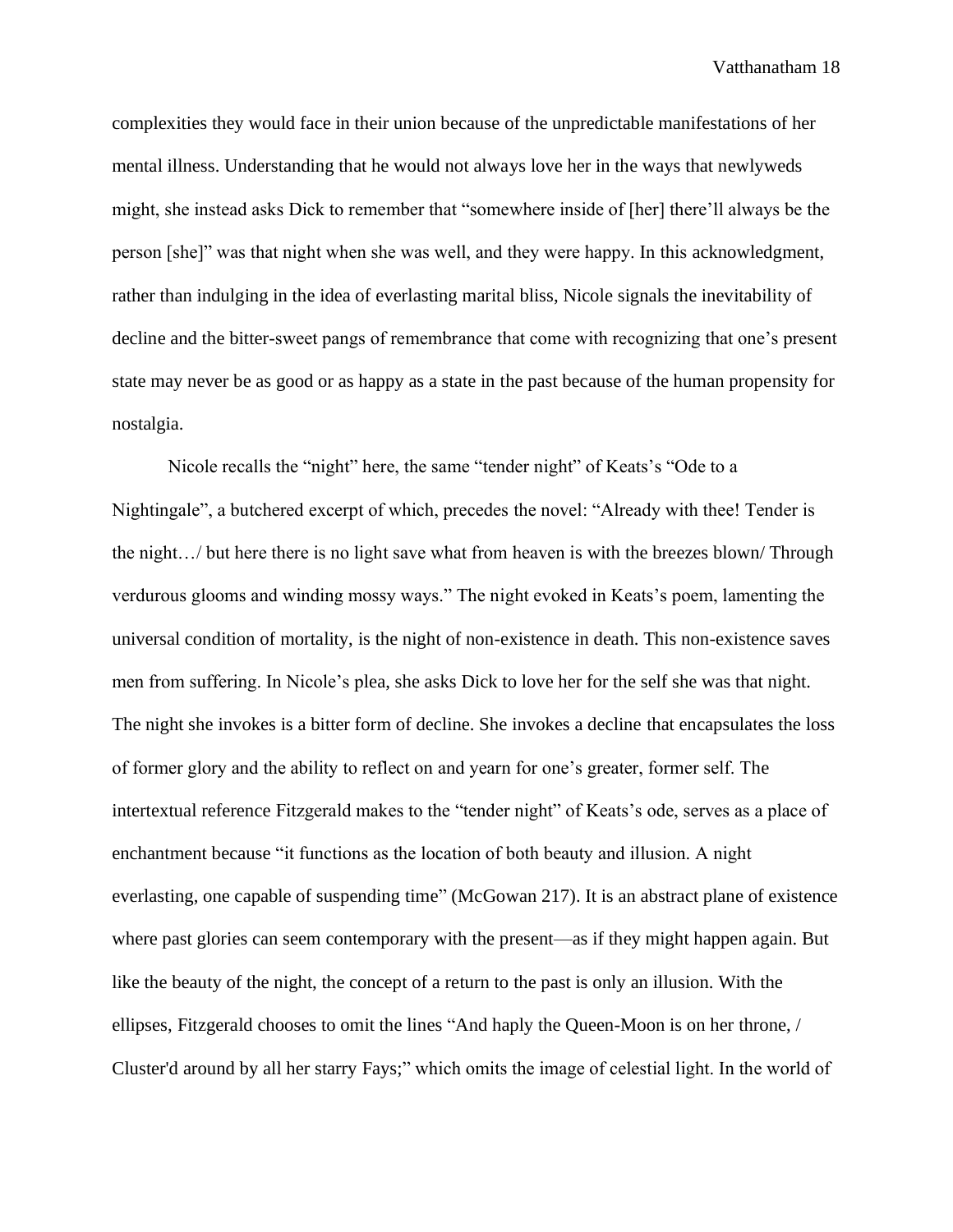*Tender is the Night* light and, by extension, hope is inaccessible to Dick, Nicole, Abe and Rosemary without following the difficult, at times painful "verdurous glooms" on the "winding mossy ways" to finally reach a point of liberation from the incessant pull toward the irrecoverable past.

Nicole understood that the nature of memory might lead the couple to yearn for the past when they were both young and well. She understands that because of the nature of impermanence, because of the unpredictable nature of mental illness, and because of the inherent unpredictability of life, they will undergo conflicts that challenge their union. She understands that even this question of the persistence of a unified self is tricky to define, and so she offers her compromise: that he remembers that through the layers of change, the callousness of growing resentment, and unspoken frustrations, a part of the person he once shared his happiness with lives on in the present Nicole, as the present cannot be divided from the causal chain of events which came before. Like Abe, Nicole is conscious of a fuller, uglier, more realistic nature of memory, reality, and human attachment to the past developing the tragedy of *Tender is the Night*.

In the similarities between the introspection of both Abe and Nicole, Abe is inherently and thematically linked to the Divers. Furthermore, he signifies the inevitable decline of the prodigious Dr. Diver "as he too has bartered his ideals for the complacency of a morally abeyant existence" unable to accept the fact the glory of his former existence is no longer available to him (Huonder 88).

One of the most striking features of his fourth novel are the subtle intertextual references to Keats's ode. In *Tender is the Night*, Fitzgerald references the nightingale which is a bringer of both beauty and destruction. This motif is introduced in the first book and thematically carries the novel to its end. The symbol of the nightingale reinforces not only the inevitability of Dick's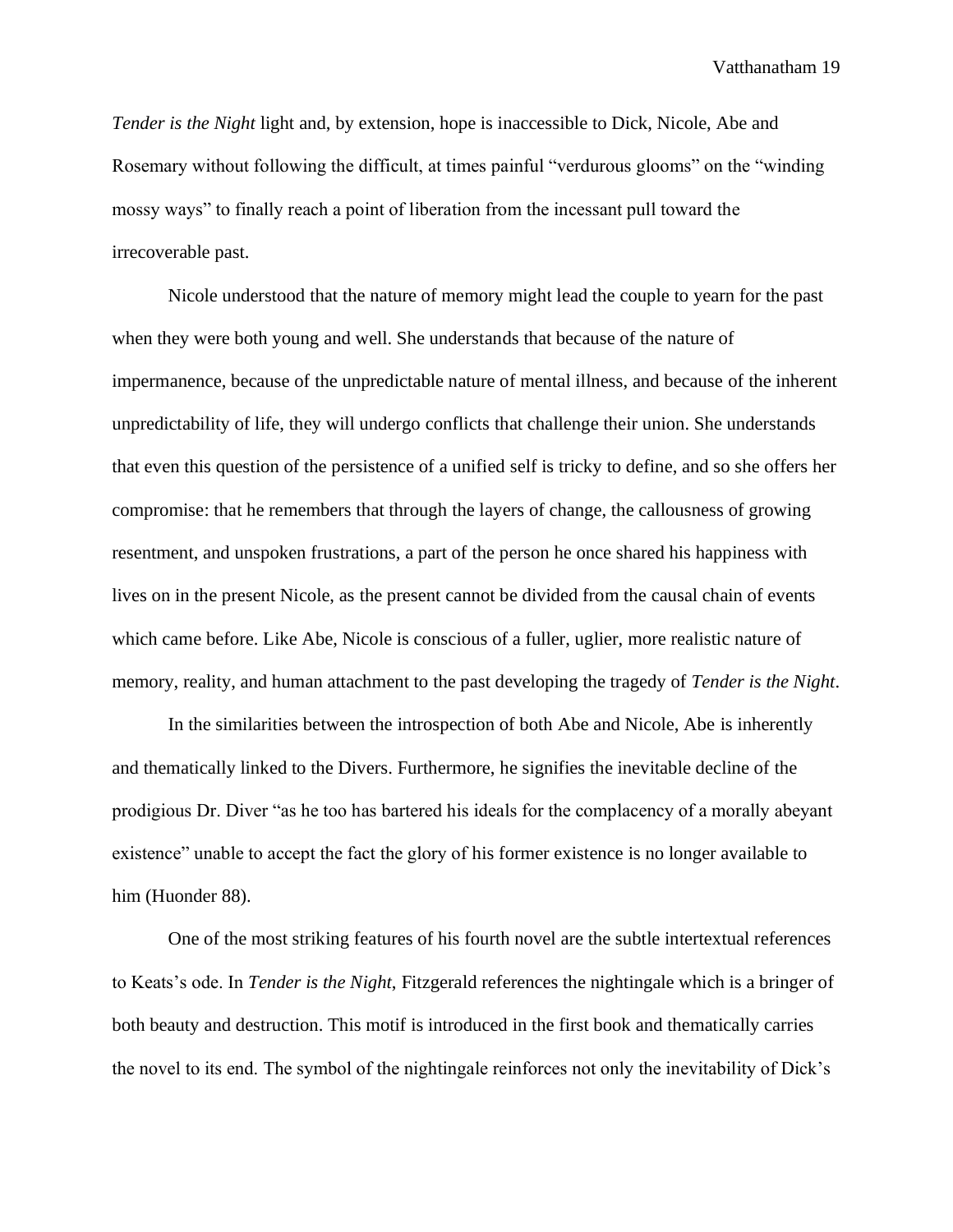decline but the inevitable liberation and self-actualization of Nicole who, not made for death, frees herself from the confines of a misogynistic and unfaithful husband to live out the rest of her days with her long-time admirer—Tommy Barban.

Sleepless from the anticipation of the duel between Tommy Barban and Mr. McKisco to settle the slight on Nicole's honor, Abe conjectures that he and Rosemary are sleepless because they are: "plagued by the nightingale… probably plagued by the nightingale" (Fitzgerald 42). Abe invokes the nightingale twice, alluding to the symbolic duality of the nightingale. John Grube asserts that the duel fought over Nicole's honor brings to the forefront of the mind the fact that the nightingale has traditionally two literary interpretations. The nightingale "is it a bird whose beautiful notes have been celebrated by poets throughout the entire history of literature, but it also has a long mythological association with blood and violence…And Nicole creates both beauty and violence wherever she goes" (Grube 437). Nicole is the nightingale, the bringer of beauty, who is restored to greatness and prevails by breaking from the chains that is an over attachment to the past and the conflated beliefs that Dick could change for her: that he could remain faithful, that he could overcome his pride enough to stop chasing validation from his medical practice and sexual conquests. With Nicole's self-focus and recovery, Dick "loses his hold over her. Nicole shows her independence (i.e. her ability, as she says, 'to stand alone') when she leaves him to become Barban's mistress" (Huonder 78).

Dick is merely the shadowy echo of the nightingale's song: devoid of hope, signaling destruction. He is overly concerned with superficial beauty, prestige, and physical good form. It is because of Dick's attachment to these morally irrelevant features as definitive of his sense of self and his sense of the past that he succumbs to a slow and grueling decline: losing his wife and children.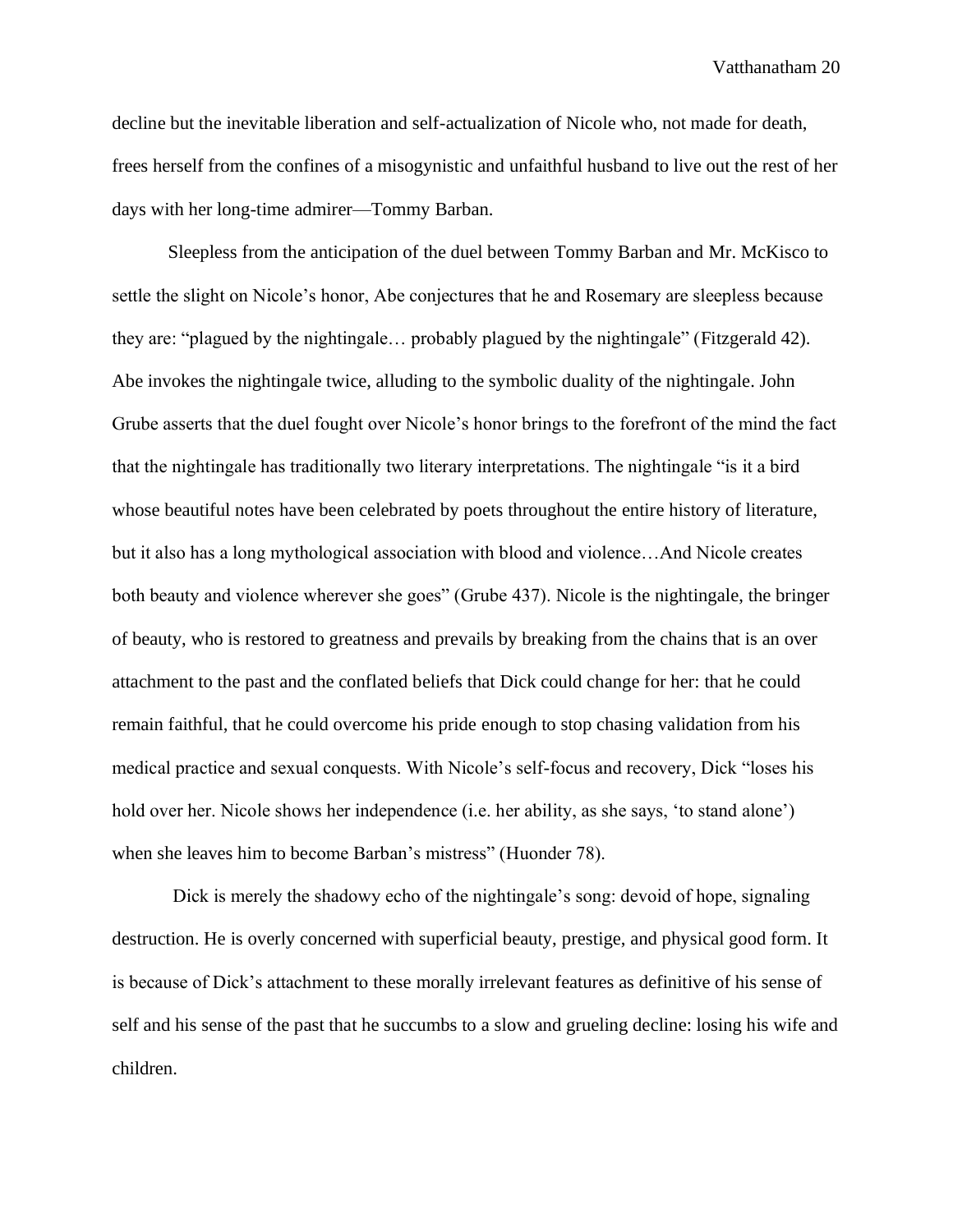In Dick's case the implication of the nightingale's song is frightening because with it comes the risk that he will never escape the slope of moral decline. Using Nietzschean philosophy to contextualize the symbolic meaning of the nightingale of Keats's ode, literary scholars have theorized that because the bird's song has been heard throughout the ages, the prospect of the speaker hearing a mere echo or repetition of the song is very likely. Because of this, the nightingale is chained like all living things, to the cyclical nature of existence as explained by Nietzsche's Eternal Return. Because individual existence is finite, and because the space one inhabits, namely the universe, is infinite, all beings are subject to live "in the same series and sequence" over and over again (McGowan 212). Likewise, if Dick fails to overcome his attachment to the past, and his self-conception as tied to that past, he will forever be caught in the cycle of suffering.

Though aware of his own attachment to the past, and the resulting suffering he inflicts on himself and on others, Dick does nothing more than yearn for the irrecoverable past and verbalize his own moral decline. In Paris, the Divers and their circle of friends see Abe off on his journey to America (Fitzgerald 38). One of the most explicit instances of Dick's own acknowledgment of his moral decline acknowledgment in a meeting, in Dick's room at the Quirinal hotel in Rome, between him and Rosemary after they had consummated their affair. Previously, in a show of moral fortitude, Dick refuses Rosemary's sexual advances in her Paris hotel room, citing his love for and responsibility toward Nicole as his deterrent to infidelity. Carrying the motif of Paris into their later conversation in Rome, Dick, in a fit of unjustified jealousy, tries to gauge Rosemary's affections for a young Italian, Nicotera. Trying to understand the evolution of Dick's feelings for her she asks if "this was how [he] felt toward [her] in Paris." Dick responds to her by saying that though he feels "comfortable and happy" around her "in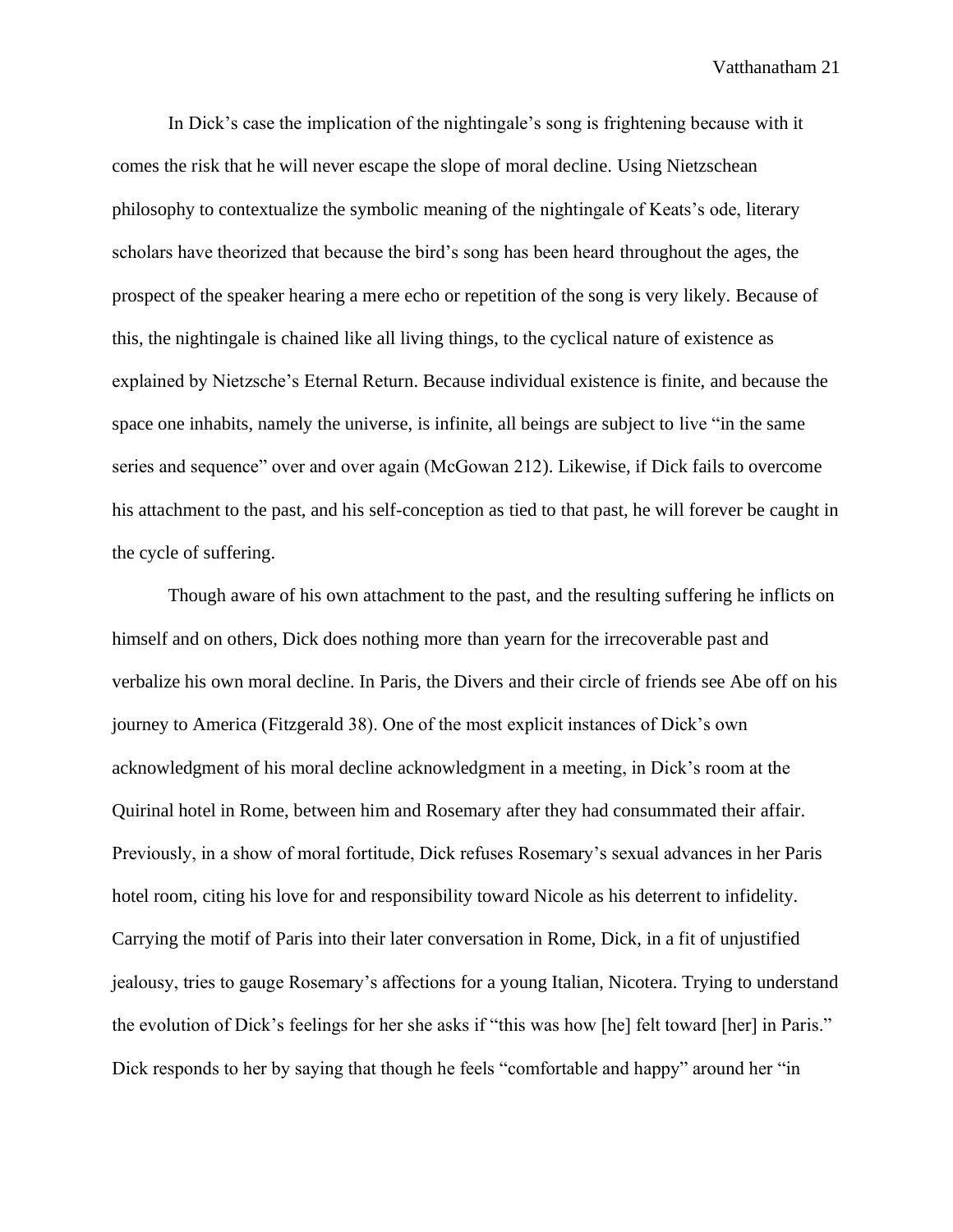Paris it was different. But you never know how you once feel do you?" Here Dick acknowledges the false idea of memory as conflated with reality. Paris, for them, was the illusion of grandeur, the illusion that what they had was anything more than a fleeting, half-construed intimacy or, as Dick himself put it, "a romantic memory" rather than "an infatuation" (Fitzgerald 213).

Dick asserts that one never understands how one once felt in the past because memory is little more than a subjective recollection of external stimuli. Even recollection can be tainted by the contemporary mental and emotional state of the person recalling the memory. Paris here is something mythic, indescribable, eluding attempts to be pinned by any adjective it is only the place where things were "different" able to encapsulate a range of emotions or a lack thereof. Paris is the hope of preservation whereas "Rome was the end of his dream of Rosemary" (Fitzgerald 220).

Rosemary, understanding her insignificance to Dick breaks down into tears and cries out to Dick asking why he had to come to see her just to taint the mental construction of him she had created through the conglomerate of memories they shared when she asked why they "couldn't just have the memories," of their time together. When Rosemary questions Dick further asking, ambiguously, "what was it all about anyhow?" Dick responds with the following: "I guess I'm just the Black Death…I don't seem to bring people happiness anymore" (Fitzgerald 219). Dick's moral decline is so severe that he becomes the driver of such chaos and misery like the Bubonic plague. In his self-characterization as "the Black Death," Dick becomes the complete absence of light itself. Rome is the city of Keats's demise: of his failure to overcome the consumptive disease of tuberculosis. Likewise, Diver's progressive movement from Munich to Innsbruck ending finally in Rome is a flight "that ultimately brings him closer to the reality from which he is trying to escape." It is "an odyssey in self-finding that ends in an emotional Hades" when Dick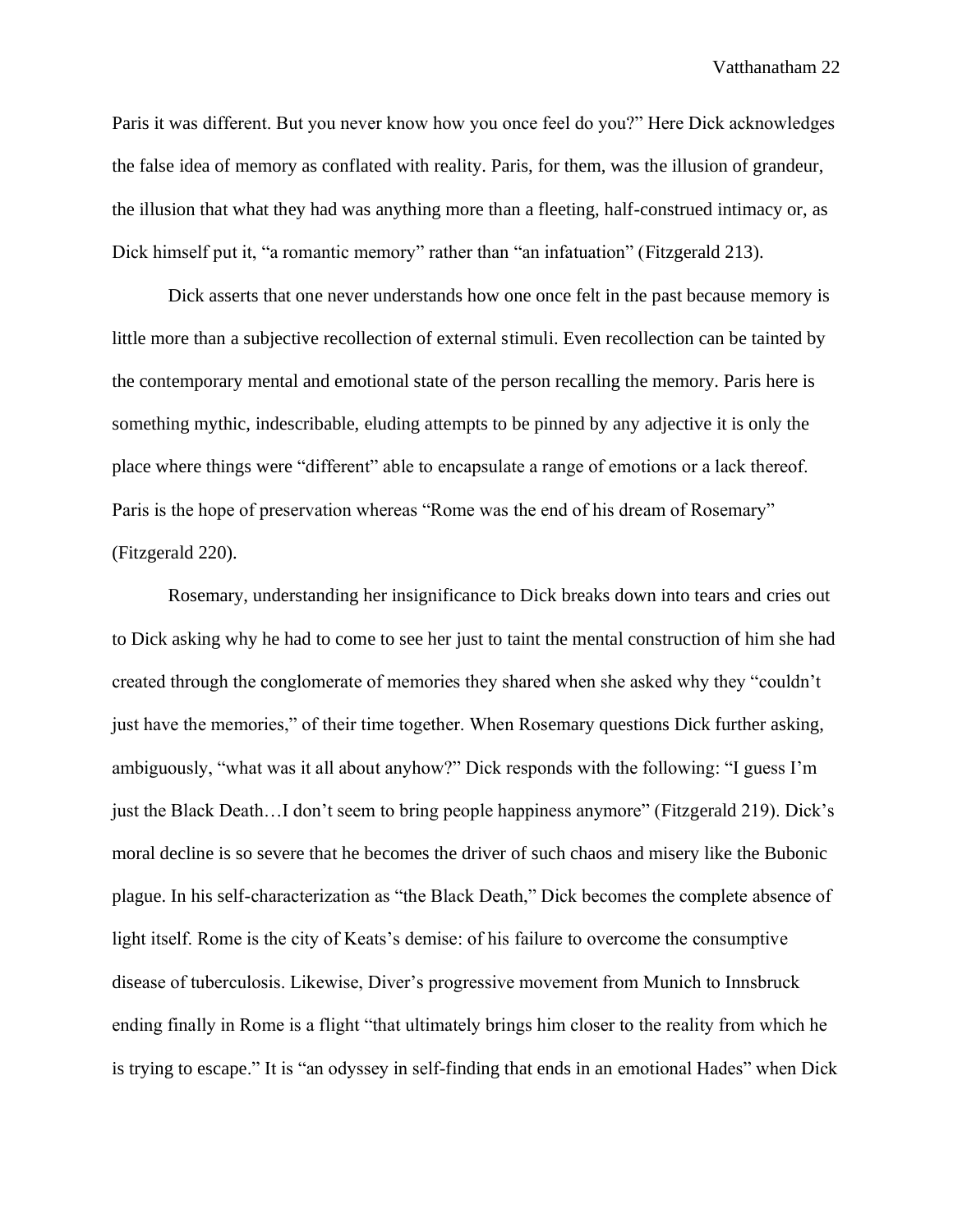realizes the height of his fall from grace and the complete consumption and dissolution of his morality and potential (Huonder 88).

The ambiguity in Rosemary's question: "what was it all about anyhow?" could be interpreted to be existential rather than situational pertaining to the personal relationship between herself and Dick. It could be that considering the rupture and hurt their affair has caused that Rosemary is forced to acknowledge firsthand the existence of chaos and the inherent lack of meaning in the world. Here lies the failure of the existential anchor of Paris: faced with the inherent lack of meaning in the world, the characters of *Tender is the Night* are unable to keep up the ruse that there exists a realm of memories and, by extension, a plane of innocent existence where love is simple and kind and good because the world is neither simple nor kind nor good and a modern world even less so. In the naiveite of Rosemary's question one is reminded of the Hemingway's reflection in *A Moveable Feast* after he recognizes the feeling of his memory hunger: "Paris was a very old city and we were young and nothing was simple there not even poverty, nor sudden money, nor the moonlight, nor right and wrong nor the breathing of someone who lay beside you in the moonlight" (Hemingway 58). From the complete physical destruction of the old world with the first world war followed the destruction of ideals and metanarratives which gave direction to those coming of age in the twenties. In this brave new world, concepts as intense and intuitive as love and light were rendered more complex and nonsensical than they had previously seemed to be.

Allusions to Keats's ode deepen the reader's understanding of Rosemary's confusion toward the modern world as the entire ode is structured on a series of oxymorons. Numbness gives way to pain. The wine allows the speaker to sink into the joys of reminiscence but also condemns the speaker to fade into oblivion (Keats 366). Keats develops a conceit greater than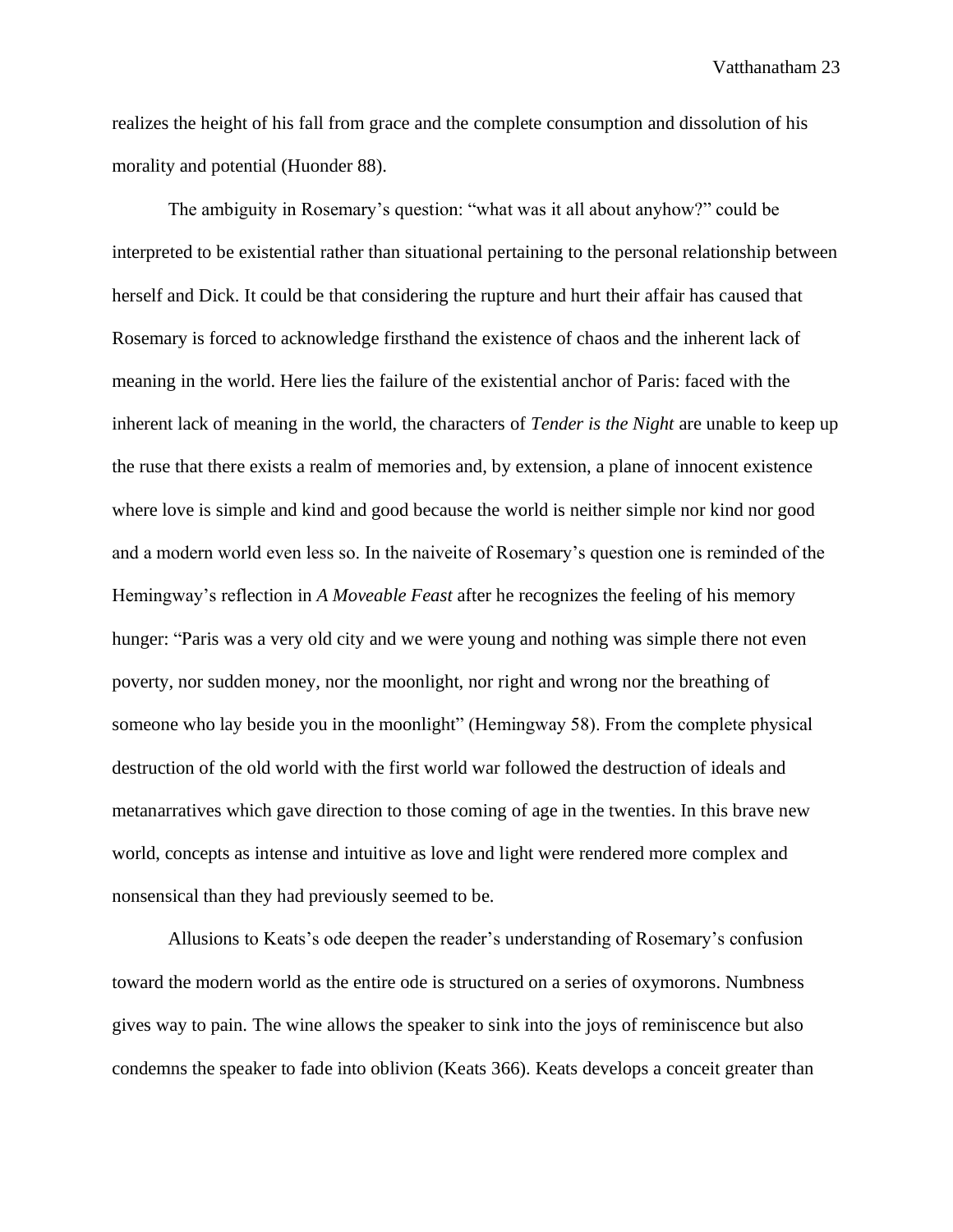the cyclical nature of time, history, and existence. He speaks on the rejection of the material world restricted by illusion in favor of the true forms existent only in the heavens, for that is where "light"—the absence of illusion—is present. Where the speaker will be immune to the "hungry generations" or the "passing" and therefore transient and artificial life. Dick, and one could argue, Fitzgerald, was an echo of the nightingale chained, part of the consumptive blur of the roaring twenties and unable to escape his own artificiality.

Additionally, Dick reflects on the inutility of his own existence as he is unable to bring joy and meaning to the lives of other people. Faced with his own moral degradation and the decline of his genius in the field of psychiatry due to a lack of motivation, he is forced to confront the fact that the socially constructed self and the worth he has attached to that sense of self is nothing more than a figment as fragile as the illusion of Paris and the idea that anyone so inclined can return to the elusive and irrecoverable past. Here is Dick's first explicit acknowledgment that the existential anchors to which he has attached himself have failed. In this, readers see the true tragedy of *Tender is the Night* and Fitzgerald's conception of Paris as fuller, uglier, and more well-rounded than those of other writers of the Lost Generation.

*Tender is the Night* is a novel of recollection, of yearning, and of grief: grief for a past filled with the possibilities of what could have been, but which has been either proven false, or has eluded the main characters much in the same way that happiness seemed to elude the Fitzgeralds in real life, as revealed in Hemingway's memoir, Fitzgerald's notebooks, and secondary biographical accounts.

Detailing his early friendship with Fitzgerald in Paris, Hemingway said that despite Fitzgerald's efforts to write that "each day he would try and fail. He laid the failure to Paris, the town best organized for a writer to write in that there is, and he thought always that there would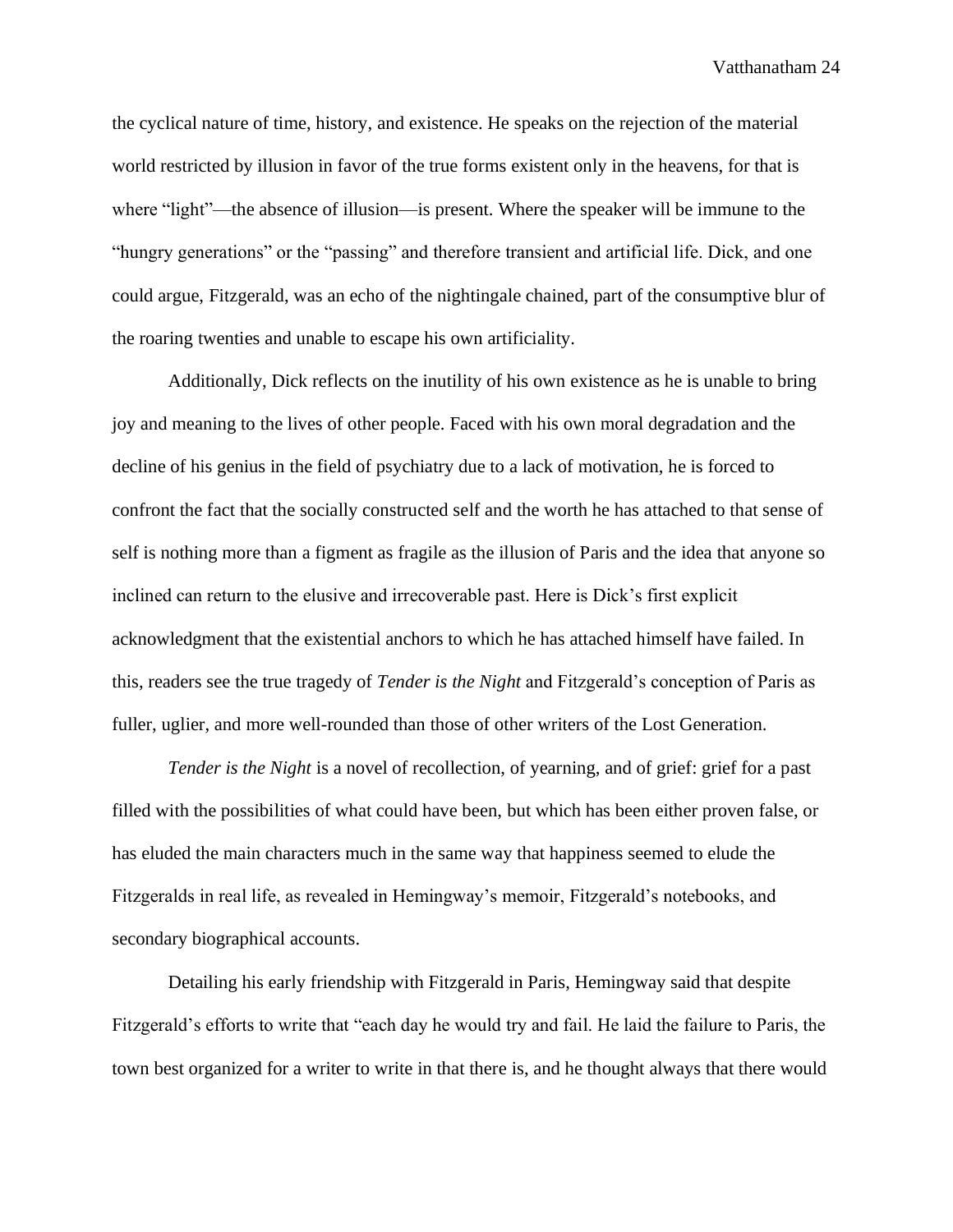be someplace where he and Zelda could have a good life together again" (Hemingway 179). Like the prodigious Dick Diver of *Tender is the Night*, Fitzgerald, caught up in the superficial, consumptive, alcoholic blur of the twenties, was unable to stop his artistic decline. He was able to recognize that his former state of existence with Zelda was better and attempted to invoke the ideals and hopes he had attached to Paris on the life in which he saw nothing but inevitable decline. Hemingway chooses the word "again" to convey the desire not only to recreate the past but to repeat it. Fitzgerald's implicit acknowledgment of the impossibility of this return to the past is depicted by the dissolution of Dick and Nicole's marriage in *Tender is the Night* and the death of Jay Gatsby in *The Great Gatsby*. These works are tragic because they feature characters with intense, self-conscious, often self-destructive attachments to the past. These attachments are intuitive to higher thinking creatures selected by evolution for their ability to think, reflect, and, therefore, to suffer. And the Fitzgeralds suffered.

Alongside and acting upon his creative degradation were the multiple personal struggles the Fitzgeralds would face in the course of their union: "financial struggles, Scott's alcoholism, multiple infidelities, and Zelda's mental decline" (Curnutt 4). Blaming Paris for his inability to attain the level of success and happiness he had when Zelda was well, Paris embodies the irrecoverable past, the intense desire to return to that past, and, in the case of Scott Fitzgerald, the inability to attain his former level of happiness. In a final resignation to his fate Fitzgerald reflected that he "left [his] capacity for hoping on the little roads that led to Zelda's sanitarium" (Fitzgerald and Bruccoli 204). For the Fitzgeralds, there was no light—no hope of Scott's redemption and little hope of Zelda's recovery. Unable to hold onto the firmaments upon which Fitzgerald had anchored himself existentially (namely Paris—the symbolic bank of glorified memories upon which he could model his future), he allowed his literary counterpart, Dick, to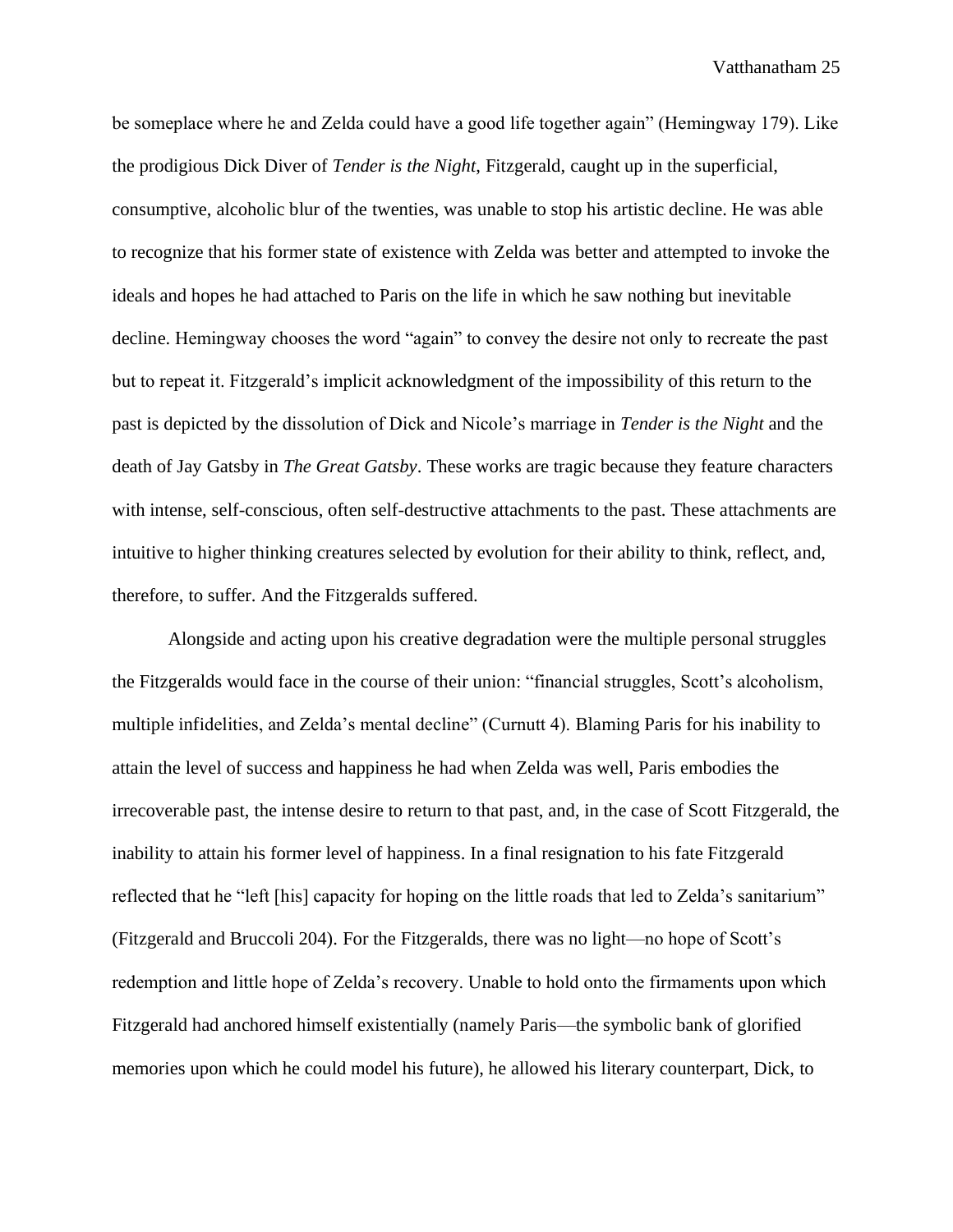suffer a metaphorical death by fading into obscurity by the end of the novel. Here lies the true tragedy and lesson of the novel. Because of the non-linear mode of storytelling, *Tender is the Night* is a novel that "refuses in many ways to end" (McGowan 217). Like the song of the bird, like the passing of hungry generations, the suffering that exists in the world of *Tender is the Night* is fated to continue, so long as there exist, people who are unable to overcome their attachments to the past, to artificial social constructs and to illusory, impermanent constructions of the self.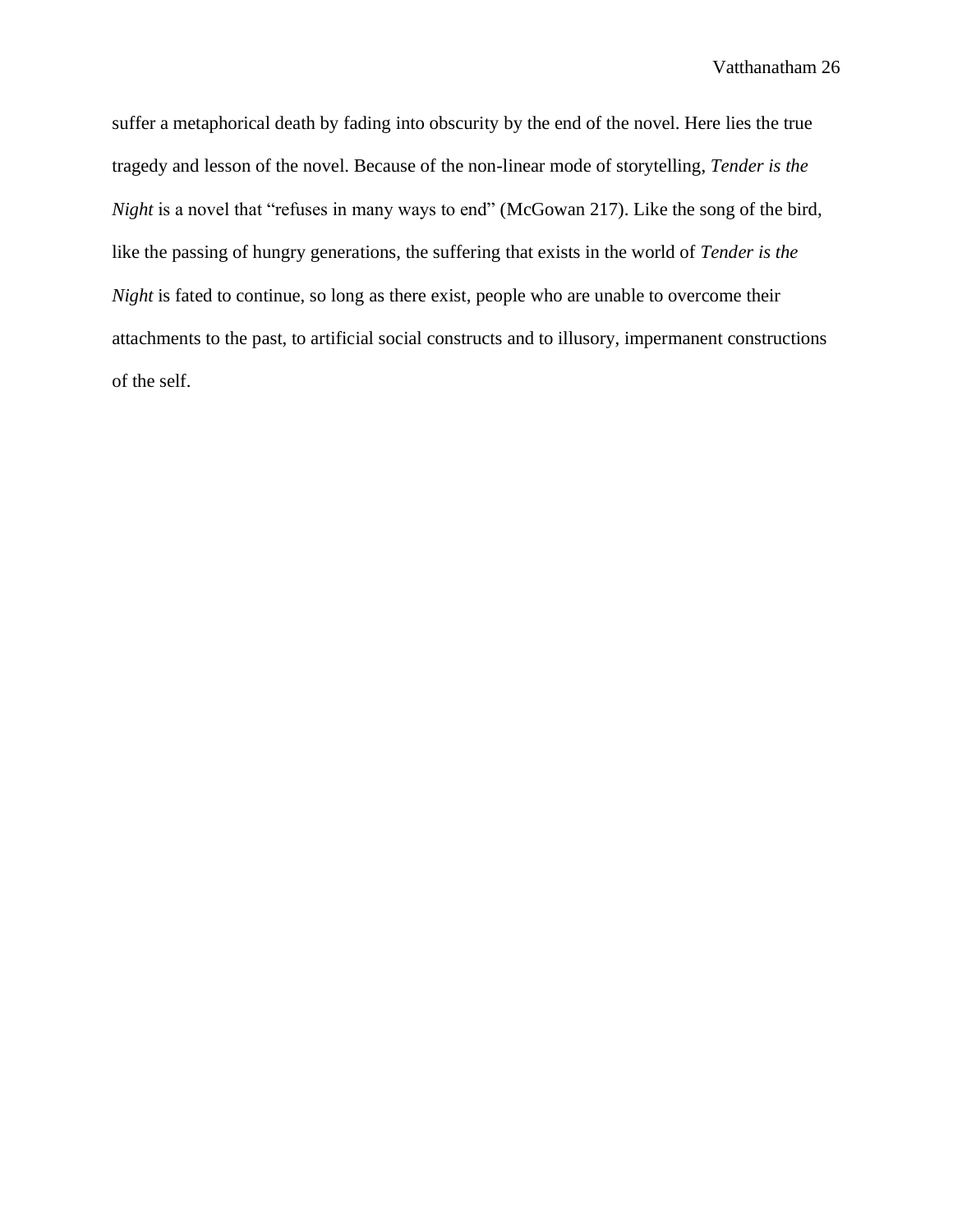## **Chapter 3:** *Good Morning, Midnight***: the Negative Character Arc and the Symbolic Failure of Paris**

Sasha Jansen is the severely depressed English protagonist of Jean Rhys's 1939 novel *Good Morning, Midnight* who attempts to drink herself to death in London before a friend intervenes−offering to fund a trip for Sasha to go to Paris for a fresh start. The novel is a fragmented first-person, stream-of-consciousness account of Sasha's return to Paris set against the complicated past she spent there with her ex-husband Enno before their marital split which exacerbated her decline into depression and alcohol to escape her feelings of isolation and estrangement from the world around her. The Paris of Jean Rhys's novel is one of paradox. For Sasha, Paris is the city in which she passed her days naïvely hoping for renewal in the haze of impulsive, young love. It is also the city in which she experienced the abandonment by her husband, Enno, the loss of her child, and the destruction of those youthful illusions. Sasha struggles to reconcile the reality of her past and present with the glorified fantasy of her past and her illusions of renewal, and Rhys ends the novel on Sasha's final refusal to acknowledge the reality of her situation. Sasha's descent into illusion and self-destruction at the end of the narrative demonstrates the symbolic failure of Paris as an anchoring firmament. For Sasha, the memories of the past are not enough to sustain her life in the present.

Unlike other writers of the Lost Generation who wrote works of fiction set in Paris, Jean Rhys's depiction of Paris, and the memories her protagonist attaches to the city, are more nuanced and traumatic than they are glorified. Paris, before Sasha's initial stay in the city, was a firmament that represented for her the naïve, unfounded hope that her situation could improve without action or change on her part. Reminiscing on a short vacation in Amsterdam as part of her post-nuptial wanderings with her husband Enno and his self-assuredness that things would be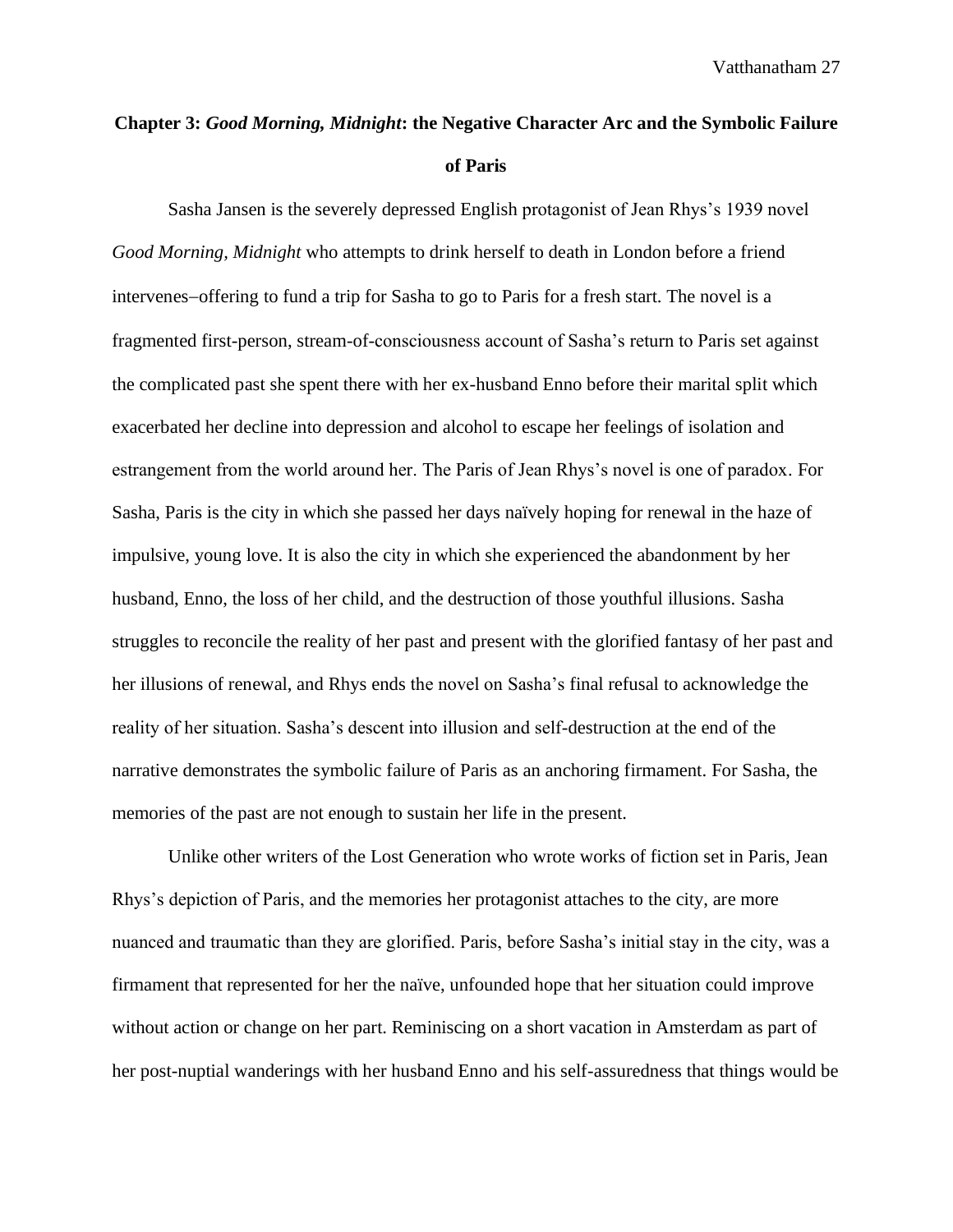alright once they got to Paris, Sasha recalls her husband's words: "'I want very much to go back to Paris,' Enno would say. 'It has no reason, no sense. But all the same I want to go back there… No sense, no reason. Just this nostalgia…" (Rhys 117). For Enno, who had lived in Paris since the age of eighteen, Paris embodies the sense of joyful, careless youth he so wished to evoke in a world that has "no reason, no sense" post the destruction of World War I. Much in the same ways one might struggle to place and verbalize a justification for living when prompted, Enno cannot verbalize why he wants to return to Paris, he only repeats: "'Once we get to Paris, it'll be alright'" (Rhys 120) as a mantra, as if it were a chant he remembered by rote and could evoke whenever he needed reassurance. Sasha appropriates both Enno's hope for salvation in Paris and his "Paris mantra." She repeatedly intersperses it throughout the narrative. But her repetitions are perverted and fragmented, like a record player which skips or runs too slow. Remembering that same night in the Amsterdam hotel room, Sasha reflects (keeping with the present tense in which the entire novel is written) that "everything [is] tender and melancholy−as life is sometimes, just for one moment… And when we get to Paris; *when* <sup>−</sup> *we* <sup>−</sup> *get* <sup>−</sup> *to* − *Paris*" (Rhys 117).

When reading that line one can almost imagine a record having been too damaged by wear to play right. The first clause preceding the semi-colon is one dictated in confidence. The second, italicized, and separated not only by em dashes but by physical space, represents the gap between the illusion of renewal in Paris, and the harsh reality that Paris is nothing more than another city where their marital and financial problems will follow them. The space between the words evokes a sense of slowness which reads as existential fatigue. Evoking the mantra as the present-tense narrator of the novel, the slowness and fatigue expressed in the physical space between the words shows that Paris not only was a threat to her sanity and peace in the past, but is one that, because of her attachment to the past and her reflections on her regression, brings her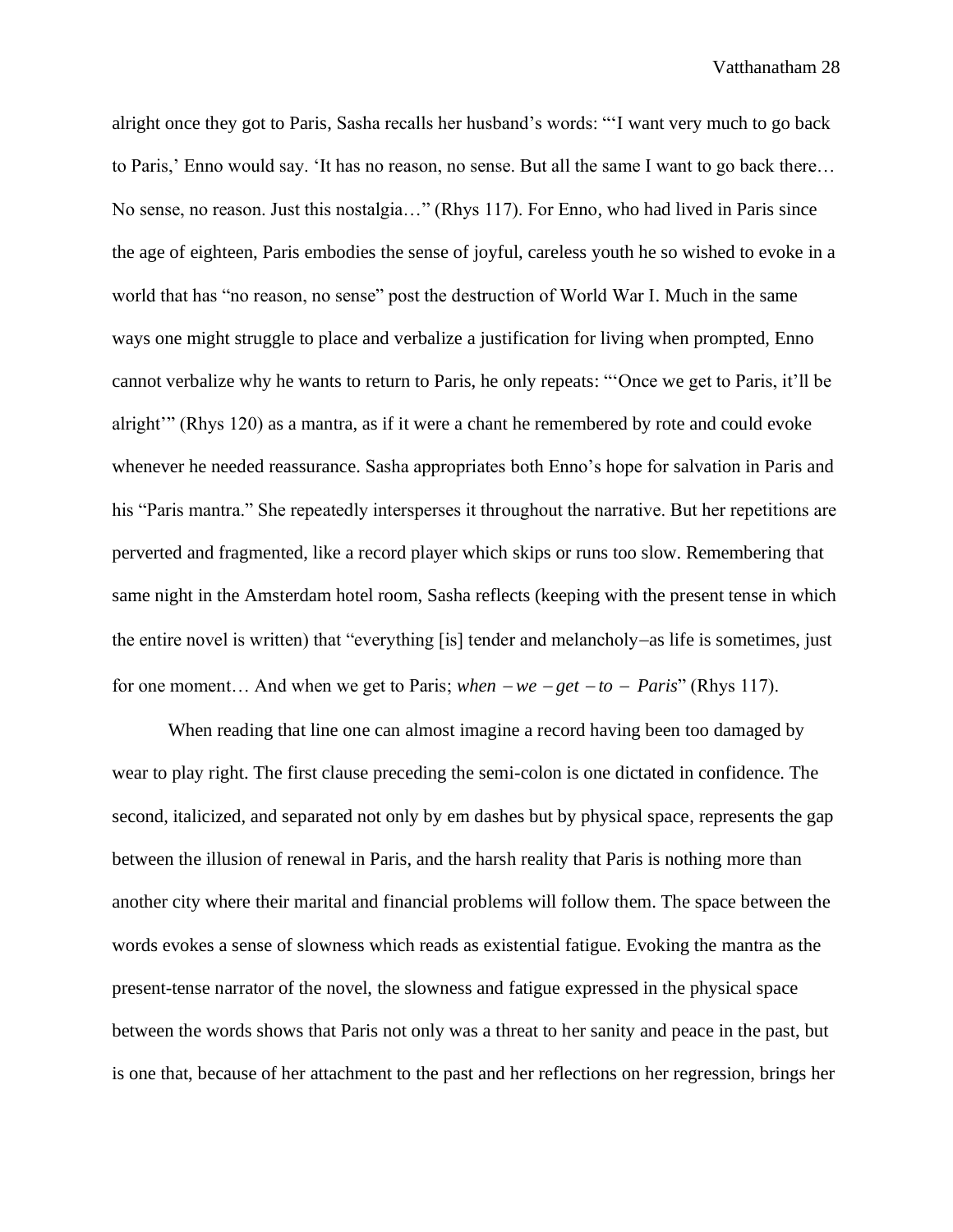still even more pain. The slowness and fatigue represent the failure of Paris to serve as a firmament upon which Sasha and Enno could have anchored their hopes for a better future.

For the Sasha readers follow from the beginning of the non-linear novel, Paris is selfindulgent illusion personified. It is a version of Paris that does not justify living in a chaotic and indifferent world but one that ends her conscious life and allows her to slip into complete and utter degradation. It's the Paris where she witnessed the degradation of her marriage. It's the Paris where her infant son died. For Sasha, "locality is tainted with emotion, and emotion is engendered by memory. Locality is never neutral or innocent, all "new" rooms are already infested with what has been." Paris becomes a "timeless and placeless space of the past" (Selboe 335). Because of the power the city holds, because of its ability to hurt her, she personifies, vilifies, and tries to control it by making a conscious effort to avoid spaces that are especially relevant to her time there.

One of the clearest signs that Rhys's novel represents the failure of Paris to serve as an anchoring firmament to Sasha, and by extension, to Rhys, is the non-linear temporality of the novel. Sasha's first-person invasive recollections of her initial stay in Paris weave in and out of the present-day account of the disillusioned Sasha coming to Paris as a last attempt to recompose her life. Because of the stream−of−consciousness, non-linear temporality of the novel, it is hard for the reader to distinguish a progression of past events. The effect is that the past and present in Rhys's novel meld as if they are indistinguishable−unable to be untangled by Sasha's fragile psyche. Not only does this aspect of the novel encourage the reader to recall the inherent interconnectedness of space-time where one cannot perceive time (here the past) without also perceiving the space (Paris) in which that time (the past) existed, but to Sasha, the interconnected-ness of space-time also damns her to relive the trauma and humiliation she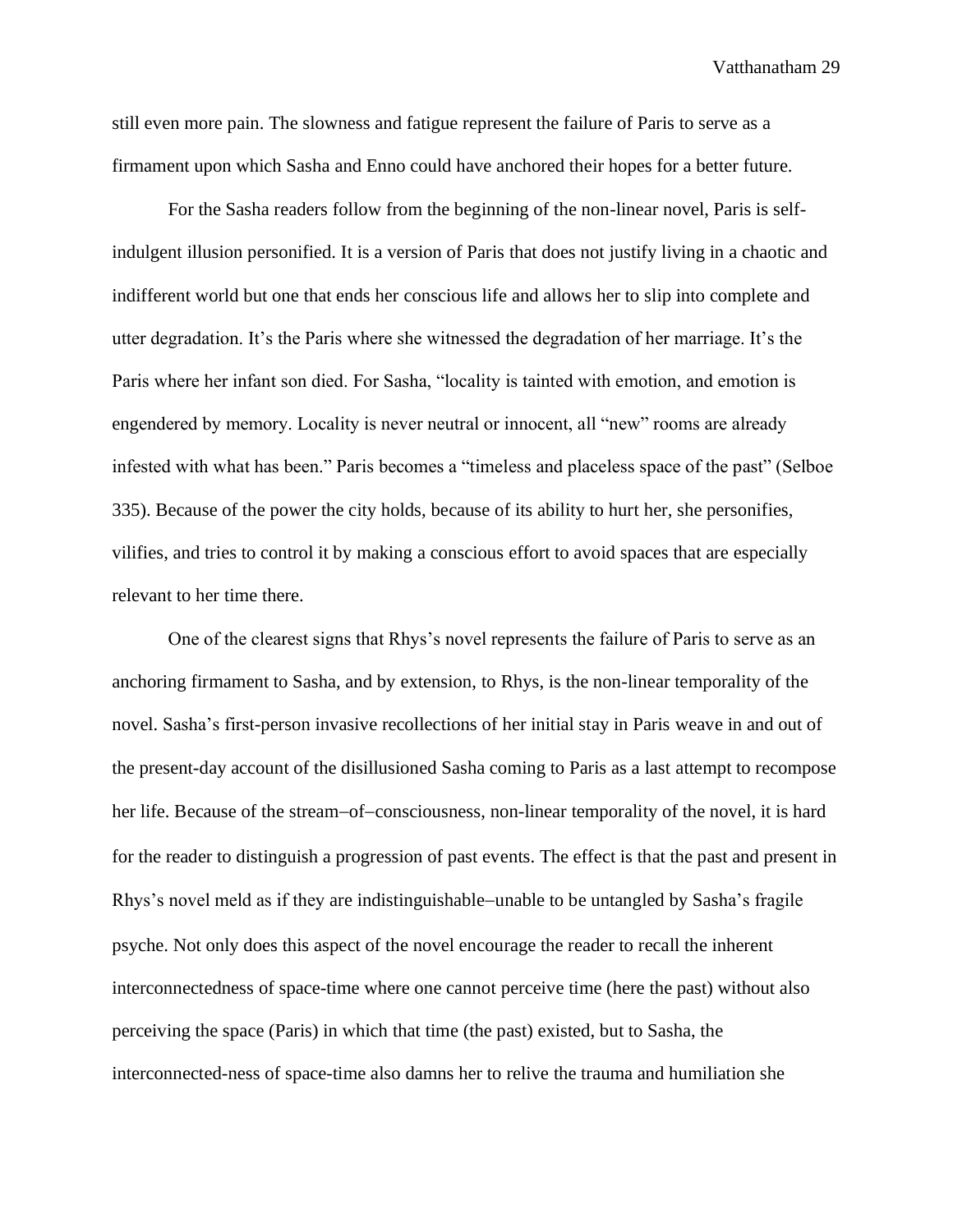suffered at the hands of her ex-husband in the city. The ambiguity in the timeline further alienates Sasha as she struggles to anchor herself in the present and finds herself slipping into painful reminiscences of the past. Commenting on Rhys's use of non-traditional temporality to portray the effects of trauma in her novels, scholar Maren Linnet notes that "Rhys represents the defining phenomena of trauma, all of which can be viewed as types of fragmentation: disassociation (fragmentation of the psyche), traumatic 'memory' (fragmented, often incoherent images or intuitions), and a discomfiting sense of timelessness (fragmentation of one's own experience of continuity)" (Linnet 440). Because of the temporal separation she suffers due to her trauma she exists in a temporality that is completely separate from the present; this intensifies the divide between Sasha and her compatriots, exacerbating her loneliness. The temporality through which she experiences the world is not rooted in the past either. This has the effect of intensifying her sense of alienation: a split within herself as her own personal identity as a distinct entity existing through time is then put into question.

The non-linearity of the novel clarifies why revision of the past seems possible to Sasha, especially when the unreliability of memory underlines the fact that the past is nothing more than a subjective construction, affected by the individual who experienced and later recalls the memory. The last scene of the novel, when Sasha lies on her bed naked, imagining that she is somehow able to reverse time to bring René back to her room, is one such moment. Rhys illustrates the revisionist nature of memory and Sasha's−almost−involuntary desire to change the past. This isn't the only scene revealing Sasha's revisionist tendency, however. When she reflects upon the loss of her son and her seemingly un-marked body, readers must question if this lack of scarring truly exists outside of Sasha's mind. Perhaps it represents some self-deceptive tendency, a desire for Sasha to revise her past and the trauma that comes with it. Of her post-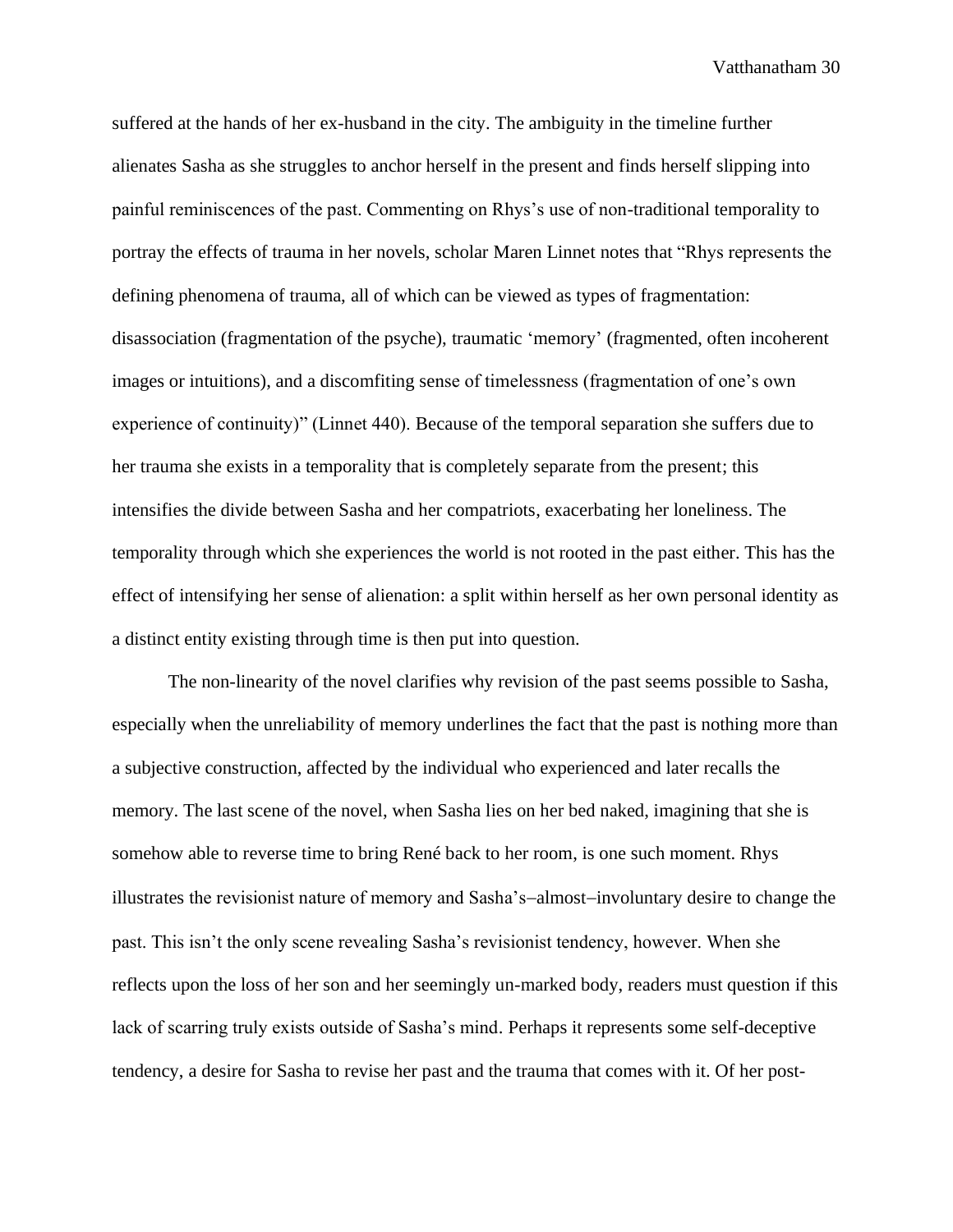partum body, she reflects that the lady assisting at the birth assures her that the bandages she has wrapped around her body will leave her with no crease or marker of having given birth and that the woman is right because "there is not one line, not one wrinkle, not one crease" (Rhys 61). Her dead son mirrors that flawlessness. Sasha reflects upon the body of her dead son with a detachment that can be inferred to be a manifestation of intense grief. She reflects that like herself, her son bears no flaw. He is "without one line, without one wrinkle, without one crease…" (Rhys 61). What readers see here is a perverted sense of filial inheritance. Instead of inheriting his mother's eyes or mannerisms, her son inherits an unnatural faultlessness. It is because he was taken so early from this world that his body remained a true tabula rasa. His mother's flawlessness represents, in turn, her symbolic death and the necessity to begin anew. The loss of a child is a loss that defies the natural laws of birth, procreation, and death. It is a loss that, in many ways, is incomprehensible to those who have had the good fortune not to have experienced it. For Sasha, the baby's death is a fact that she cannot conceal: "the baby's death is given as a past event; we have no indication that Sasha has seen him in the hospital before this scene. This suggests a missed, and incomprehensible event. But more symbolically, with her unmarked, uncreased body, Sasha has no physical evidence that the birth ever happened" (Linnet 451). The incomprehensibility of the trauma Sasha endures after the loss of her son makes the uncreased-ness of her body seem like a cruel and ironic jab at the loss of her identity as a mother, but it also suggests the unlikelihood of this flawlessness and therefore, the unreliability of our narrator. Human birth is inherently a significant event that requires a metamorphosis of the body, mind, and self in order to foster the existence of new life. To posit that one could undergo such drastic change and remain unscathed is unrealistic at best and is likely revisionist. It is very likely that to cope with the loss of her child, Sasha imagined herself physically unscathed so that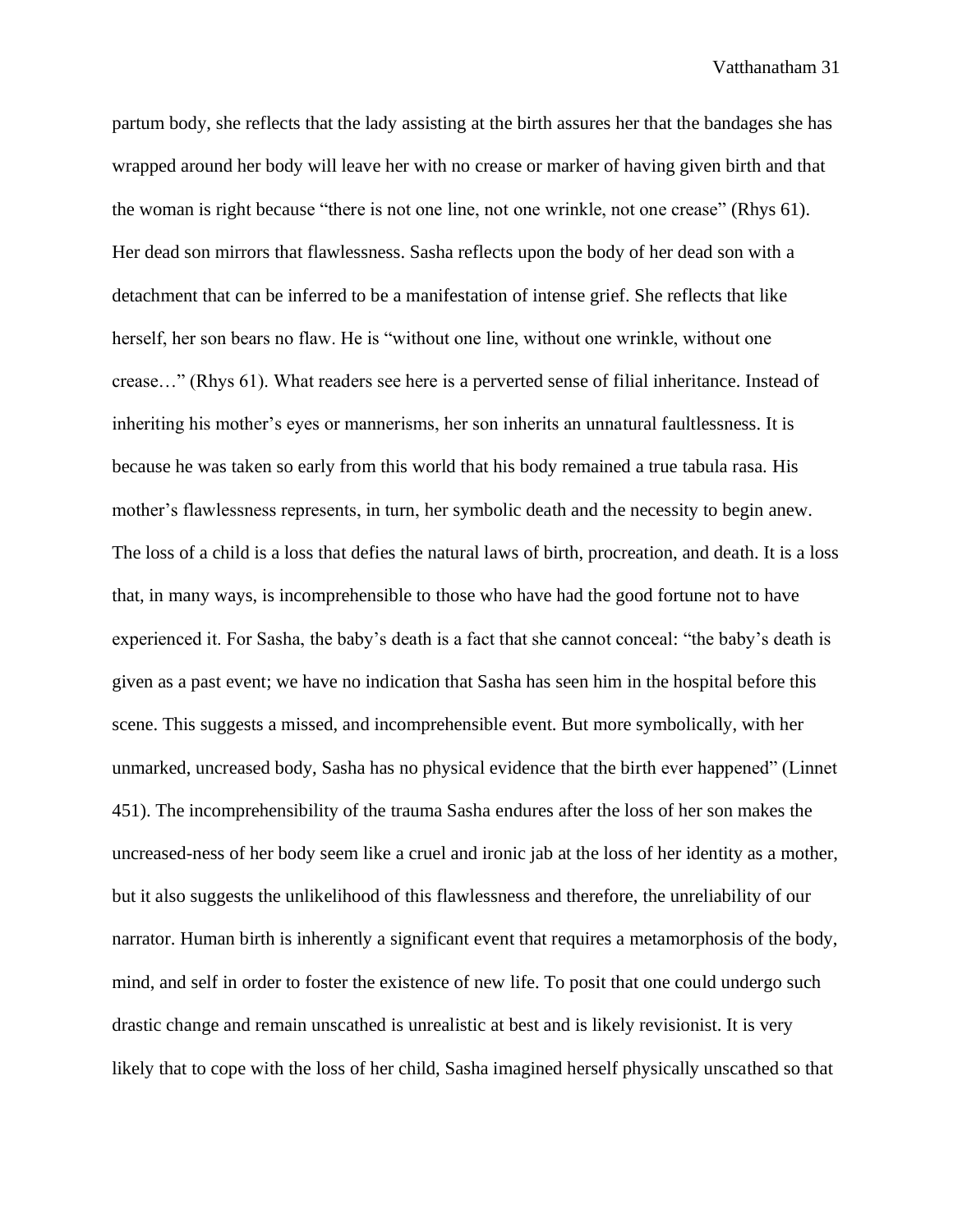she could more easily entertain the idea that she was never pregnant at all−that she had never endured such intense pain and loss in the first place.

A prominent motif in the novel is the arrival of the day which dissolves illusion. One can draw similarities between *Good Morning, Midnight* and *Tender is the Night* in their chiaroscurist dichotomy of truth and illusion where night, and darkness, allows for the maintenance of illusion whereas the coming day, and the light it brings, dispels the illusion of safety, renewal, and hope. For Sasha, the light isn't a bringer of hope, but rather represents an awakening to the dim reality she faces in her current life. Furthermore, any light she sees is only a reminder that in her life, hope and joy are fleeting. Reflecting on the impermanence, Sasha remarks that "they never last, the golden days" when she had been able to "feel gay on half a bottle of wine…it can be sad, the sun in the afternoon, can't it?" (Rhys 144). Needing alcohol to dull the senses and maintain the illusory happiness of "golden days" past, Sasha inadvertently puts the hope of recovery out of reach. At this point in her life, at this advanced stage in her degradation, she acknowledges that the recovery she once thought was possible is out of reach. In this same bout of reflection and reminiscence, Sasha repeats the phrase "the night is coming," which suggests Sasha acknowledges that this second stay in Paris represents a metaphorical end for her. Additionally, the coming of the night is in line with the imagined personification of her hotel room which soothes her with the white lie that things are still "quite like the old times" (Rhys 145), even when she knows they are not and never can be.

And yet, Sasha harbors the unjustified hope that "there is always tomorrow" (Rhys 145), as if to say there is always a chance of renewal, of recovery from the deep-seated traumas of the past. In the last section of the novel, Sasha reflects upon the idea of tomorrow as she converses over dinner with the male prostitute Rene, who tries to convince her to sleep with him. She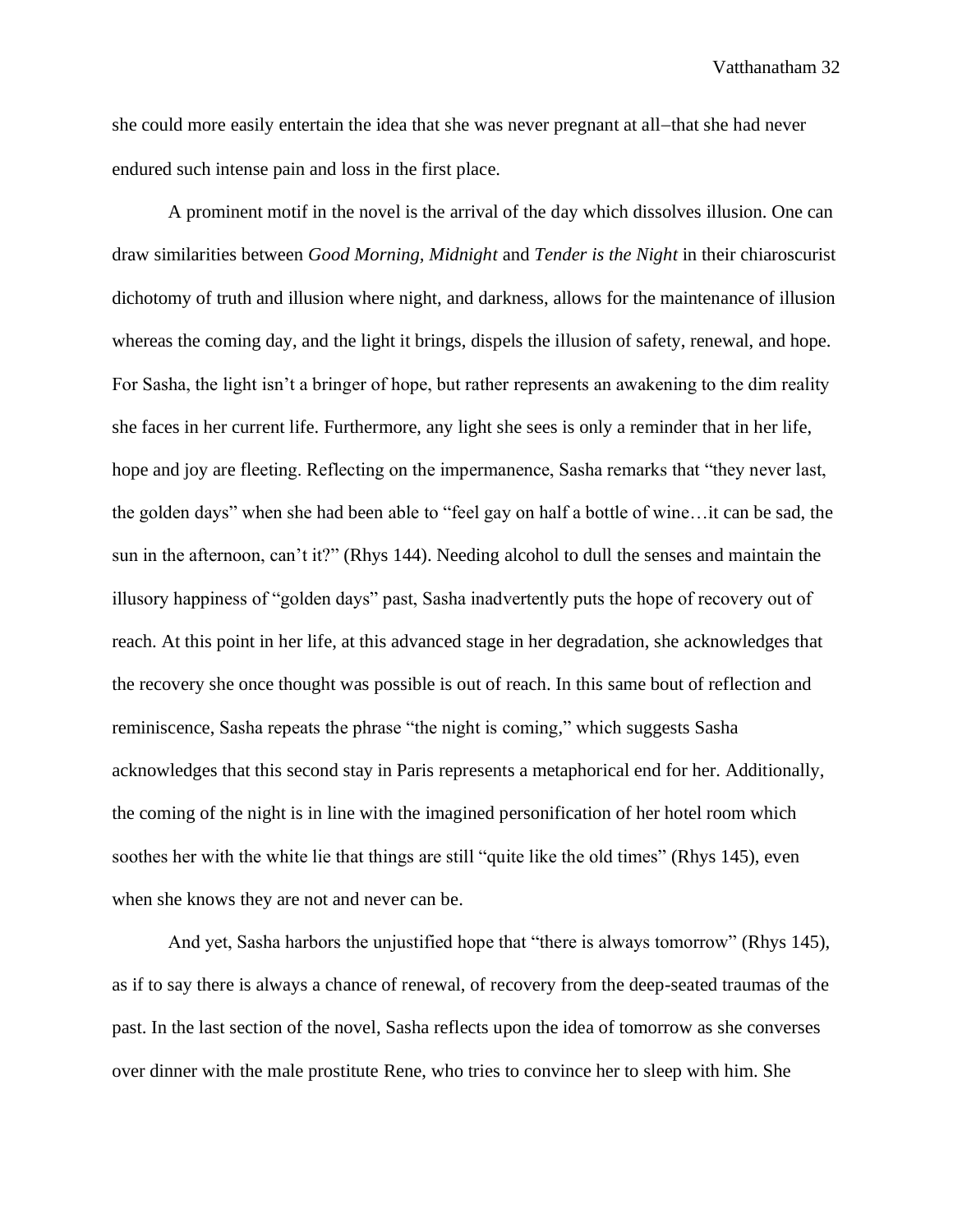understands that doing so in a city where she is known would ruin her reputation and when she reflects on the possibility of sleeping with René, she says that "there is a gap in [her] head, a blank−as if [she] were falling through emptiness. Tomorrow never comes" (Rhys 159). Tomorrow represents the start of new possibilities, and it is impossible to stall the start of another day. In Sasha's confidence that "tomorrow never comes," she accepts that the hope of renewal is nothing more than another illusion she entertained to bear living another day chained to a seemingly inescapable decline into alcoholism and depression. Furthermore, Sasha's certitude that something as inevitable as time could stop hints at her future moral stagnation and the perpetual limbo she finds herself in at the end of the novel. She comes to understand that, for someone like herself who is overly attached to a subjective recollection of the past, she never will be fully able to move on, to access the renewal and hope free only to those who accept that it is only the present which truly exists. In weakly accepting that tomorrow will not come, Sasha fails to fully embrace her freedom and therefore responsibility in shaping and improving her future through her current actions.

The theme of stagnation was first introduced as a major theme in Part I of the novel. In a conversation with the Russian ex-soldier Delmar, Sasha reflects on how she finds Montparnasse to be very changed from the first time she lived in Paris. When Delmar agrees that she must indeed find everything changed, Sasha goes back on her previous statement, saying that she doesn't "believe things change much really; you only think they do. It seems to me that things repeat themselves over and over again" (Rhys 66). The idea of repetition and the possibility of a cyclical temporality is terrifying in the case of a generation that survived the atrocities of war, disease, and personal loss. For Sasha to relinquish control to the forces of cyclical temporality is for her to accept that she will continually be hurt from the same traumas that she is trying to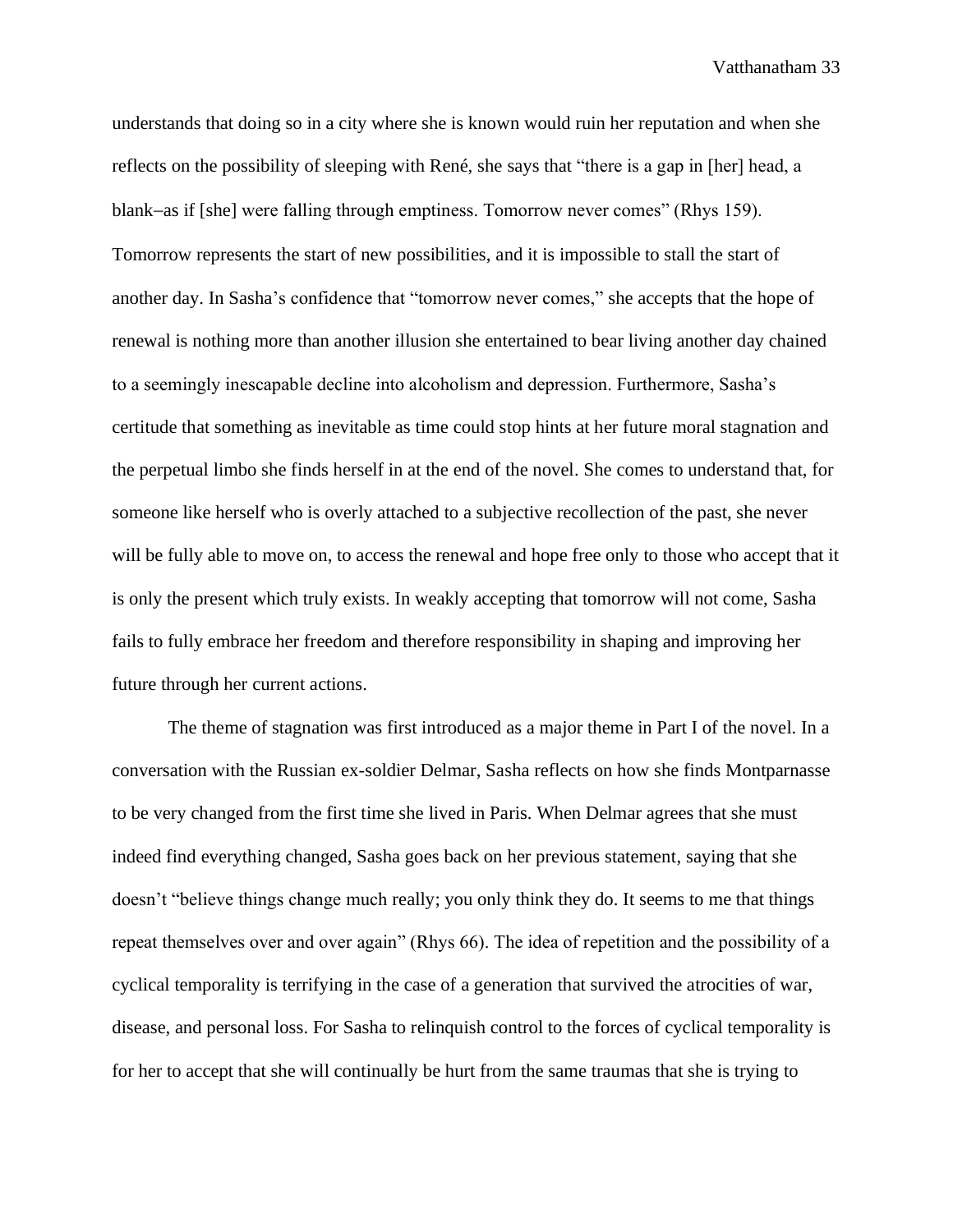avoid remembering in Paris. Furthermore, there is a sense of futility in the acceptance of a temporal return to events past as one has no reason to improve one's own situation if all progress is to be lost in a regression to the past. This lack of forward movement in the novel foreshadows Sasha's inevitable decline by the end of the novel, the completion of her negative character arc, and the failure of Paris to serve as an existential firmament for Sasha.

Many readers have called *Good Morning, Midnight* one of the most depressive novels of the twentieth century. In many ways, the theme of moral stagnation juxtaposed against the continuous physical movement develops the sense that nothing truly changes. For those coming of age in a time of the destruction and social dissolution of war, this repetition amounts to a fatalist acceptance that senseless suffering is all mankind is destined for: as if past, present, and future were nothing more than an indistinguishable mass of events. The novel is depressing because Sasha slips into the comfort of alcohol. Despite being troubled by her present circumstances, she has neither the will nor the emotional capacity to improve her circumstances: to move forward in time as she does in space.

Reflecting on the relationship between time and space after having been asked by René what she is truly afraid of, Sasha thinks: "You are walking along a road peacefully. You trip. You fall into blackness. That's the past – or perhaps the future. And you know that there is no past, no future, there is only this blackness, changing faintly, slowly, but always the same" (Rhys 172). Though she is unable to verbalize this fear to René, she fears the invariability of time and the idea that though she has moved forward in physical space escaping from Paris to London and then returning to Paris, the weight of her memories will forever be intertwined with her perception of Paris. Sasha is stuck in time, because she cannot separate herself either from the causal chain of events initiating her trauma nor from the physical stimuli which trigger her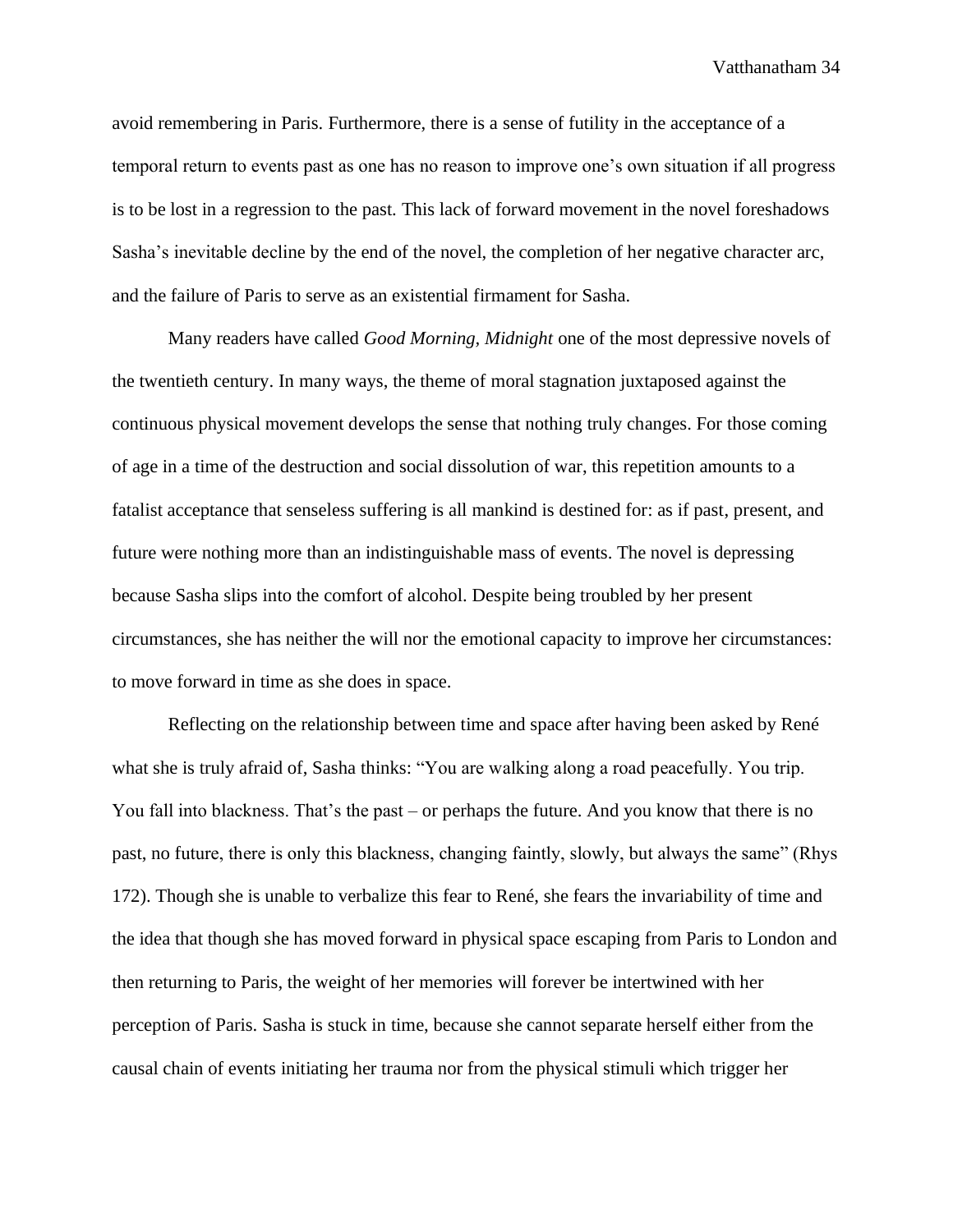involuntary memories. She fails to grow and evolve over the course of the novel. She experiences no moral growth. She survives but does not live. And though she expresses a desire to "get out of this dream"− to escape the existential limbo between the day (representative of the reality of her situation), and the night (representative of the obscurity allowing illusion to exist)− Sasha ultimately survives by denying the truth. She instead embraces the night and the illusion of happiness through the act of forgetting. She embraces the illusion that she can recover the past. This naïve, misguided belief that in the novelty and adventure René represents, she could have "in [her] arms on this dark landing−love, youth, spring, happiness, everything [she] had thought [she] lost" foreshadows her eventual disassociation from her dismal reality once she survives René's attempted rape (Rhys 177). Through the violence of this act, the repetition of her psychological and physical trauma reminds us that she can never escape the past.

The novel ends with Sasha numbing herself from the physical and emotional pain of the attempted rape by getting drunk on the whiskey she had planned to share with René. The fact that the novel ends with an inebriated narration proves that "the return to Paris has turned out to be a last voyage and a farewell. The ending makes it clear that Sasha has come back for the last time, and been forced to accept the dark morality of her environment: no hope or change is possible for the damned and drowning" (Selboe 341). Any hope she once had of renewal, any hope she had of revising her negative memories and associations with Paris, are now gone. She stumbles drunkenly through the city and detachedly hears the voice of the Russian and the hum of other voices: she is now floating, detached in the city. The only thing that seems to anchor her to any specific place in Paris is the "noise of a train saying: 'Paris, Paris, Paris, Paris…'" and the disjointed remark that "Madame Vénus is angry and Phœbus Apollo is walking away from [her]," even though she knows and acknowledges the fact that "all this is hallucination,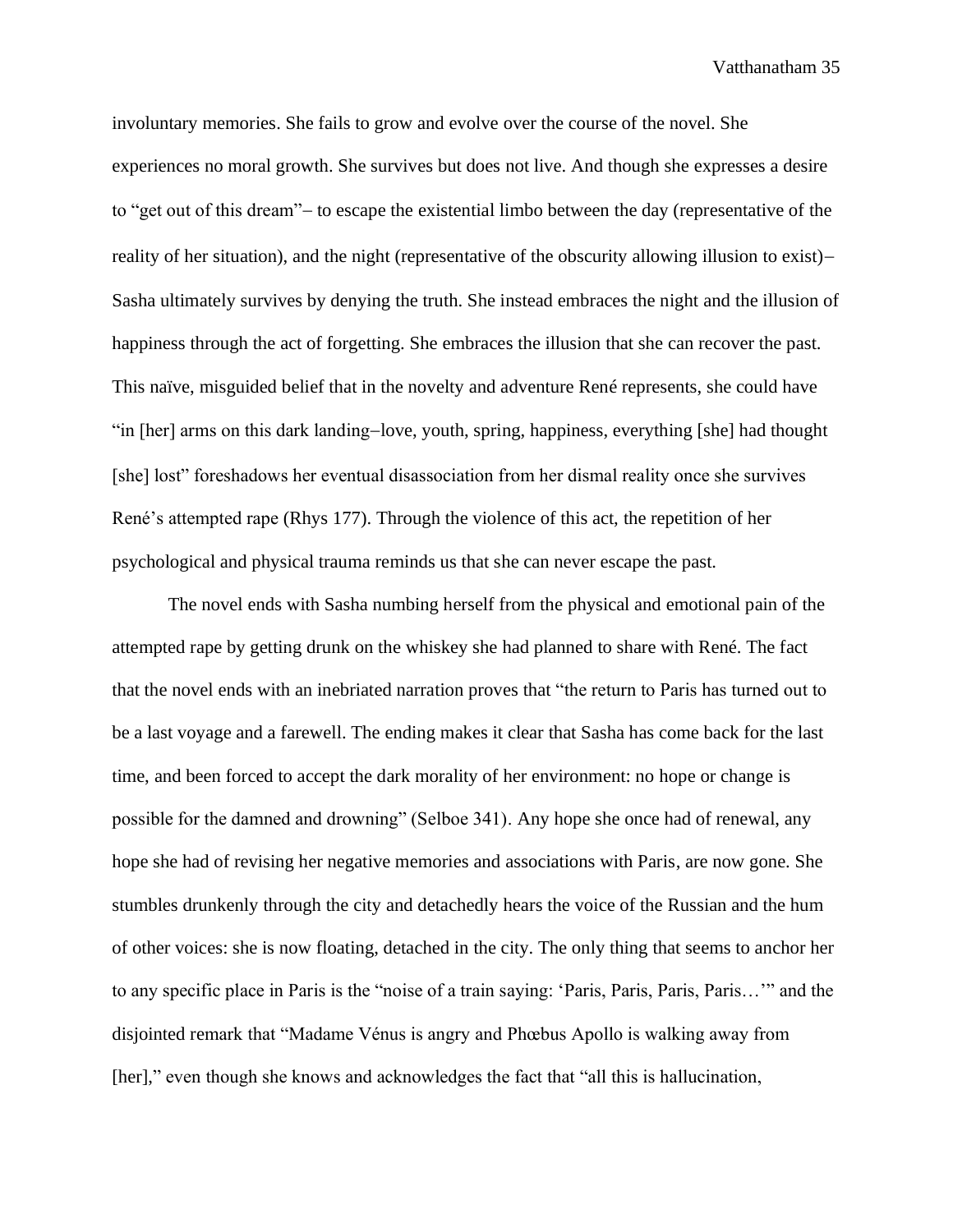imagination. Venus is dead; Apollo is dead; even Jesus is dead" (Rhys 187). The personified train calls out the name Paris as if haunting, or beckoning Sasha to remain in the city. But the train doesn't exist. Sasha herself acknowledges the sound as an illusion. By extension, any sound the illusory train utters is also illusion. Here the association of Paris with illusion, hallucination, and a detachment from reality is solidified. With the death of Jesus, the son promised to return to carry his followers to salvation, Sasha indirectly expresses that there is no longer hope of her deliverance. Sasha is left to find any reason she can to continue her existence and she chooses illusion.

Imagining she can turn back time and will René back into her room she covers her eyes and tries to imagine the steps he would take to meet her. With this willful, literally manifested illusion she acknowledges that "this is the effort, the enormous effort, under which the human brain cracks. But not before the thing is done, not before the mountain moves" (Rhys 188). For Sasha, as for Zapffe, the burden of thinking beings is the perpetual need to limit the scope of consciousness, to change the natural patterns of cognition in order to justify living. For Sasha, this comes with manifesting a "reality" that is other than what she experiences. Mentally completing the illusion, she achieves the impossible. She moves the mountain. Except she cannot move the mountain and knows, inherently, that the manifestation of a reality other than that she experiences is nothing more than illusion, though she clings to it anyway. It is Sasha's final descent into fantasy where she believes she can "communicate with René and make him turn back; the scene is painful, raw: it shows not a resistant or subversive Sasha but a Sasha who has broken down under the pressures of René's brutality as she experiences the repetition of trauma" (Linnet 443). Sasha willfully blinds herself to the truth: laying on her bed naked, anticipating the return of René she uses her arm to cover her eyes so as not to see who it is who really enters her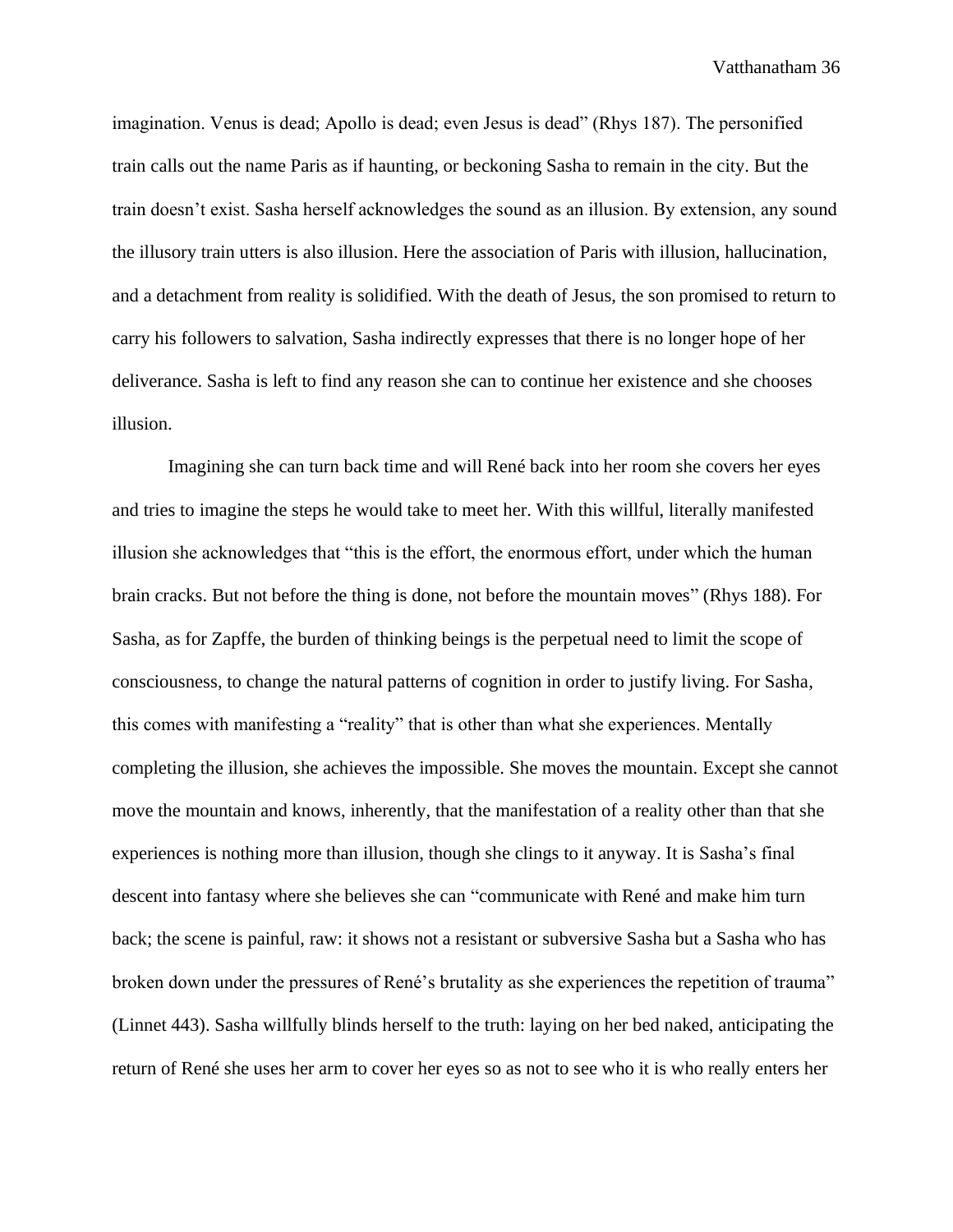room (Rhys 189). The true tragedy is this: the illusion fails, she recognizes the man who walks into her room as she lies vulnerable on her bed, she distracts herself from the disappointment of finding out it isn't René by fixating on the trivial detail of the color of the man's robes. The man is her neighbor. Knowing this she relinquishes the illusion, uncovers her eyes, and still pulls him to her as if needing any human contact to dull the pangs of solitude, sadness, and trauma from which she has suffered.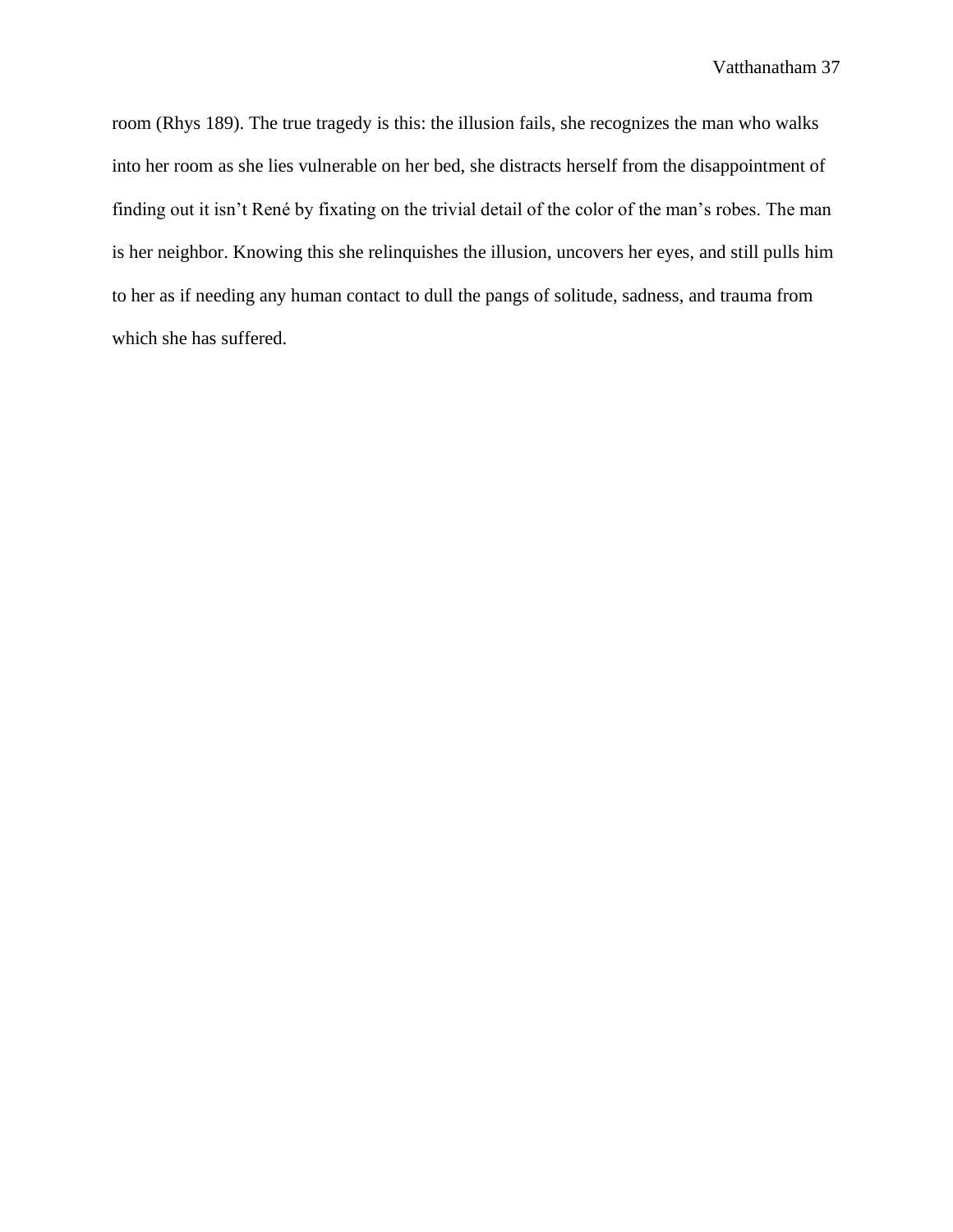#### **Chapter 4: Paris, the War, and the After-War in** *The Autobiography of Alice B. Toklas*

*The Autobiography of Alice B. Toklas,* rather than being a first-person account of the life of Alice B. Toklas, narrating the "autobiography" in the first-person voice of her life partner, Toklas, Stein blurs the lines of authorial integrity as she details Toklas's life before Paris, upon her arrival to Paris, meeting Stein in Paris, Stein's life before Paris, the years leading up to the war, the war, and the period of eleven years after the war. All seven sections are linked by Toklas's and Stein's experiences in Paris.

Like Fitzgerald in her perception of the city, both: "describe the city as time goes by, reinterpreting their memories, their old reflections, thus showing that Paris has many different faces. When representing past moments, both of them are pointing out how time can affect our perceptions of a given space/place" (Sárdi 20). Any attempts to fix and arrest the past are null because even the act of recollection is subject to the finicky nature of the mind's attempt to capture the ever-fluid experience of external stimuli. Because one's perception of an event is affected by his or her current mental state, and because the recollection of the past is always affected by the current mental state of the person recalling the memory, changes to the reflections of a constant, such as Paris, convey more about the psyche of a character than what is explicitly expressed to readers. Following her changing descriptions of Paris which oscillate throughout the novel, readers can trace the evolution of Stein's emotions and the existential conditions of those in proximity to her as they navigate a physically and emotionally changed city by the end of the war.

In the section: "Gertrude Stein Before She Came to Paris," Stein reflects upon the state of Paris the day after she and Toklas returned from England, having been stalled by the outbreak of the war. The narrator, Toklas, recounts that Stein had said "it is strange, Paris is so different but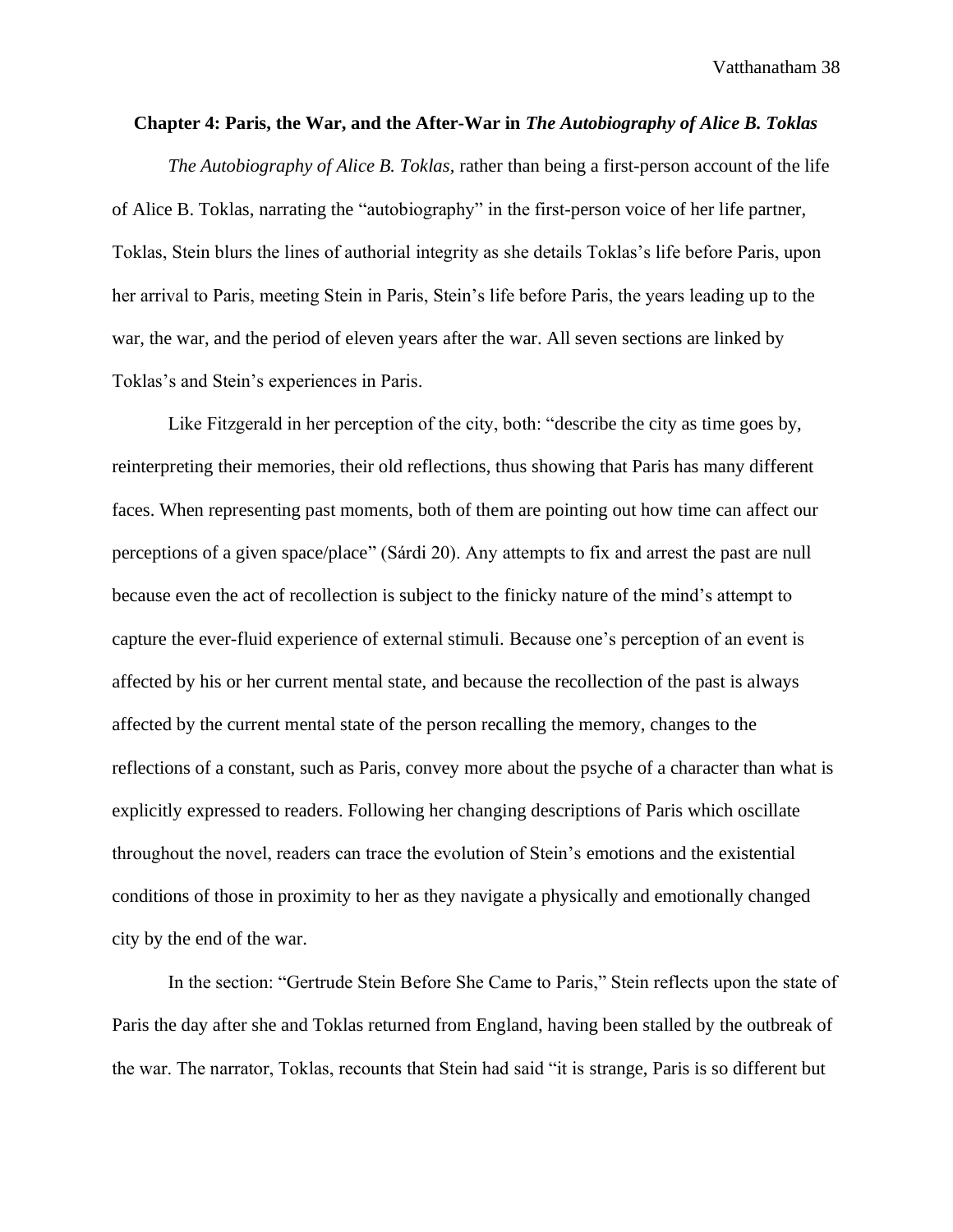so familiar." Toklas shares this ambiguous sentiment reflecting only that "it is just like my memory of Paris when I was three years old" Toklas confirms that she "remember[s] so well" (Stein 72). Rather than asserting that Paris is just how it was when she was three, Toklas instead compares the contemporary city she and Stein experience with the *memory* Toklas is sure she remembers faithfully. Not only does Toklas acknowledge that there is no objective past which can serve as a referent to the present moment, but she, or rather Stein, reflects upon the human desire to search for the familiar in situations that cause an overwhelming sense of estrangement from the existence one previously knew and enjoyed. In Stein's desire to find the familiar, readers are reminded of the ways that "the relationship between nostalgia and continuity suggests that nostalgia-prone people are more likely to reflect on their past and its relation to their present identity. Such reflection may provide consolation that comes from an appreciation of the transience of time and circumstance, and it may bring to mind adaptive coping options learned during a favorable past" (Batcho 356). Here, Stein and Toklas's familiarity with Paris allows them to form an attachment to the city. This attachment helps them navigate the outbreak of the war and the restlessness that ensued.

Gertrude Stein and Alice Toklas are in England on vacation whilst Gertrude meets with her editor. It is during their stay in the English countryside with the Whiteheads when the war breaks out: "the Germans were getting nearer and nearer Paris and the last day Gertrude Stein could not leave her room, she sat and mourned. She loved Paris, she thought neither of manuscripts nor of pictures, she thought only of Paris and she was desolate" (Stein 149). Stein exhibits a nearly maternal attachment to the city she calls her home. Thinking not of the products of her labor i.e., her manuscripts, she instead sublimates her concern toward Paris, a city which, theoretically, is resilient in comparison to her manuscripts. Her concern for the city seems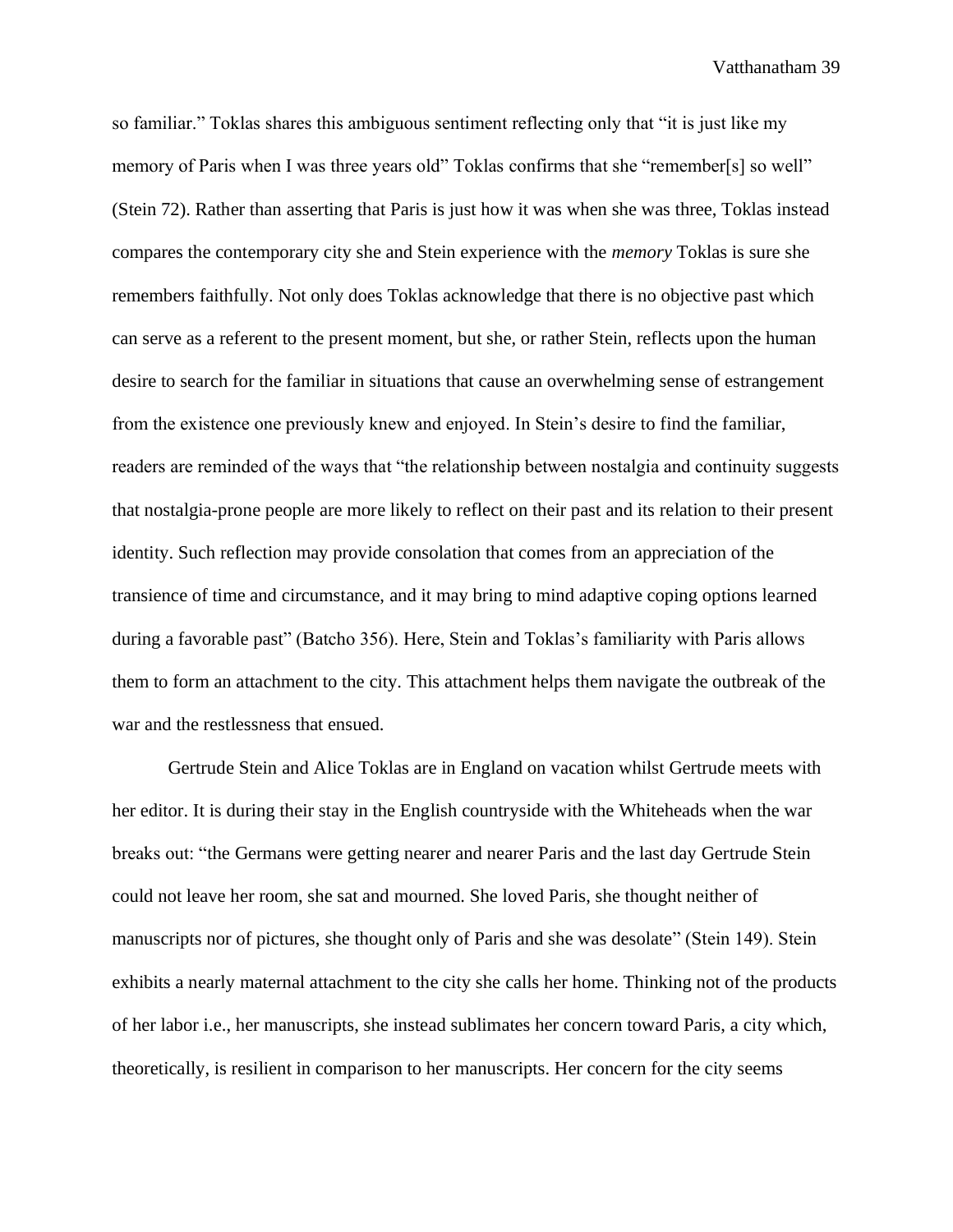incomprehensible. The grief she feels at the hypothetical loss of Paris prompts the readers to understand that Paris, to Stein, is not simply a physical city, but rather a symbol upon which she has anchored her existence. When Toklas later informs Stein that the German forces are retreating from Paris, Stein is indignant, believing Toklas to have told her something that was untrue for the sake of relieving her worry. It is not until her partner asserts to Stein that what she says is true that the couple is able to experience an emotional catharsis: weeping together (Stein 149). The episode marks the thematic struggle between truth and untruth in the novel: of what Stein called the "problem of the external and the internal" (Stein 119). The problem of the external and the internal is the dichotomy of the real and unreal in which the authentic, internal truth can only be accessed through the investigations of an individual's actions rather than what they assert to be true. It is by analyzing Stein and Toklas's reflections on Paris that we can access the internal truth.

Furthermore, when Stein and Toklas finally return to France, they return to a Paris which is "beautiful and unviolated" (Stein 155). The idea of violation recalls more than a physical ransacking of a city by enemy forces. It connotes an assault on a person. It connotes a theft of agency. Paris to Stein and Toklas is as much a living symbol of hope, stillness, and renewal as the Marianne is the personified symbol of the republican values of liberty, equality and, fraternity in post-revolutionary France.

Leaving Paris for a trip to Palma de Mallorca, Spain to, "forget the war a little," and distance themselves from the Zeppelin attacks on the city, Stein and Toklas are unable to escape the anxiety of wartime (Stein 161). When the city of Verdun is overtaken by German forces, Toklas notes how they "were all desperately unhappy" (Stein 166). The unhappiness Toklas feels is caused by the feeling that "the war had gotten out of [her] hands" (Stein 166). Like Stein's fear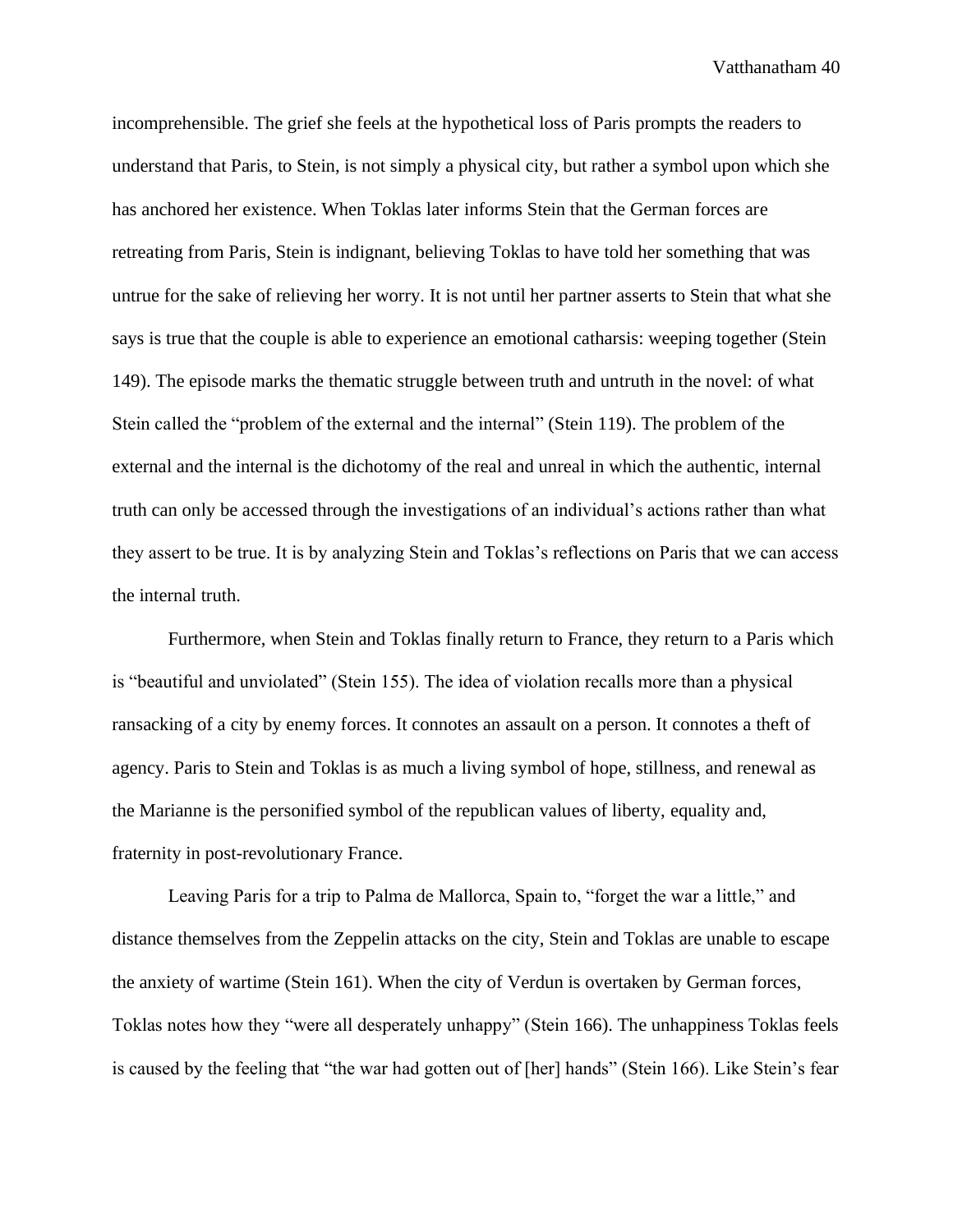of the violation of Paris during the advancement of German forces, the lack of agency for Toklas causes anguish and despair. It causes an anxiety and misery that comes with knowing of an impending attack and subsequent suffering but having no defensive arsenal. It is only when the Germans halt their attack on Verdun that Stein and Toklas feel a desire to return home to Paris. Once returning to France, they "decided to get into the war" and become involved with the wartime efforts, becoming drivers for the American Fund for French Wounded (AFFW) to shuttle supplies between hospitals in France (Stein 169). What's significant about the beginning of their involvement in the war efforts is their changing disposition as reflected in their changing description of Paris. They returned to a Paris which was "no longer gloomy…no longer empty." Furthermore, it was "a changed Paris. Everything was changed, and everyone was cheerful" (Stein 169). So stark is the difference between this Paris and the city where Stein had consoled the petrified Toklas during the worst of the Zeppelin attacks. The evolution of the city marks, not an external change, but rather a change in the internal states of Stein and Toklas which allowed them to see Paris as new and cheerful. It is because they have reclaimed agency in their involvement with the AFFW and reconnected with the hope that their actions could contribute to the improvement of their circumstances and the circumstances of others that Paris's vitality as a beacon of hope is restored.

However, the optimism used to describe Paris does not last the entirety of *The Autobiography*. After the armistice, after having "led a very busy life" traversing France doing work for the AFFW, Stein and Toklas return, again, to Paris (Stein 185). But the city they return to is changed. The narrator makes no attempt to detail the ways in which the city itself has changed. She repeats only that "[they] were restless" and that "it was a confused world" (Stein 190). Though the war did not end with the armistice, the armistice signaled the beginning of the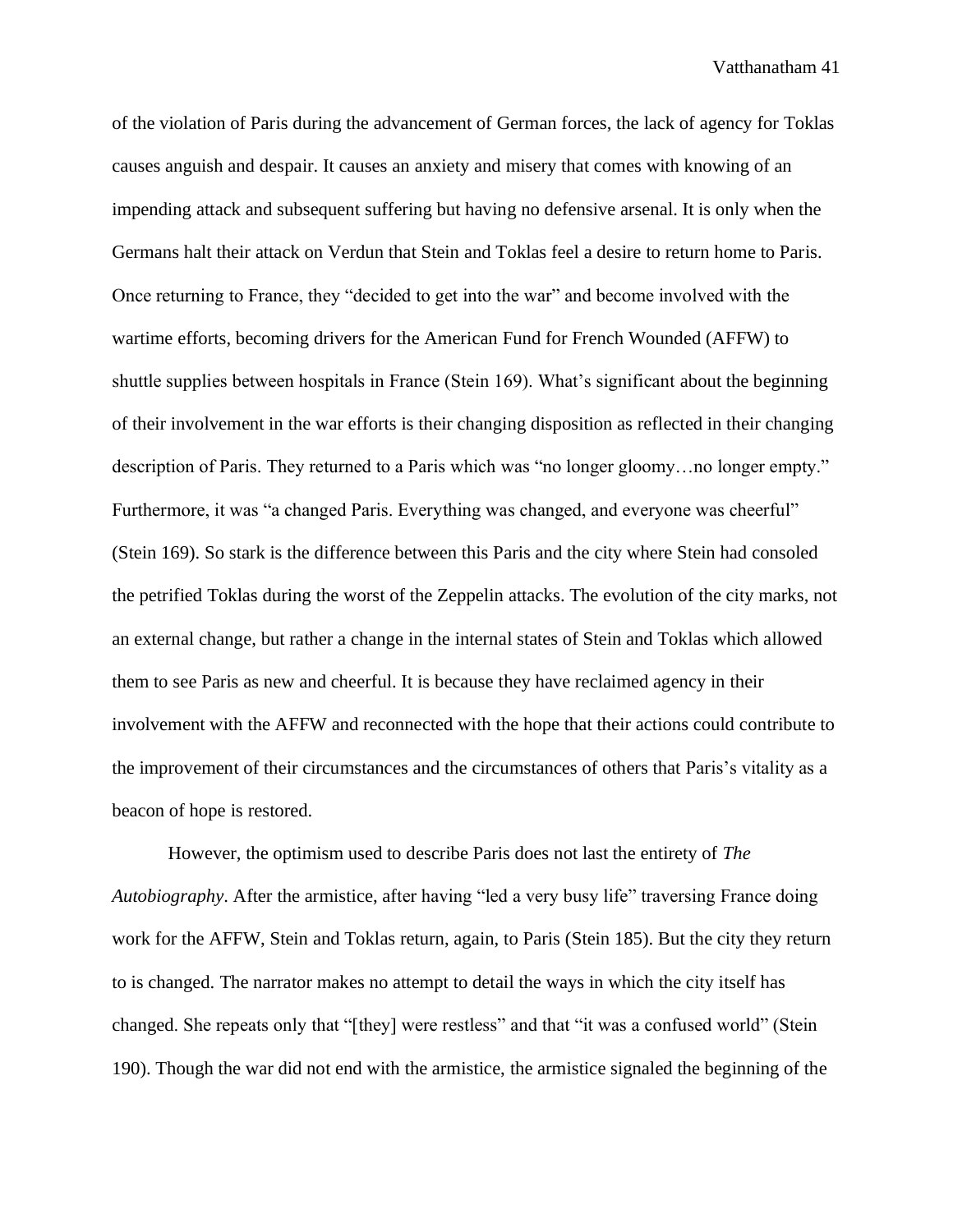end of the war, and by consequence, the beginning of true reflection and healing. Following the cessation of violence with the armistice, Toklas reflects on how she and those around her were "interested in knowing all about the peace" (Stein 190). When the couple hosts Jessie Whitehead, a representative of the peace commission, as well as Stein's cousins in their 27 Rue de Fleurus home, Toklas reflects that despite the official "peace" of the armistice, "everybody was dissatisfied and every one was restless. It was a restless and disturbed world" (Stein 190). The description is another instance of the repetition so prevalent in the autobiography that evokes an almost post-traumatic fixation on the disillusionment following the end of the war. Though it should have been a time marked by "peace," the armistice is only a veneer of stillness covering the interior chaos, disorder, and existential fatigue experienced by a population physically and emotionally violated by war.

The motif of fatigue is carried on into the last section of the novel chronicling the end of the war. As previously established, Paris is changed. With that change comes the unraveling of the social network of friends Stein and Toklas once enjoyed entertaining in their home. Beginning the series of unravelings, Toklas notes that though Picasso had Stein had always enjoyed a tender friendship, "Stein and Picasso were not seeing each other." Furthermore, "Guillaume Apollinaire was dead," Braque and Picasso were no longer on amicable terms, Juan Gris "was ill and discouraged," and Gris was the only friend of Kahnwelier who had not abandoned him (Stein 194). After the war, things fall apart, friends separate, and the social fabric unravels. The fact that the end of so many friendships follow each other in a single page, reinforces Toklas's reflection that so many things can happen in the span of a year (Stein 193). With the extreme violence and socio-political degradation that follows a world war, the natural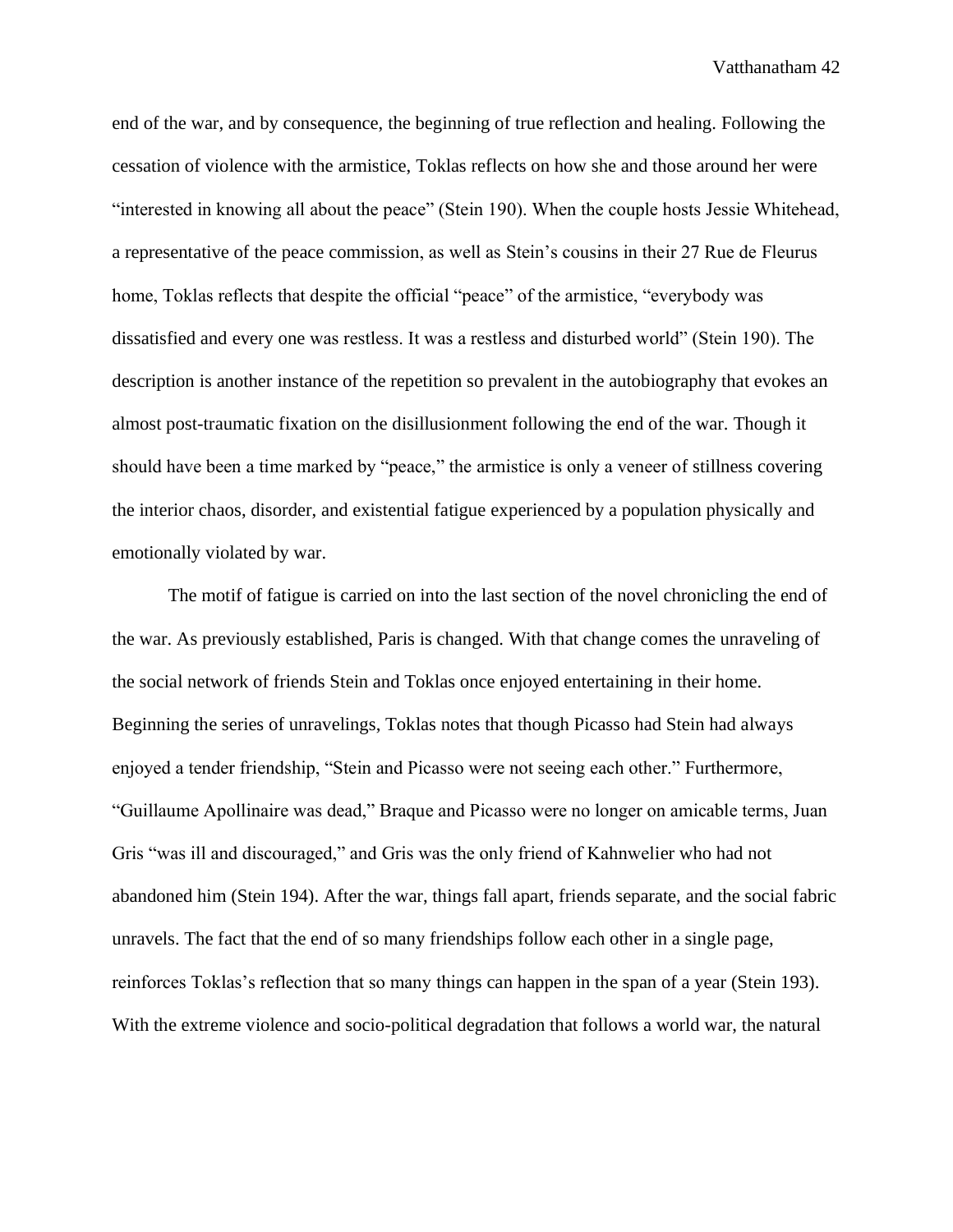falling outs that occur within one's lifetime are sped up. In fact, life is sped up. And one is forever haunted, because of the exposure to death, by the extreme fragility of life.

The rest of the novel is a slow unknotting of the tensions which culminated in the outbreak of the war. Stein and Toklas slowly discover a new normal. What gives order and purpose to Stein's life is her writing: "during these early restless years after the war Gertrude Stein worked a great deal" though the rate of her literary production had, as she notes, decreased (Stein 206). The winter Stein and Toklas spent in Saint-Rémy, which was the first time the couple had "just stayed still since Palma de Mallorca," was the end of "the restlessness of the war and the afterwar" (Stein 208). Significantly, it is this period of Stein's writing in which she makes "her first attempts to state her problems of expression and her attempts to answer them. It was her first effort to realize clearly just what her writing meant and why it was as it was" (Stein 209). In this reflection by Toklas, we see references to the auto-portrait genre working in reverse. In Stein's case, it is not a desire to understand the self which causes the self-investigation through writing. It is instead the recognition of writing as a product of the release and sublimation of the subconscious anxieties, desires, and disappointments that she desires to retroactively investigate the interior of the self through her writing. What we see here is the manifestation of Zapffe's fourth repressional mechanism at work: that of sublimation where the socially undesirable feelings of pain, trauma, or restlessness, are translated into the productive channels of writing. The mechanism is positive for the ways it allows the author to selectively limit the scope of consciousness through the artistic act of attempting to fix and depict a specific experience or moment in time.

Incorporating more narrative structure than Jean Rhys's *Good Morning, Midnight* by dividing the autobiography into seven sections grouped temporally in relation to Stein and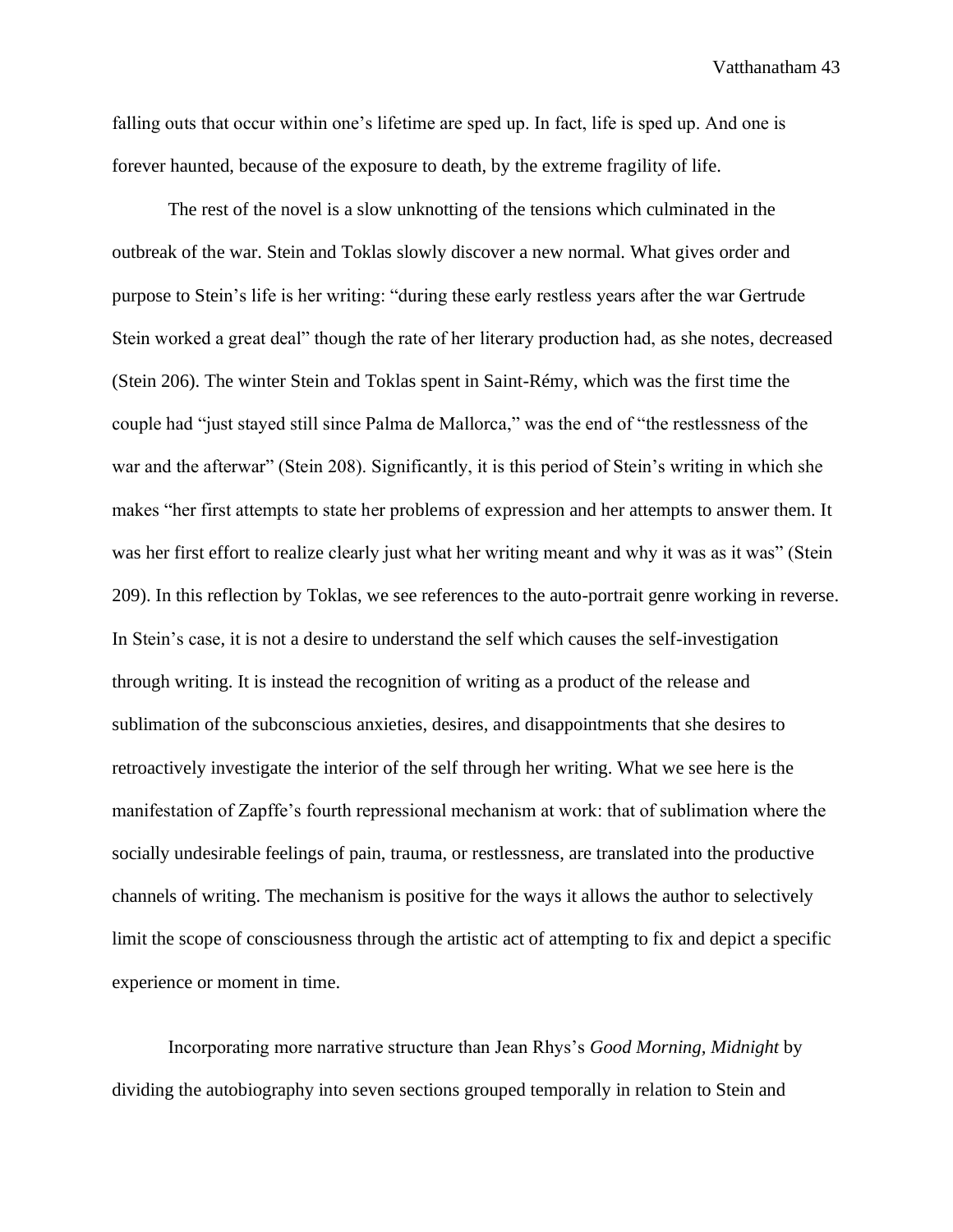Toklas's initial encounter in Paris, the stream-of-consciousness narration and incessant intrusions by a narrator temporally ahead of the times she is recalling remind the reader that the autobiography is a product of a split consciousness: one that attempts to authentically chronicle the past but is only able to do so insofar as the past appears to the perceiver once time has elapsed and emotional distance is created. In this distance we see *The Autobiography's* "disparity between actuality and its representation, but it does so without irony, without lamenting the insufficiency of either reality or of literary fictions" (Breslin 911). In many ways, Stein's autobiography is an assertion that those who have not experienced, firsthand, the devastation and existential displacement resulting from war will never truly understand the disorientation and loss of identity. Those who have never experienced an overturning of their worldview will never understand the need to find stillness and impose meaning and order in any way possible. *The Autobiography of Alice B. Toklas* is whimsical and playful, but more than that, it is a work of literature that chronicles the human capacity to continue to live, to love, and to find purpose in a world that is indifferent to our little existences.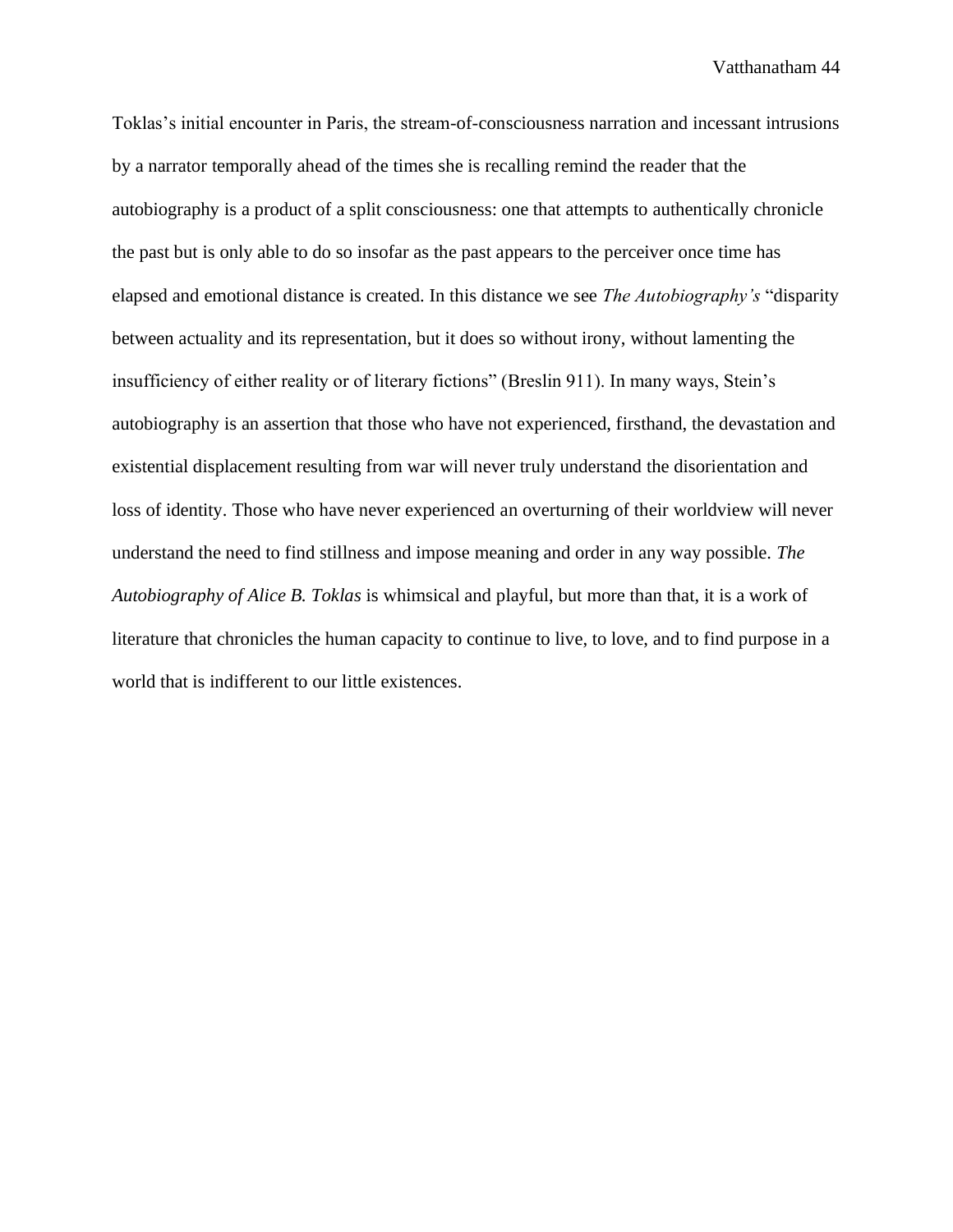## **Chapter 5: Why Paris? A History of the Creation of a Myth and Proliferation of Inherited Literary Nostalgia**

The nostalgia and longing for a bygone era associated with the glorification of Paris, though prevalent in the interwar period and promulgated by certain writers of the Lost Generation, pre-dates the years after the Great War and begins, quite fittingly with La Belle Époque.

The Belle Époque itself was named retroactively but is generally considered the period from the second half of the XIX century until the outbreak of World War I. According to French historian Dominique Kalifa, « l'imaginaire Belle Époque fait presque exclusivement corps avec la capitale, dont il célèbre les splendeurs et les fastes ». The retroactive title of the « beautiful era » was almost exclusively and essentially associated with Paris and the "siècle du rêve et des réalités"−the century of dreams and realities. It was a period characterized by the hopes of renovation by the grandiose plans of both Napoléon III and Baron Haussmann to transform the city of Paris in the second half of the 19<sup>th</sup> century (Kalifa 63). Furthermore, the Belle Époque was an era associated with the proliferation of art, culture, and technological advancements. It was a period characterized "as a joyful and harmonious moment in French history, as a time that one can only recollect with the same tenderness as one recollects his or her youth full of hope, discoveries, and happiness" (Starostina 28). Though exalted as a time of beauty, social, and technological advancement, this period in French history was far from flawless. In order to entertain the idea of a golden age in French history one had "to turn a blind eye to the problems that, in the immediate aftermath of the Dreyfus Affair and various colonial crises, France faced" (Starostina 29). Problems such as social inequity, prejudice, and injustice which were present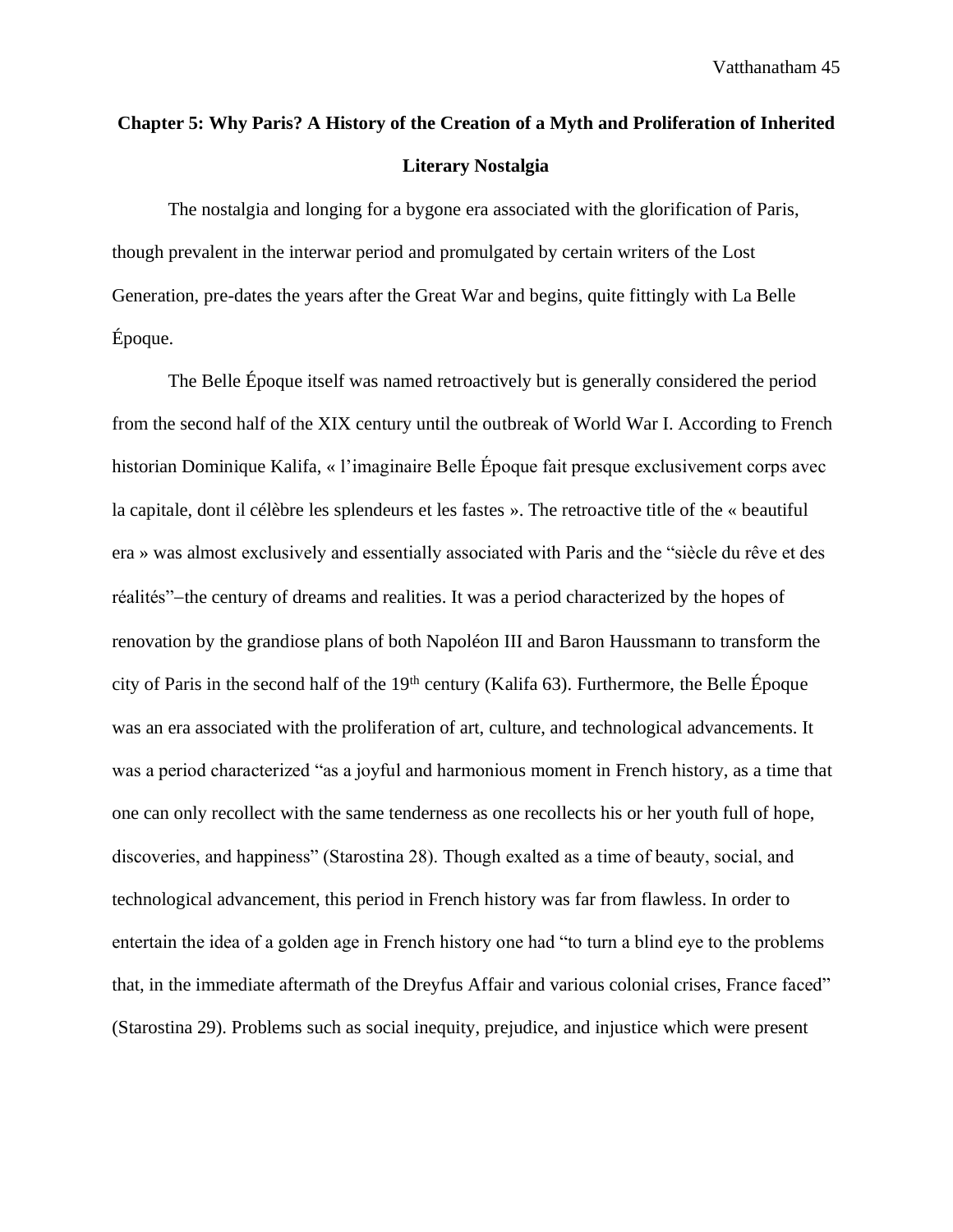during the time of the Belle Époque would persist in France through the time of the world wars and into the present day.

In her article "Nostalgia and the Myth of the Belle Époque in Franco-Russian Literature," Natalia Starostina makes the argument that "Russian nostalgia for a pre-1917 period paved the way for the rise of the myth of the Belle Époque." Furthermore, the proliferation of nostalgic memory by the population of Russian émigrés who moved to Paris after the Russian Revolution engaged in "exaggeration and mythmaking" in order to "create a romantic narrative of history" which not only helped them to cope with their view of and longing for the past but "helped defined their vision of the present and the future" (Starostina 27). In the creation of the Belle Époque, we see the use of nostalgia, not as a maladaptive coping strategy. Rather nostalgia in La Belle Époque "reminds the individual what has been overcome and provides hope in the idea that "what was possible once can be possible again" (Batcho 365). For those living through times of extreme social and political upheaval, an anchoring or an attachment to the past allows the individual to contextualize his or her identity as a product of a chain of antecedent events with the result being that the individual is reminded of the inherent impermanence of hard times, and the inevitable restoration of good times.

This reliance on nostalgia is a phenomenon present in the writings of the Lost Generation, particularly in their works produced during the interwar period. In the primary works cited, I have analyzed the connection between each author's attachment to Paris as symbolic of their need to existentially anchor themselves to a construction of the past which is filled with glorified and idealized memories so that they might better navigate the confusing and chaotic post-war present. This symbolization of Paris, its elevation to the realm of myth, is representative of Zapffe's repressional mechanism of anchoring. The act of writing their experiences in Paris,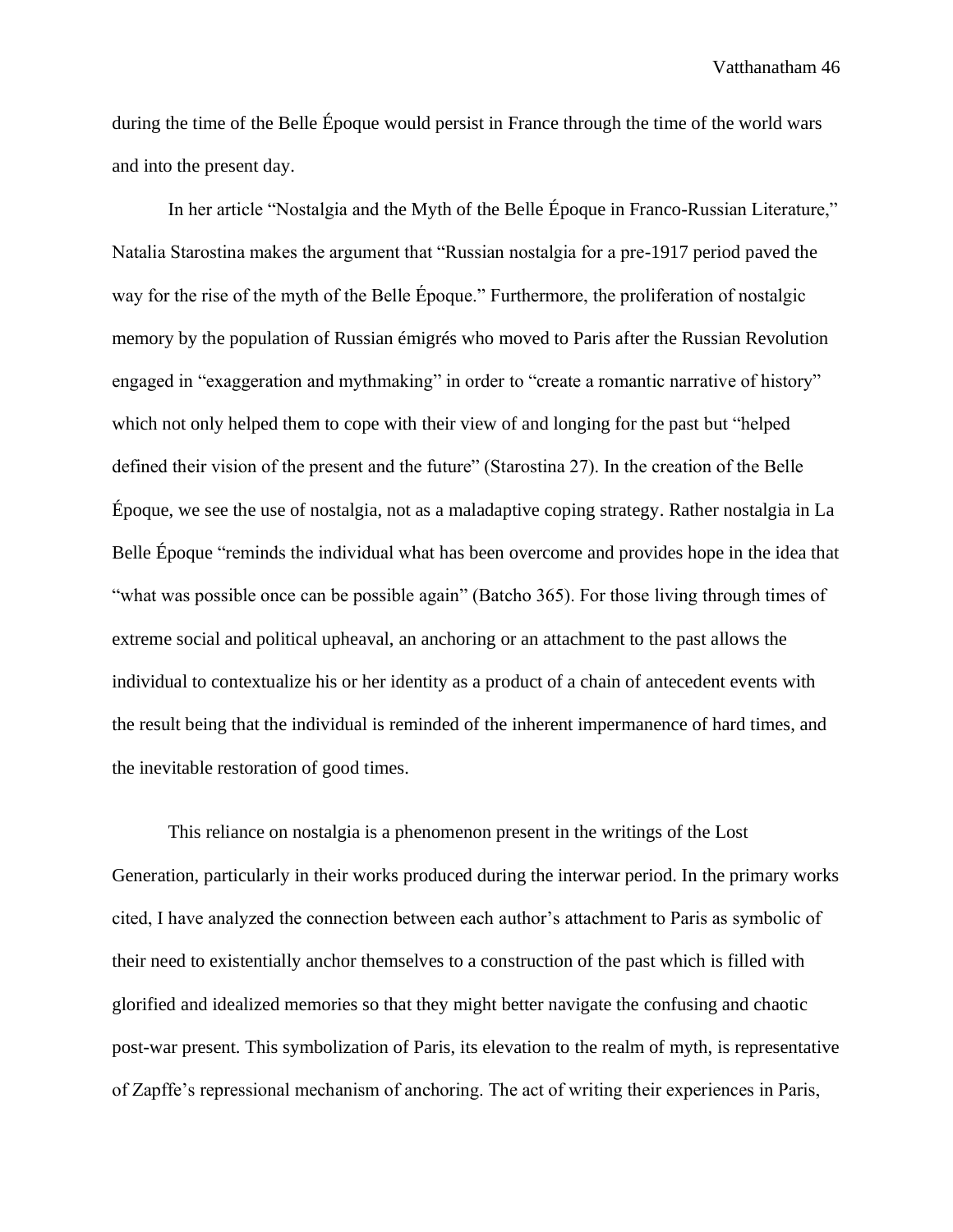of attempting to investigate the self through their art, is the manifestation of Zapffe's repressional mechanism of sublimation by which socially discouraged emotions such as fear and sadness are transmuted into an artistic medium that allows the artist to distance themselves emotionally from the discomfort of those socially discouraged feelings, whilst being able to search for community and belonging by engaging in discourse with others. It is through the writings of different members of the Lost Generation, and their depictions of Paris, that modern readers are able to inherit a literary nostalgia for a city we may never have stepped foot in.

During the period of the war when Paris was being assaulted by aerial attacks, false target sites such as "faux Paris" were constructed as decoys in order to decrease the loss of civilian life. Despite these diversion tactics, the end of the war would see nearly 600 dead in the combined attacks on Paris (Panchasi 44). We see the continuation of the pervasive nostalgia and glorification of Paris as a response to the scope of the violence and loss of life; "in France, the physical violence and material damage of the years between 1914 and 1918 radically altered perceptions and discussions of urban space in general and the French capital in particular… While Paris survived the war relatively intact, the legacy of the towns and villages left in ruins by the war continued to shape ideas about the capital in the years ahead. Paris could serve as a living monument to the war dead, a tribute to the nation's suffering, and a testament to its past and present glory" (Panchasi 47). Paris is, once again, the site of renovation. The goals to transform and revitalize Paris are carried on from the legacy of Haussmann. This time, Paris would be a city of possibilities. It would stand for resilience, and the will to overcome. Furthermore, the renovation of Paris, the center of the French Republic "could symbolize the future of the entire nation. Just as soldier's body rehabilitated could stand for the recovery of France as a whole, each French village, town, and city could also represent metonymically the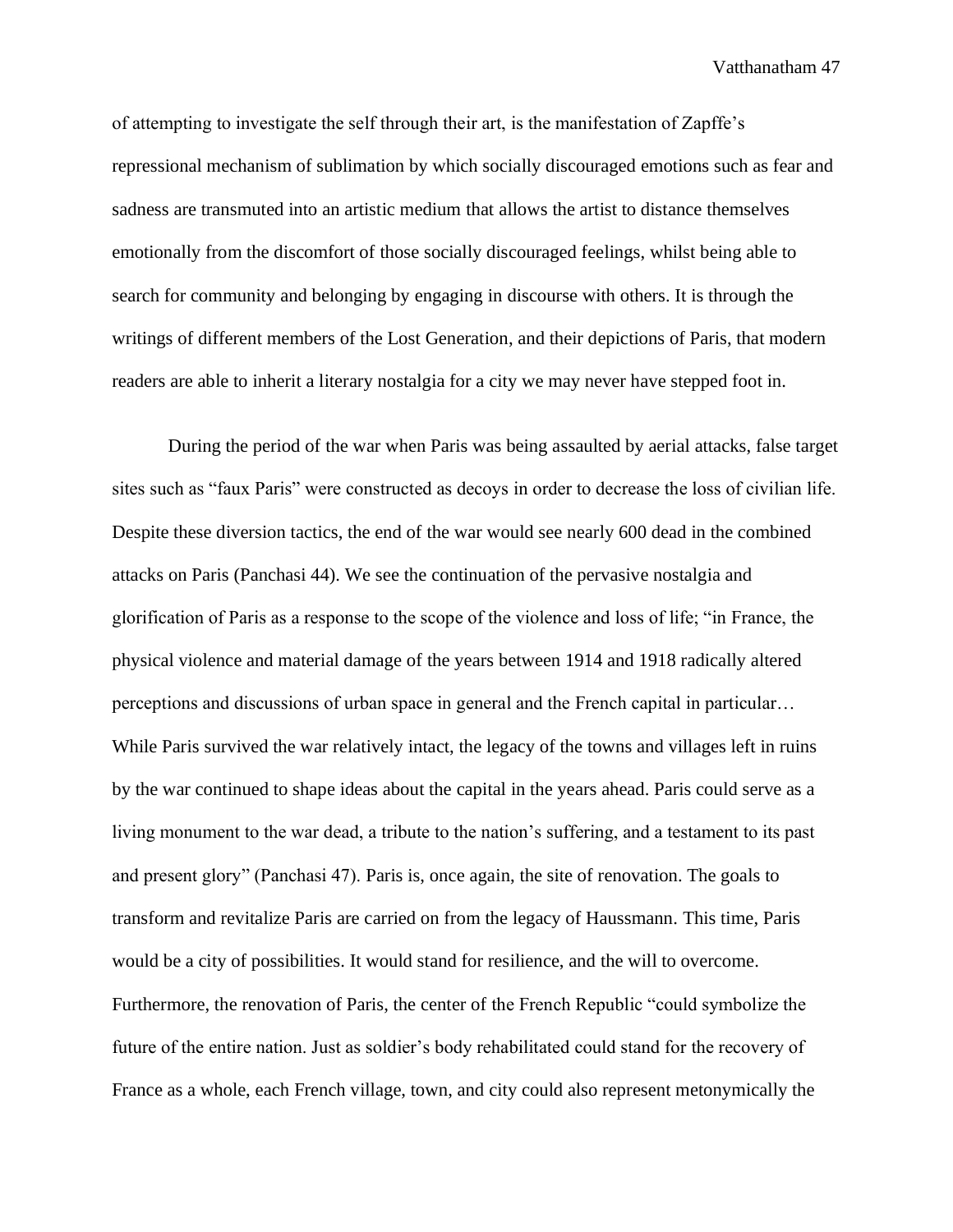projects of national healing and restoration in the aftermath of the conflict" (Panchasi 50). The theme of renewal and regeneration in Paris which originated with the end of the war has carried on into novels by Lost Generation authors such as *A Moveable Feast,* and *The Autobiography of Alice B. Toklas*. Their addition to the historical preoccupation with Paris was this: if a city that has been the center of revolutions, empires, and republics can survive the devastation of war and emerge as a beacon of art, literature, and music, what exists that cannot be recovered?

American author Adam Gopnik asserts that there is no city as "neatly mythological" as Paris to the American in Paris (Gopnik 13). Certainly, considering the countless bodies of literature, film, and music that chronicle the magic of Paris in the American heart, this statement holds true. Reflecting on his own time in Paris, Professor of Humanities at York University, Richard Teleky said that "no one can know all of Paris, write about all of Paris, or see or love or claim to understand all of Paris. We can only glimpse a vast, ever-changing subject, at the angle one's life has allowed." He quotes the 1942 film *Casablanca* and reinforces the idea that more than anything, Paris is a subjective social construction meant to give meaning to life when it otherwise seems difficult or insupportable (Teleky 218). Alexander Maksik, Truman Capote fellow and author of *You Deserve Nothing,* a novel investigating the inheritance of literary nostalgia associated with writing in Paris, said that "among other things what living in Paris has given [him]" is a "hyperawareness of the distance between nostalgia and reality; the disillusionment and sadness of discovering that the cities we imagine don't exist. No, Paris now is not what Paris was" (Johnson and Maksik 13). In the countless first-hand accounts of Americans in Paris, it's undeniable that "Paris itself is a symbol. The word is so freighted, that the minute you type the letters, you're triggering all kinds of literary and emotional associations" (Johnson and Maksik 15). Paris has remained a beacon of hope for Americans for generations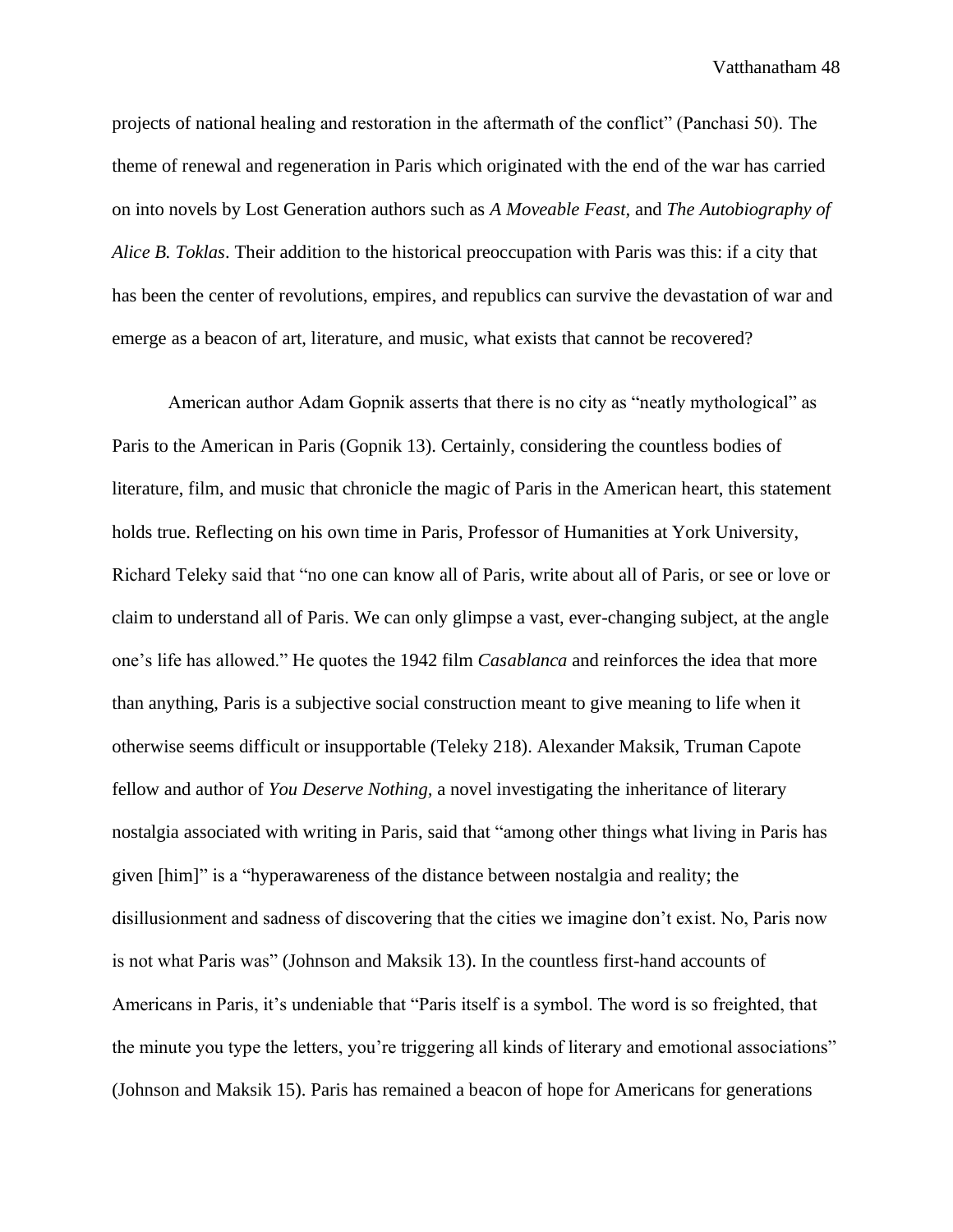and "the idea keeps its hold on us for a simple reason. For two centuries, Paris has been attached for Americans to an idea of happiness−happiness large, one of new art made and new writing written and independence attained" (Gopnik 13).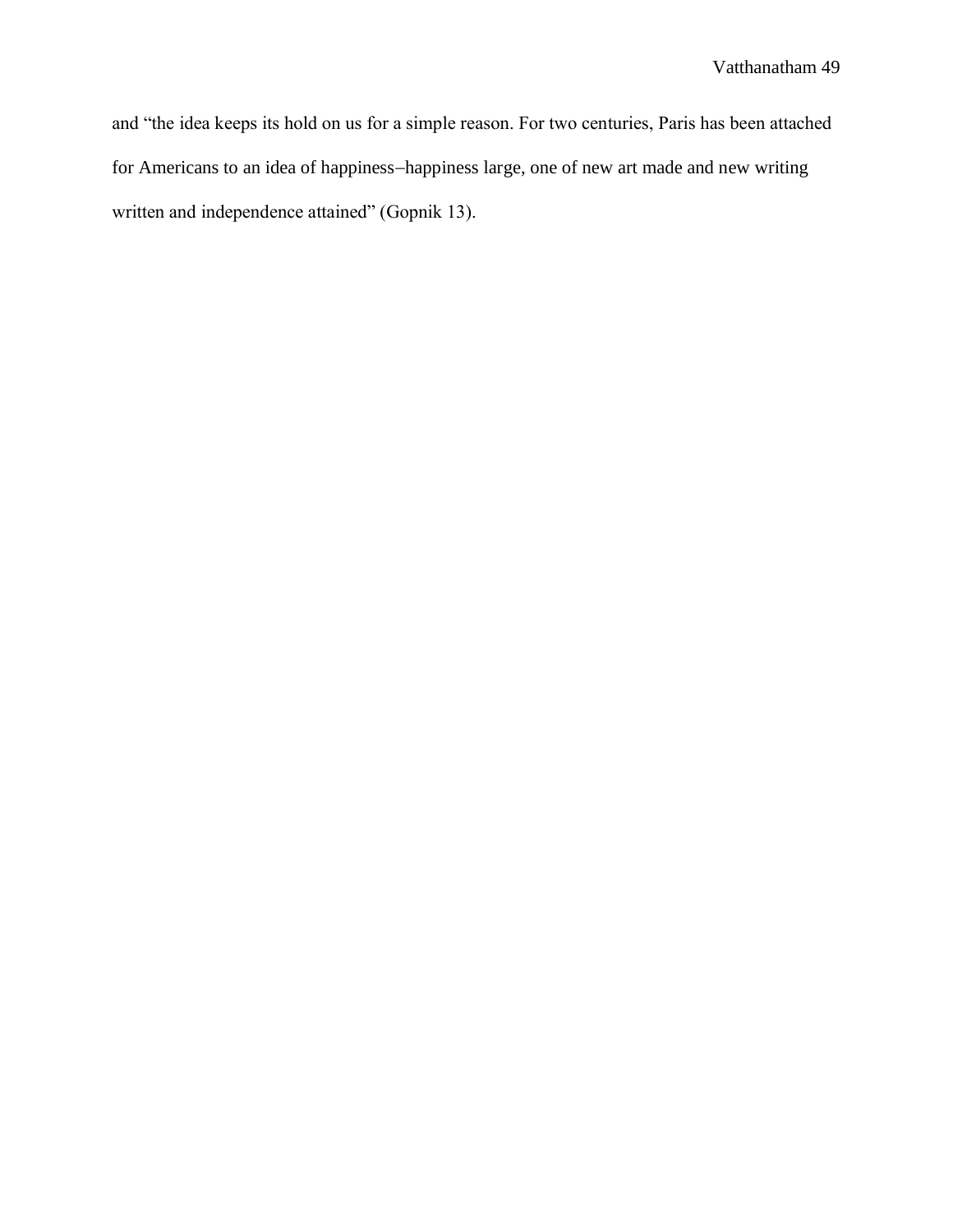### **Conclusion**

Gopnik makes the argument that a historical study on the American conception and fascination with Paris, is in part, "the history of an illusion… and the line between illusion and reality is even finer in Paris than it is elsewhere. Paris is our happy place because, against the logic of history and horror, we have insisted that it be so" (Gopnik 14). We needed Paris to act as a symbol for the things we no longer thought were possible in the face of social and political upheaval. Using Zapffe's repressional mechanism of anchoring we made the myth of Paris. We needed it to be a pure, eternal, moveable feast, so that in any situation we would be faced with, we knew we always had the coping mechanism of nostalgia to fall back onto−we knew we'd always have Paris to represent a bank of good memories from which we could draw upon to justify the continuation of our existence in a world that was, and is, indifferent to our suffering. In the words of Adam Gopnik: "We need *someplace* to go and pretend to be happy in, damn it. There is no hierarchy of happiness; if the history of Americans in Paris teaches us anything, it is that there is no one right way to find it…" (Gopnik 30). If there is no one right way to find happiness, let there never be any end to Paris.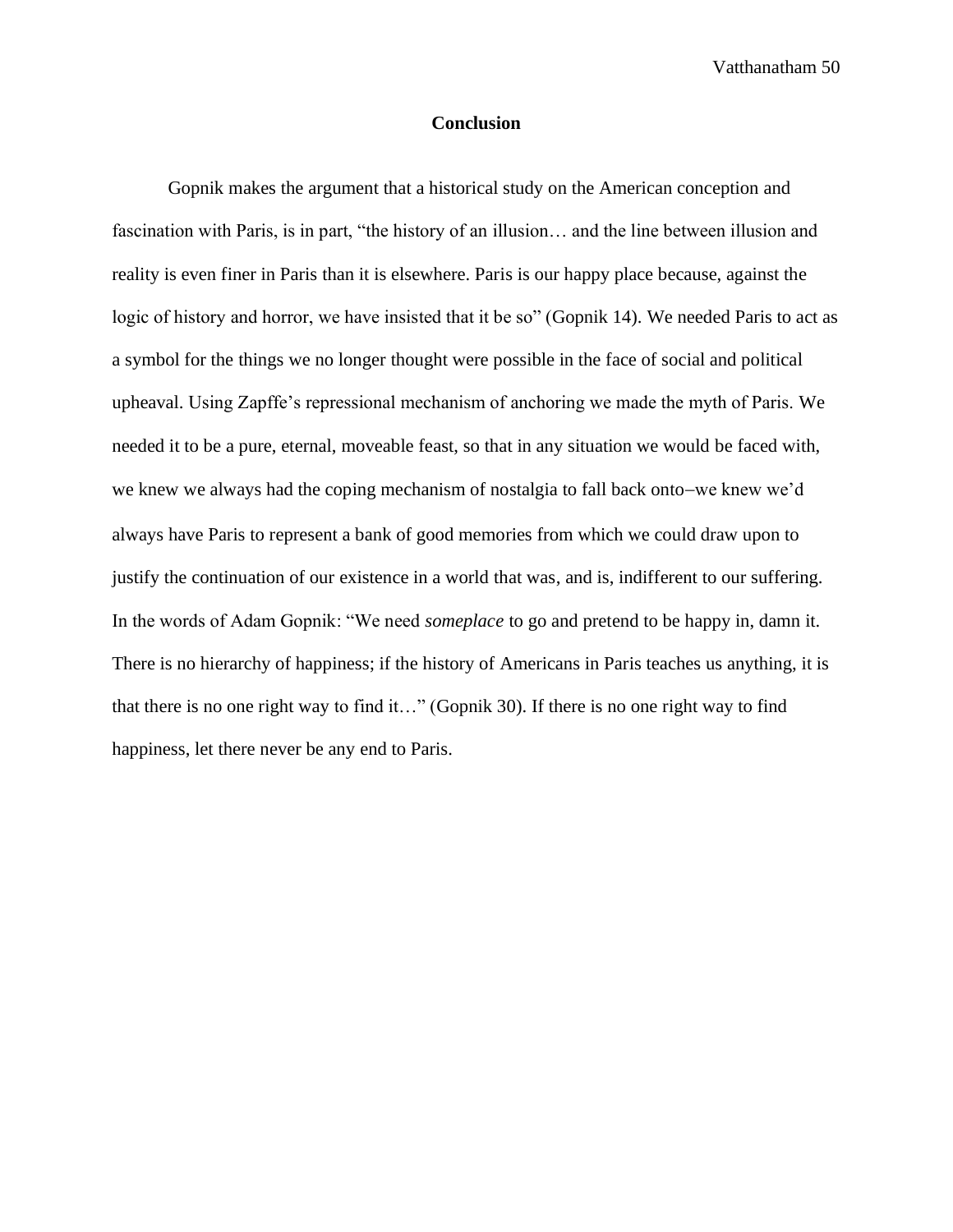### Works Cited

- Batcho, Krystine Irene. "Nostalgia: Retreat or Support in Difficult Times?" *The American Journal of Psychology*, vol. 126, no. 3, 2013, pp. 355–367.
- Brenner, Gerry. *A Comprehensive Companion to Hemingway's A Moveable Feast: Annotation to Interpretation*. Edwin Mellen Press, 2000.
- Breslin, James E. "Gertrude Stein and the Problems of Autobiography." *The Georgia Review*, vol. 33, no. 4, 1979, pp. 901–913.
- Crawford, A. W. "Keats's Ode to the Nightingale." *Modern Language Notes*, vol. 37, no. 8, Dec. 1922, pp. 476–481., doi:10.2307/2914866.

Curnutt, Kirk. *A Historical Guide to F. Scott Fitzgerald*. Oxford University Press, 2004.

Fitzgerald, F. Scott. *Tender Is The Night.* New York: Charles Scribner's Sons, 1982. Print.

Fitzgerald, F. Scott, and Matthew J. Bruccoli. *The Notebooks of F. Scott Fitzgerald*. Harcourt Brace Jovanovich, 1978.

Gopnik, Adam. "Americans in Paris." The American Scholar, vol. 73, no. 2, 2004, pp. 13–30.

Grube, John. *Tender Is the Night: Keats and Scott Fitzgerald*. Dalhousie University Press, 1964.

Hemingway, Ernest. *A Moveable Feast*. Simon & Schuster, 1996.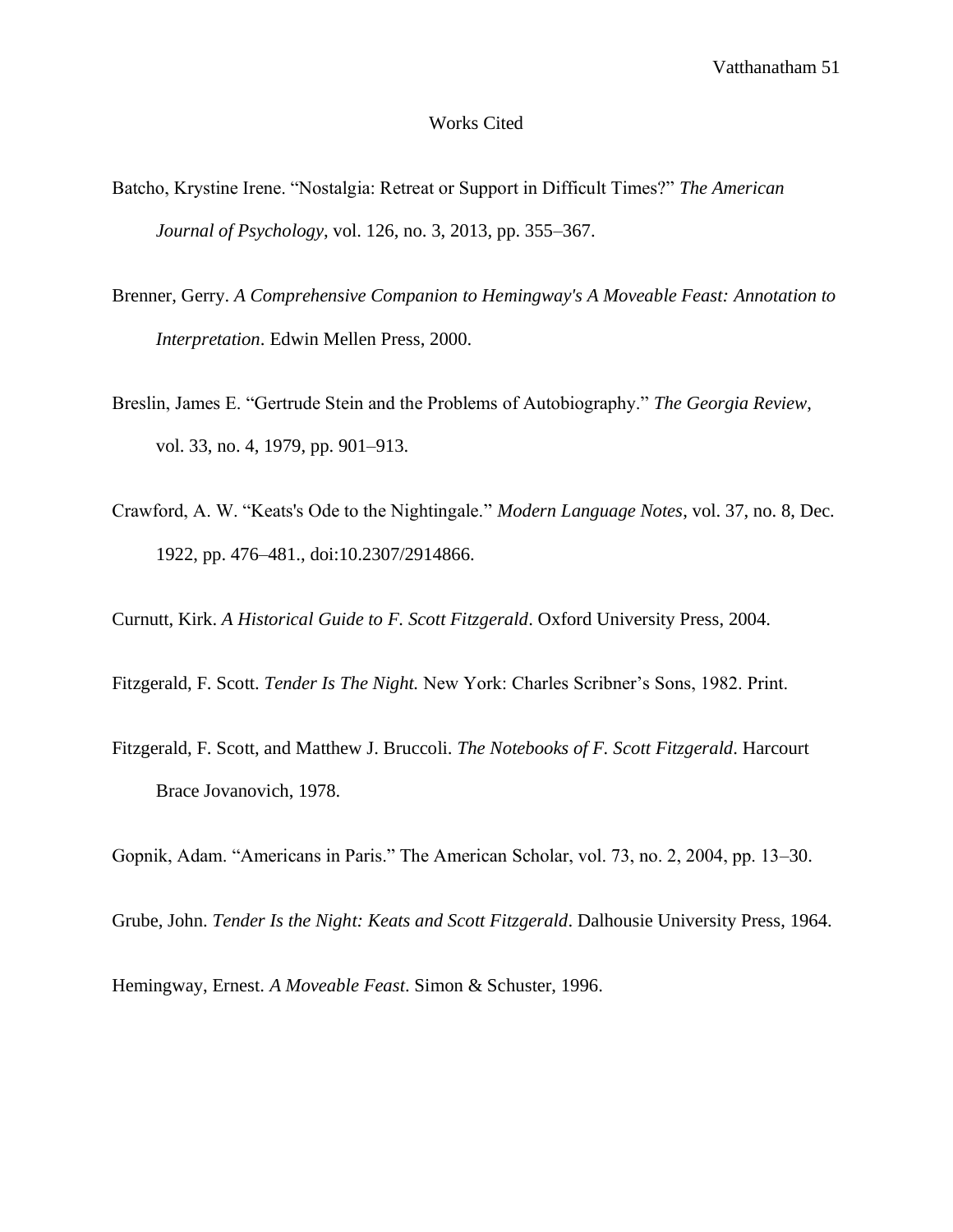- Huonder, Eugen. "Chapter Six: Tender Is the Night." *The Functional Significance of Setting in the Novels of Francis Scott Fitzgerald*, Herbert Lang & Co. Ltd, Bern, Switzerland, 1974, pp. 77–101.
- Johnson, Michelle, and Alexander Maksik. "The Romance and Reality of Paris: A Conversation with Alexander Maksik." *World Literature Today*, vol. 85, no. 5, 2011, pp. 12–16.
- Kalifa, Dominique. "Le Second Empire, Une 'Belle Époque' ?" *Histoire, Économie Et Société*, vol. 36, no. 3, Sept. 2017, pp. 61–71.
- Keats, John. "Ode to a Nightingale." *The Norton Anthology World Literature*. Fourth ed., E, Eds. Martin Puchner. New York: W.W. Norton & Company, 2018. 366-368. Print.
- Linett, Maren. "'New Words, New Everything': Fragmentation and Trauma in Jean Rhys." *Twentieth-Century Literature*, vol. 51, no. 4, 2005, pp. 437–466., https://doi.org/10.1215/0041462x-2005-1006.
- McGowan, Philip. "Reading Fitzgerald Reading Keats." *Twenty-First-Century Readings of Tender is the Night*, edited by William Blazek and Laura Rattray, Liverpool University Press, 2007, 204-219.
- Panchasi, Roxanne. "The Culture of Anticipation in France Between the Wars." *Future Tense the Culture of Anticipation in France Between the Wars*, Cornell University Press, Ithaca (N.Y.), 2009, pp. 43–76.

Rhys, Jean. *Good Morning, Midnight*. W. W. Norton & Company, 1986.